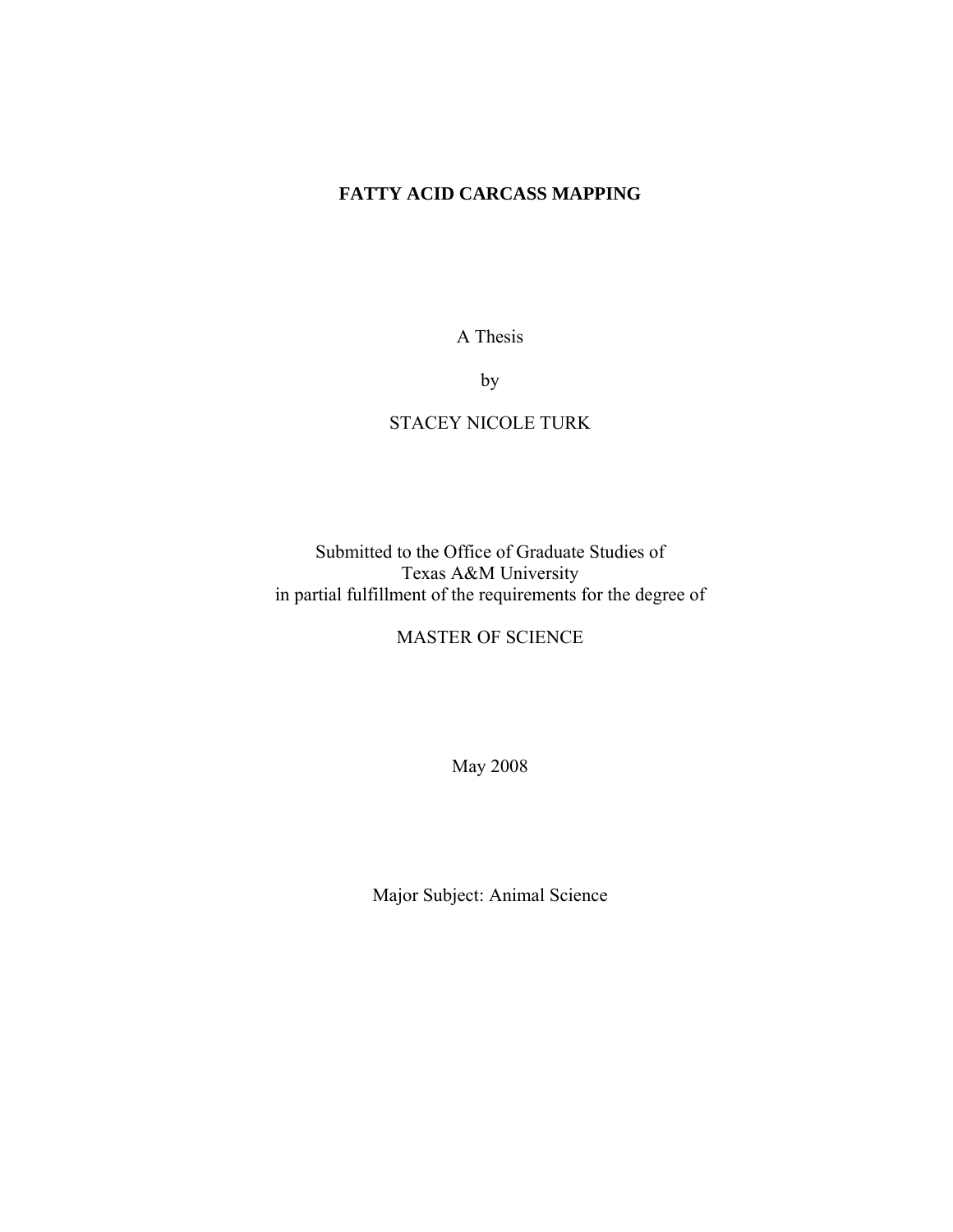# **FATTY ACID CARCASS MAPPING**

# A Thesis

by

# STACEY NICOLE TURK

# Submitted to the Office of Graduate Studies of Texas A&M University in partial fulfillment of the requirements for the degree of

# MASTER OF SCIENCE

Approved by:

Committee Members, Davey Griffin

Head of Department,

Chair of Committee, Stephen B. Smith David P. Anderson<br>Gary Acuff

May 2008

Major Subject: Animal Science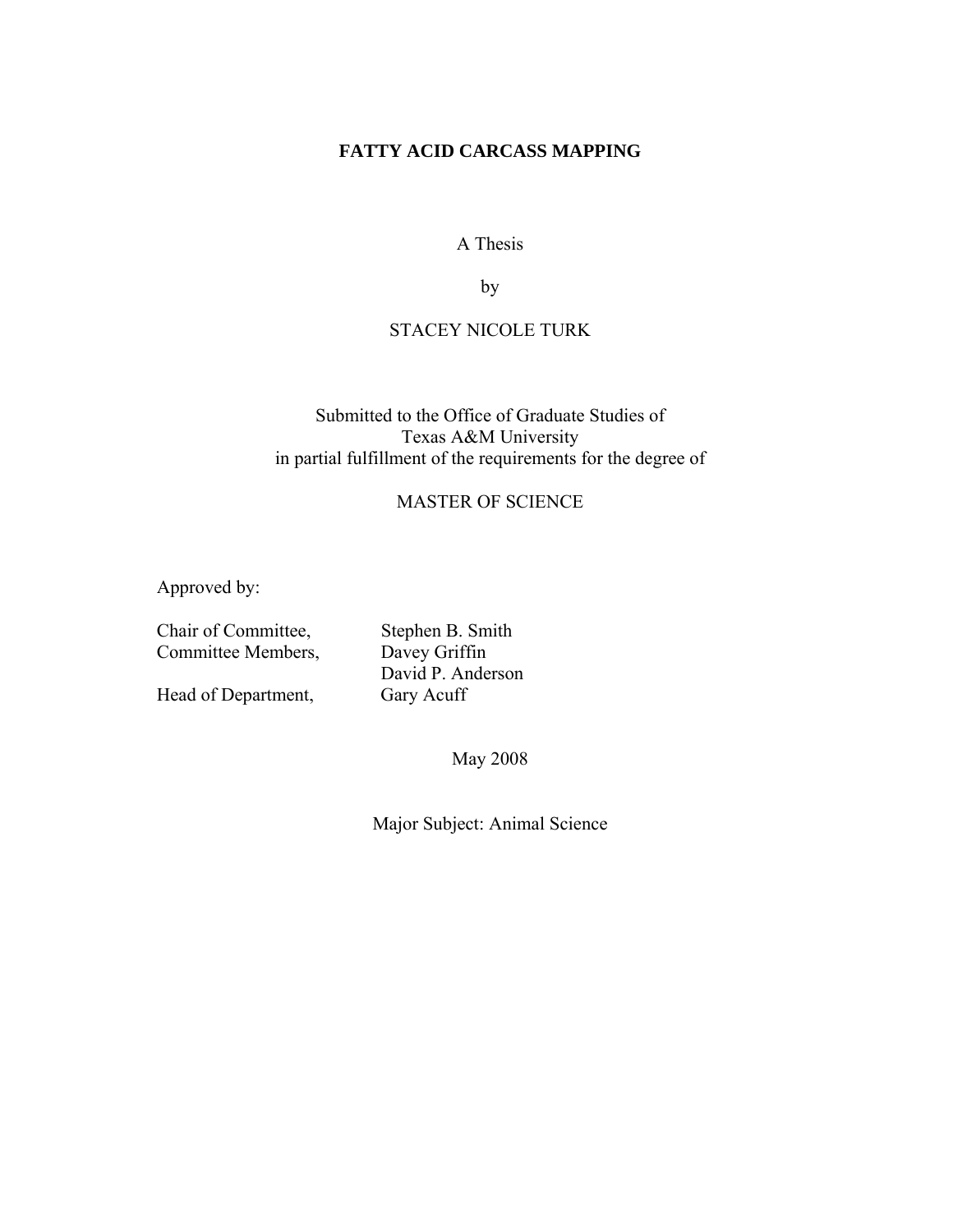#### **ABSTRACT**

Fatty Acid Carcass Mapping.

(May 2008)

Stacey Nicole Turk, B.S., Texas A&M University Chair of Advisory Committee: Dr. Stephen B. Smith

 We hypothesized that subcutaneous (s.c.) adipose tissue would differ in monounsaturated (MUFA) and saturated fatty acid (SFA) composition among different depots throughout a beef carcass. To test this, 50 carcasses from a variety of breed types and backgrounds were sampled. External fat samples were collected from eight different carcass locations: round, sirloin, loin, rib, chuck, brisket, plate and flank. Samples were used to provide information on slip points, fatty acid composition and MUFA:SFA ratios. Lipids were extracted from s.c. adipose tissue by a modified chloroform:methanol procedure, and fatty acid composition and slip points were measured. The brisket was significantly lower in palmitic (16:0) and stearic (18:0) acid than the other seven sampling sites  $(P = 0.001)$ . The brisket demonstrated the highest values of MUFA (*P* = 0.001) with the exception of possessing the lowest value of *trans*vaccenic (18:1 $t$ 11) acid ( $P = 0.002$ ). There were also significant differences in the amounts of PUFA among the eight sampling sites. The lowest values were from the brisket with a mean of 25.1. The flank had the highest slip point with a mean of 39.0  $(P \le 0.001)$ . There was a high negative correlation shown between palmitoleic and stearic acid ( $R^2$  = 0.827). The brisket displayed the highest values for MUFA:SFA ratios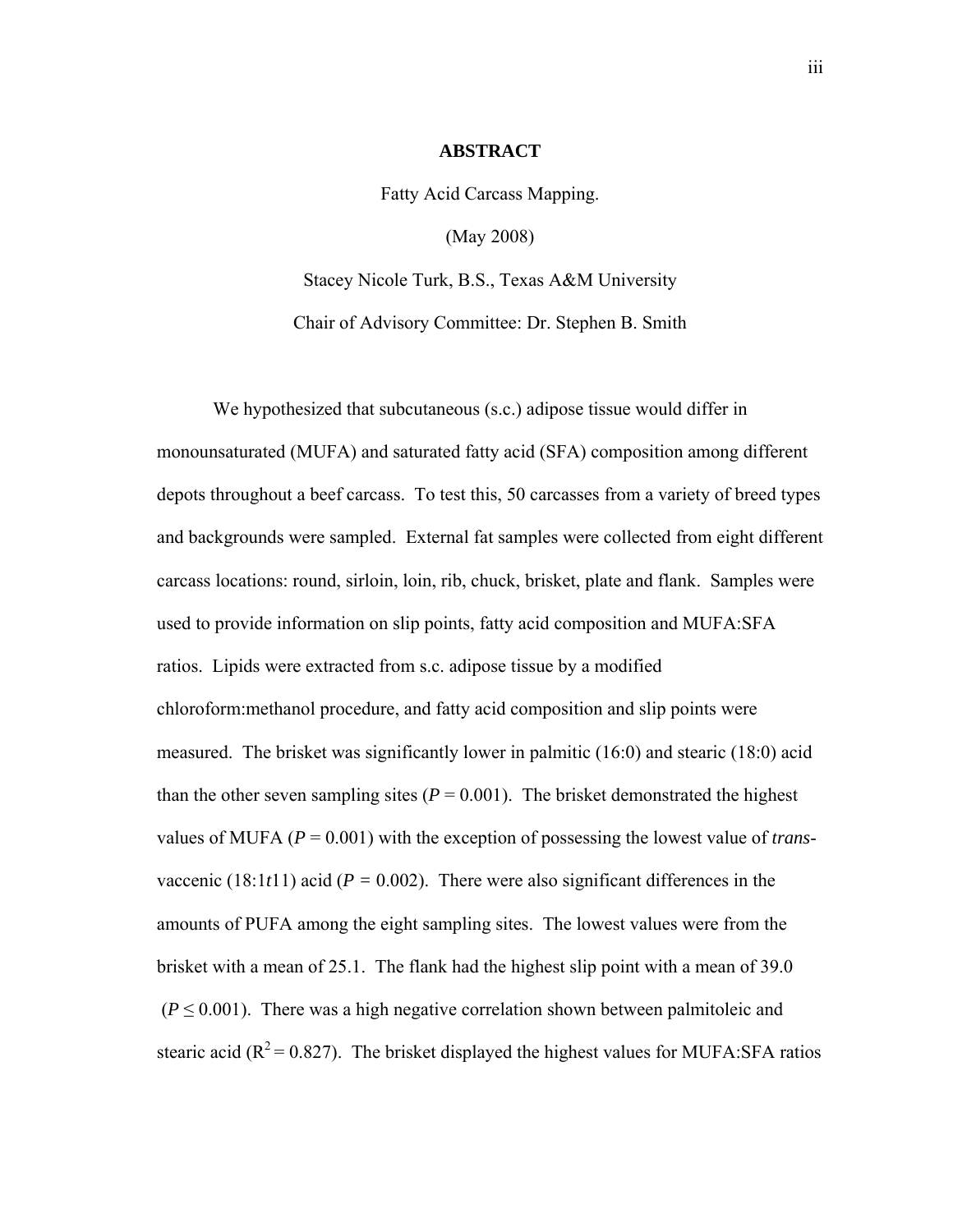$(P = 0.001)$ , whereas the flank was the lowest. Due to the significant differences amongst fat depots within bovine carcasses in their fatty acid composition we conclude that substantial differences exist across fat depots.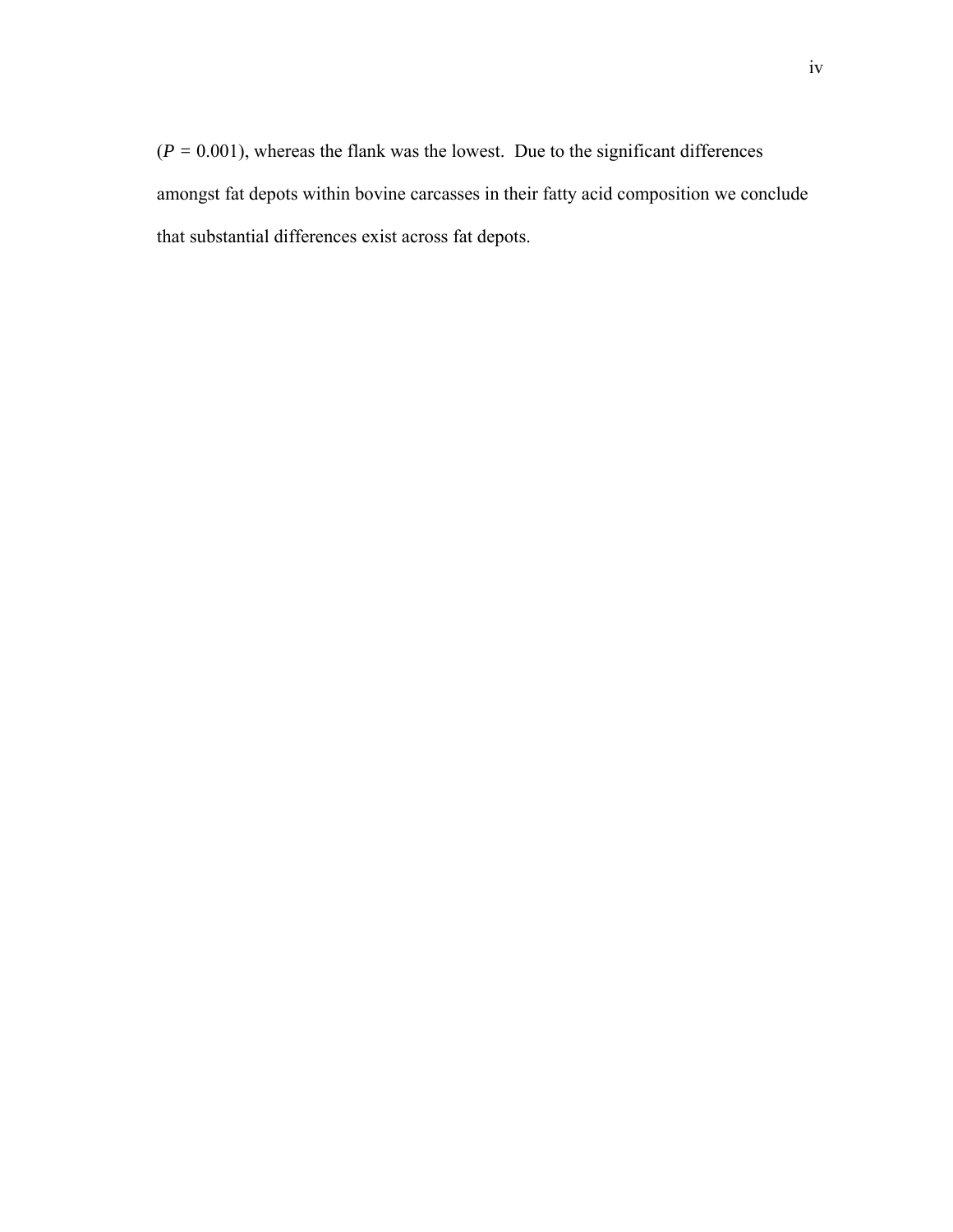# **DEDICATION**

To my Meme and Nanny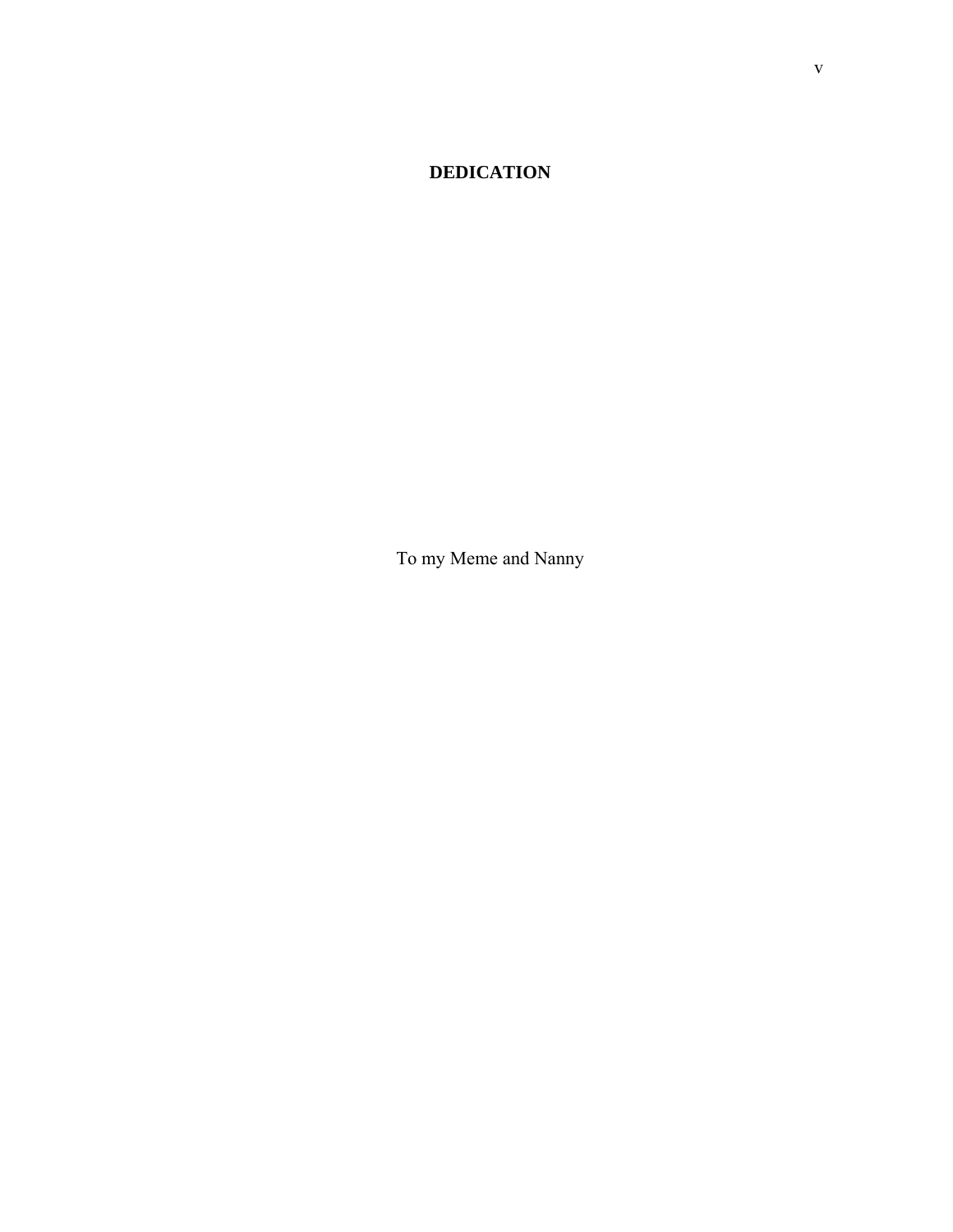#### **ACKNOWLEDGEMENTS**

 I would like to thank Dr. Stephen B. Smith for his encouragement, wisdom, and guidance through my career as a graduate student. If it were not for him, I would have never taken the opportunity to further my education and for his support I am grateful. Thanks to Dr. Davey Griffin for first sparking my interest in the industry while meat judging and witnessing his passion and knowledge, and to Dr. David P. Anderson for his upbeat and encouraging personality, input, and expertise as a member of my committee.

 I would also like to show my gratitude to all of the other professors, graduate students, and other professionals of Texas A&M University. These people include: Margaret Schell, Lindsay Ward, Matthew Brooks, Jennifer Nall, Anne Ford, and Go Gwang- woong. I would like to thank them for encouraging me through it all and for their friendship.

 Most importantly, I would like to thank my family and friends who have shown me unending support and love through everything. Finally, I would like to give all of the credit to God; I can do all things through Christ who strengthens me. Thank you all.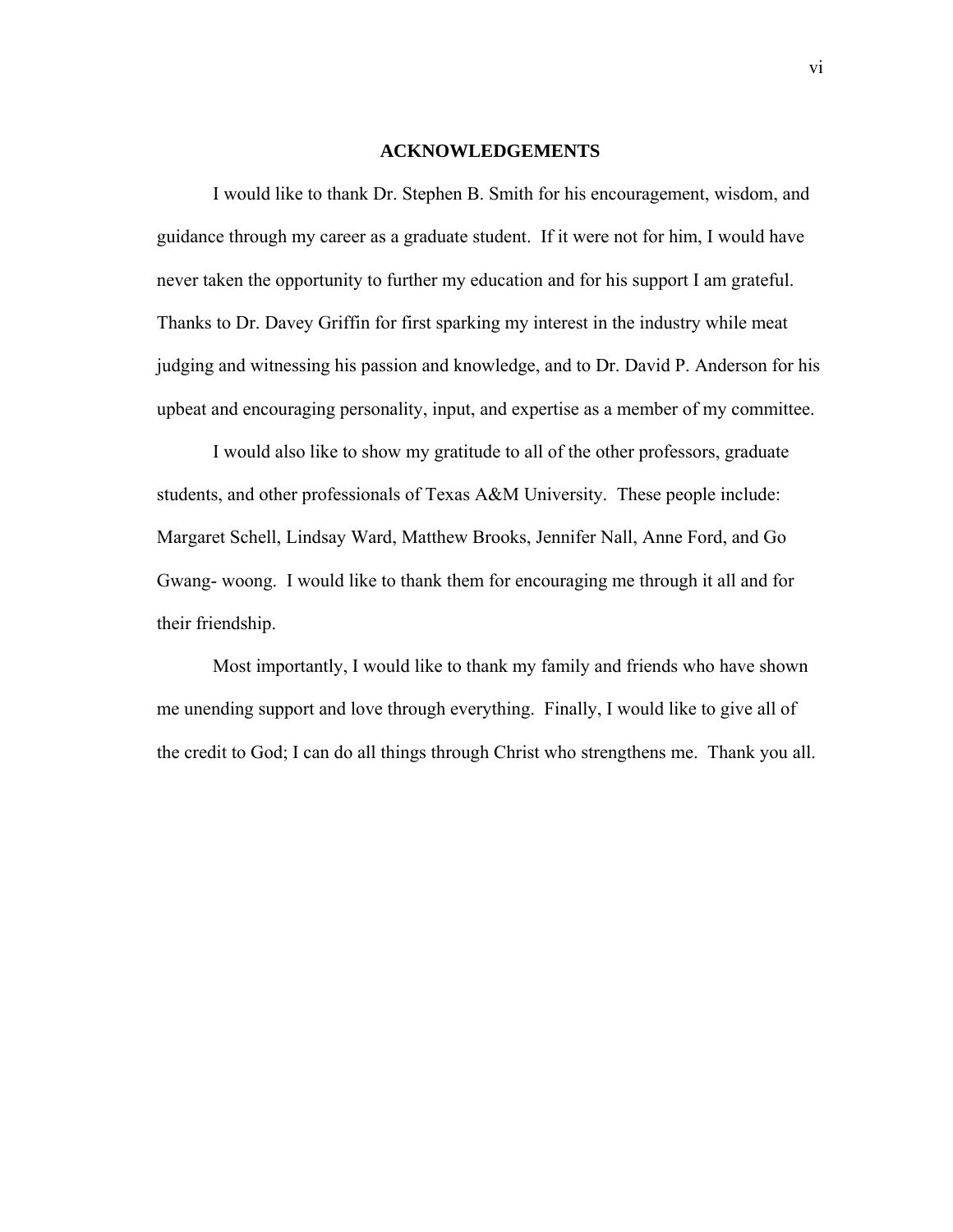# **TABLE OF CONTENTS**  Page **Page**

|                | 111                        |
|----------------|----------------------------|
|                | V                          |
|                | V1                         |
|                | V11                        |
|                | 1X                         |
|                | X                          |
| <b>CHAPTER</b> |                            |
| I              | 1                          |
| $\mathbf{I}$   | 4                          |
|                | $\overline{4}$<br>6        |
|                | 8                          |
| III            | 11                         |
|                | 11<br>11<br>12<br>13<br>14 |
| IV             | 15                         |
|                | 15<br>15<br>15<br>16<br>16 |
| V              | 17                         |
| VI             | 22                         |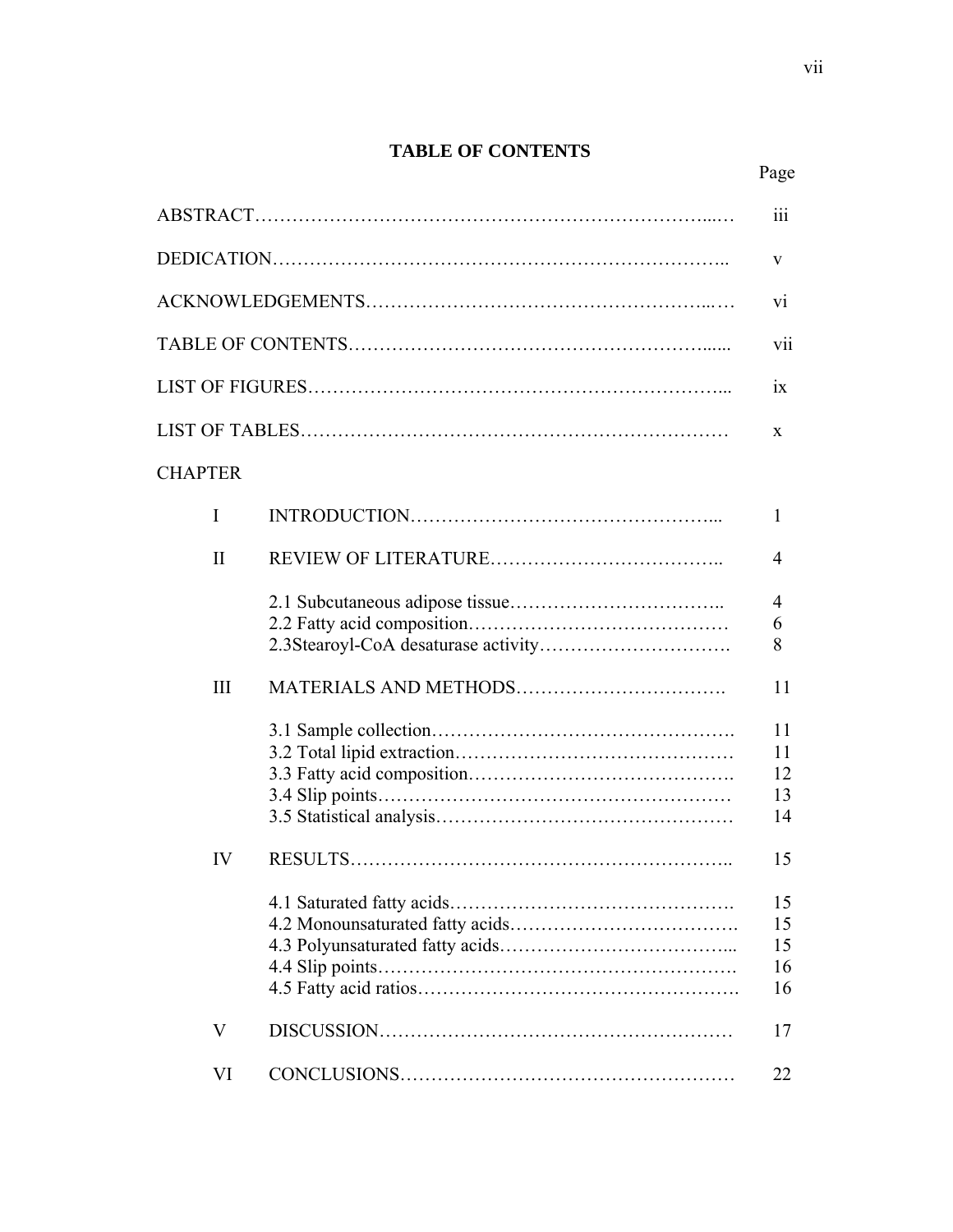# Page

| 23  |
|-----|
| 29. |
| 39. |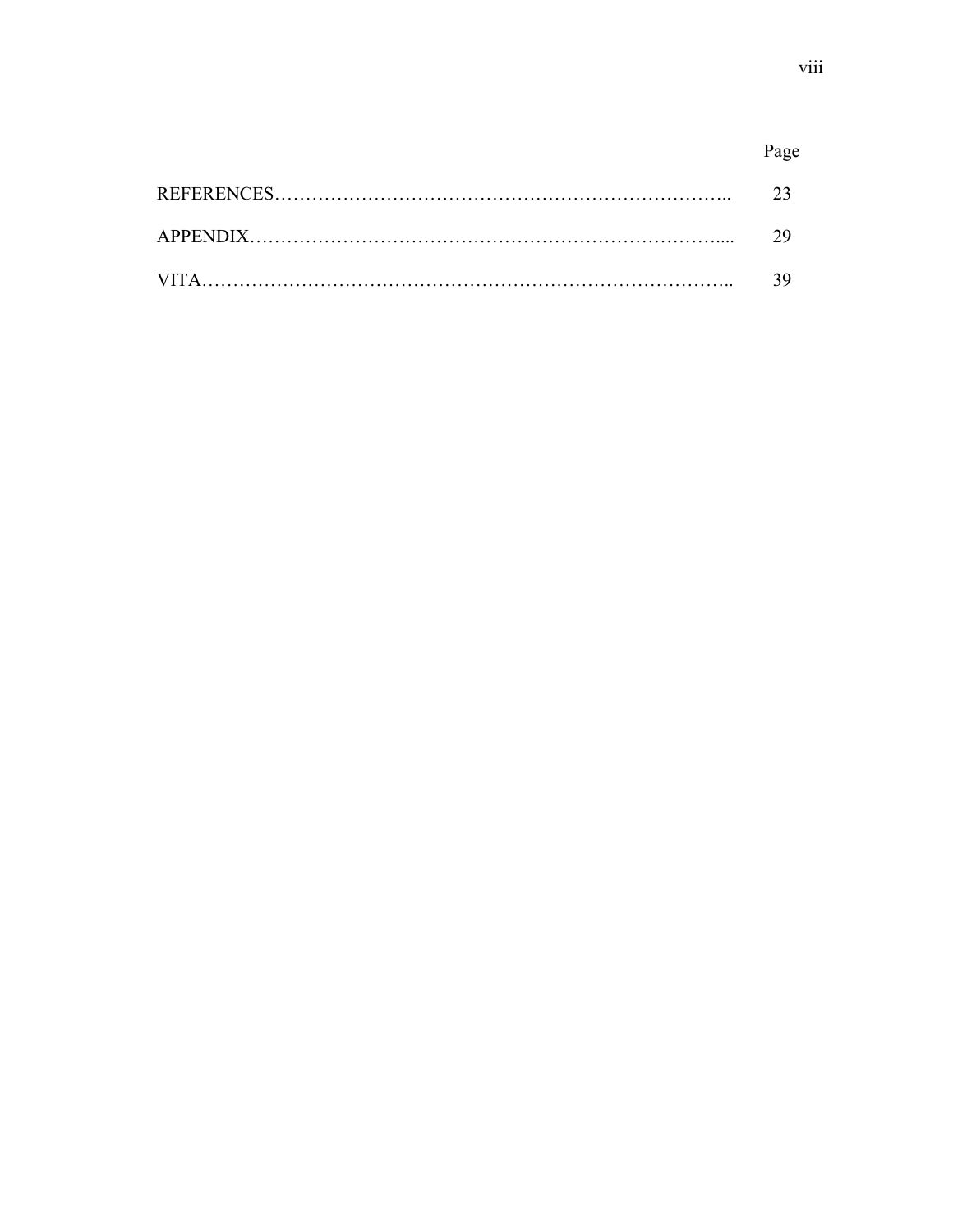# **LIST OF FIGURES**

Page **Page** 

| Figure 1 | Subcutaneous slip points as a function of palmitoleic: stearic    | 34 |
|----------|-------------------------------------------------------------------|----|
| Figure 2 | Subcutaneous slip points as a function of stearic acid in 50      | 35 |
| Figure 3 | Palmitoleic acid as a function of stearic acid in 50 total        | 36 |
| Figure 4 | Palmitoleic: stearic acid ratio as a function of fat depot for 50 | 37 |
| Figure 5 | Subcutaneous slip point as a function of fat depot for 50 total   | 38 |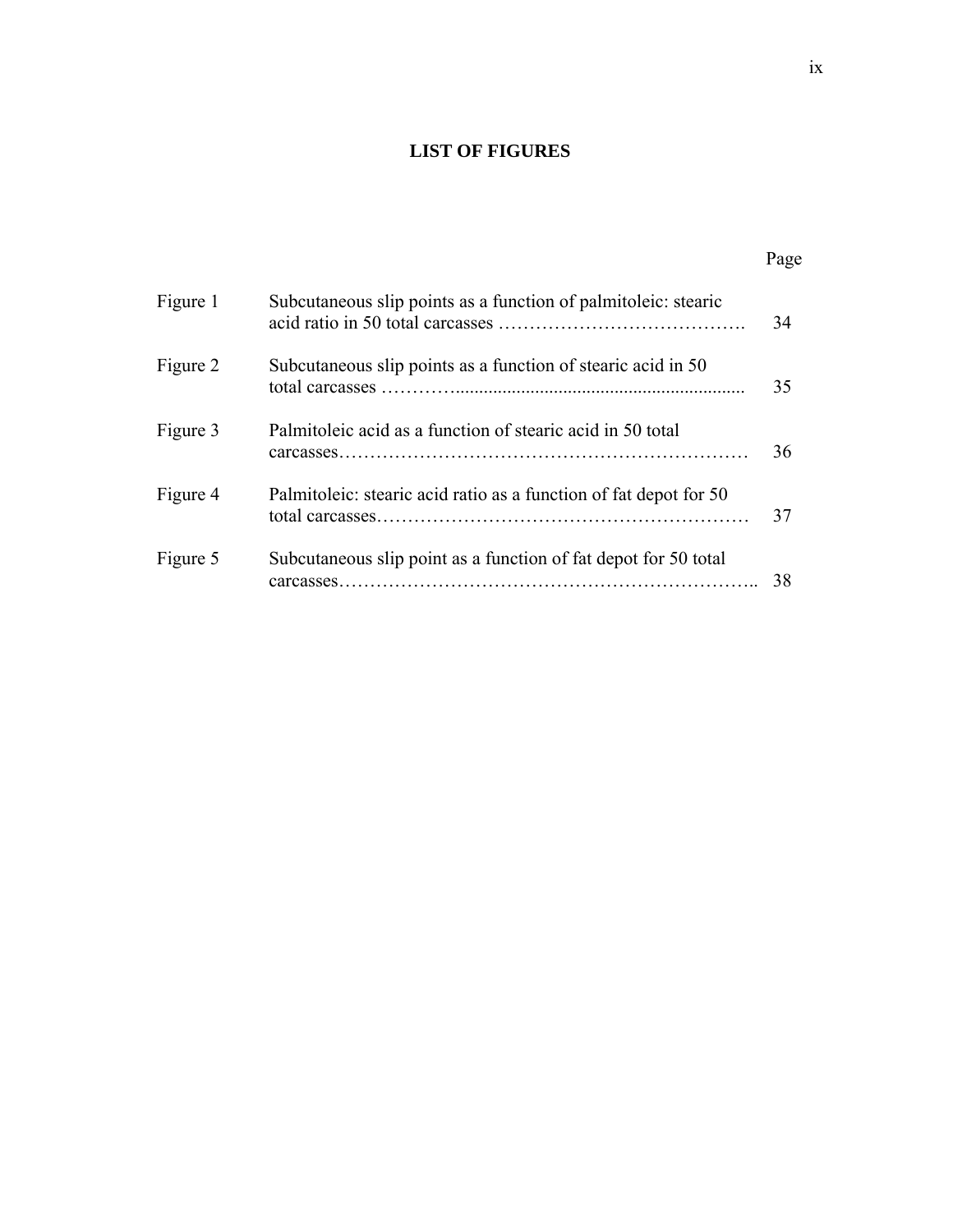# **LIST OF TABLES**

#### Page **Page**

| Table 1 | Saturated fatty acid concentrations $(g/100 g)$ total fatty acids)                                         | 29 |
|---------|------------------------------------------------------------------------------------------------------------|----|
| Table 2 | Monounsaturated fatty acid concentrations<br>$(g/100)$ g total fatty acids) in eight adipose tissue depots | 30 |
| Table 3 | Polyunsaturated fatty acid concentrations<br>$(g/100 g$ total fatty acids) in eight adipose tissue depots  | 31 |
| Table 4 | Specific fatty acid ratios and slip points of lipids from eight                                            | 32 |
| Table 5 | Fatty acid composition of ground beef and hamburgers                                                       | 33 |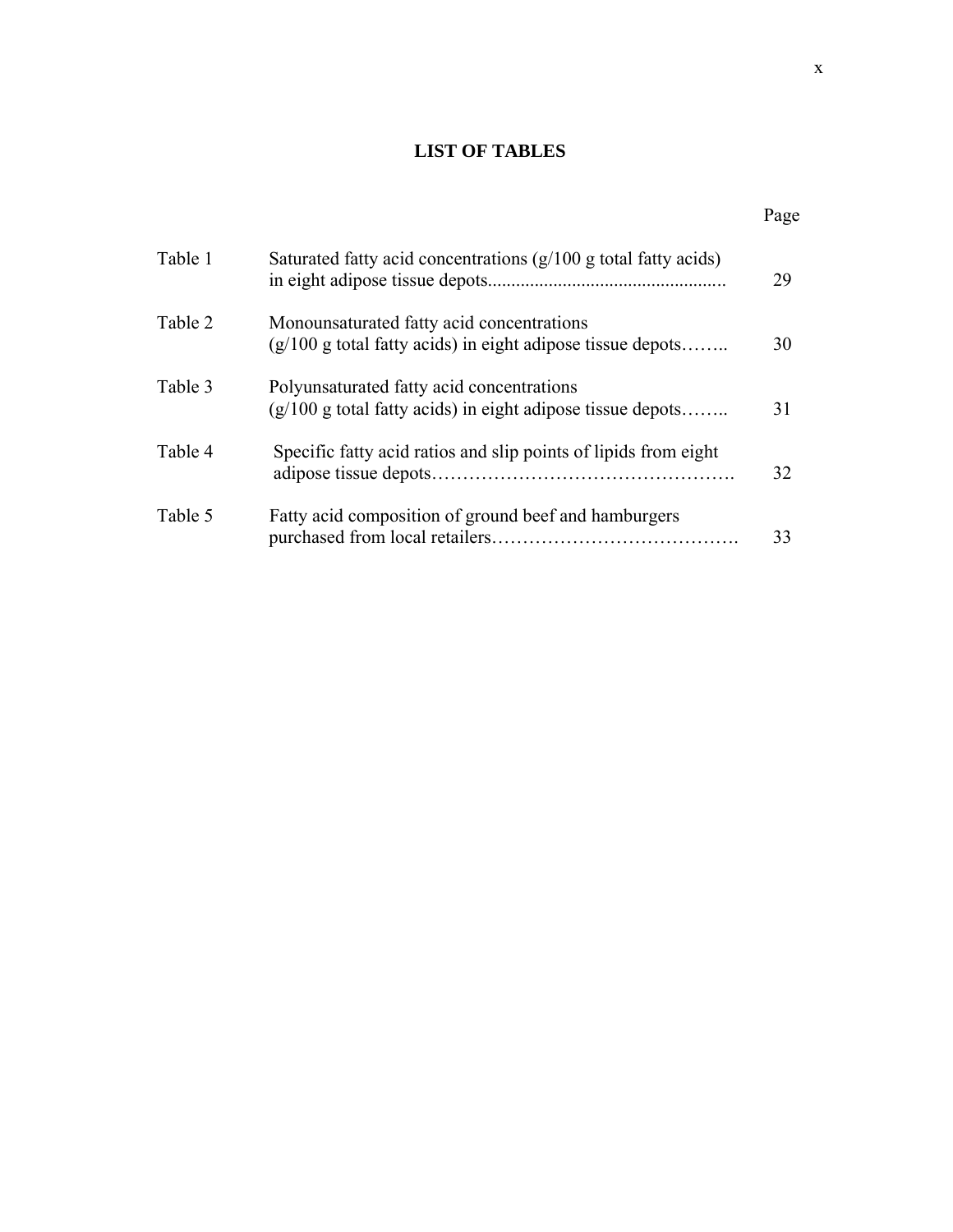# **CHAPTER I**

## **INTRODUCTION**

In recent years there has been increased interest in fatty acid composition of meat due to the concerns about the healthfulness of beef. Beef is one of the major sources of saturated fat in a diet. The objective is to maximize the ratio of monounsaturated fatty acids (MUFA): saturated fatty acids (SFA). According to the United States Department of Agriculture, ground beef is the most commonly consumed beef product in the U.S. (USDA, 2008). The average American consumer eats 54.51 kg of red meat per year, and of this 13.51 kg is ground beef (American Meat Institute, 1992). Primary sources of MUFA intake by adults are: French fries, whole milk, potato chips, and ground beef (Nicklas, Hampl, Taylor, Thompson & Heird, 2004). Ground beef is utilized for various types of products such as hamburgers and casseroles. The composition of ground beef comes from meat of the lower quality cuts and trimmings from subprimals typically from cull cows. Given differences between subcutaneous (s.c.) and intramuscular (i.m.) fatty acid composition, we believe differences also occur according to anatomical location. If this is confirmed, it would be beneficial for the beef industry to sort fat trimmings according to location to optimize the functionality of beef products.

The many different qualities of beef such as tenderness, juciness, and flavor intensity have been shown to be effected by the chemical properties and amounts of lipids contained in a bovine carcass (Dryden & Marchello, 1970; Harrison, Smith, Allen,

This thesis follows the style and format of *Meat Science.*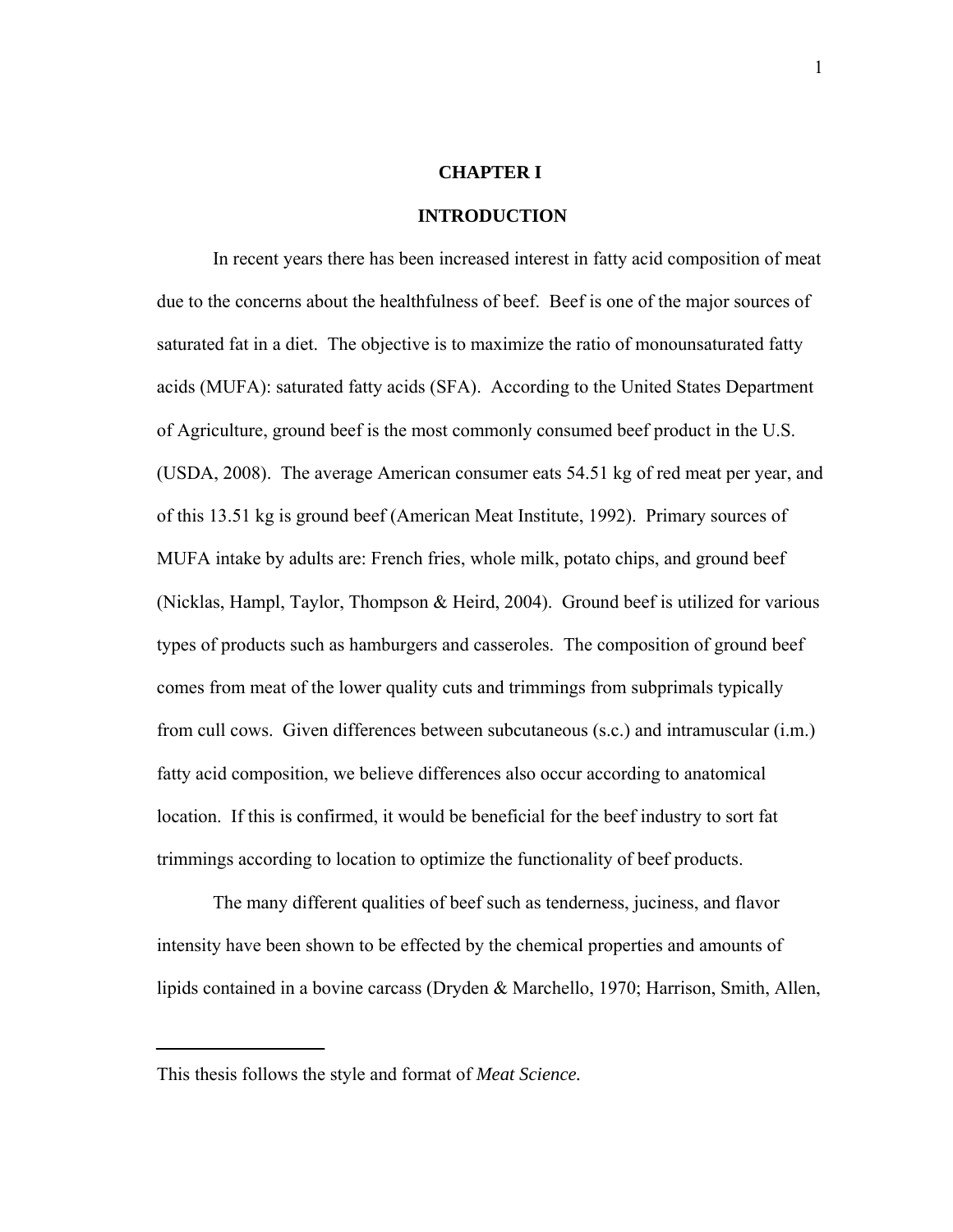Hunt, Kastner & Krof, 1978; Westerling & Hedrick, 1979; Melton, Amiri, Davis & Backus, 1982; Sturdivant, Lunt, Smith & Smith, 1992). Factors that affect the level of fat deposited on the carcass are breed, sex, and nutrition (Rumsey, Oltjen, Bovard  $\&$ Priode, 1972; Eichhorn, Coleman, Wakayama, Blomquist, Bailey & Jenkins, 1986; Melton et al., 1982; Huerta-Leidenz, Cross, Savell, Lunt, Baker & Pelton, 1993; Zembayashi, Nishimura, Lunt & Smith, 1995). Subcutaneous adipose tissue accounts for the primary source of adipose tissue throughout a bovine carcass. This s.c. fat is trimmed away from primals and discarded for further use with measured trimmed lean or for rendering.

 The fatty acid composition of s.c. adipose tissue determines the lipid melting point which in turn provides an estimate of SFA composition (Smith, Yang, Larsen & Tume, 1998; Smith, Lunt, Chung, Choi, Tume & Zembayashi, 2006). Oleic acid (18:1n-9) has been shown to lower low-density lipoprotein (LDL) cholesterol without altering high-density lipoprotein (HDL) cholesterol (Baggio et al., 1988; Grundy, Florentin, Nix & Whelan, 1988). Stearic acid (18:0), one of the major SFA, is converted to oleic acid in the rumen by the enzyme stearoyl-CoA desaturase (SCD) in bovine adipose tissue (Martin, Lunt, Britain & Smith, 1999). Having higher levels of oleic acid in s.c. tissue of bovine carcasses is considered nutritionally beneficial.

 Previous data have shown that s.c. adipose tissue sampled from the plate and brisket differ in their concentration of MUFA (unpublished data). In a previous study it was shown high amounts of SFA can be found in cattle that were pasture- or hay-fed, whereas high amounts of MUFA are found in cattle that had been fed grains for an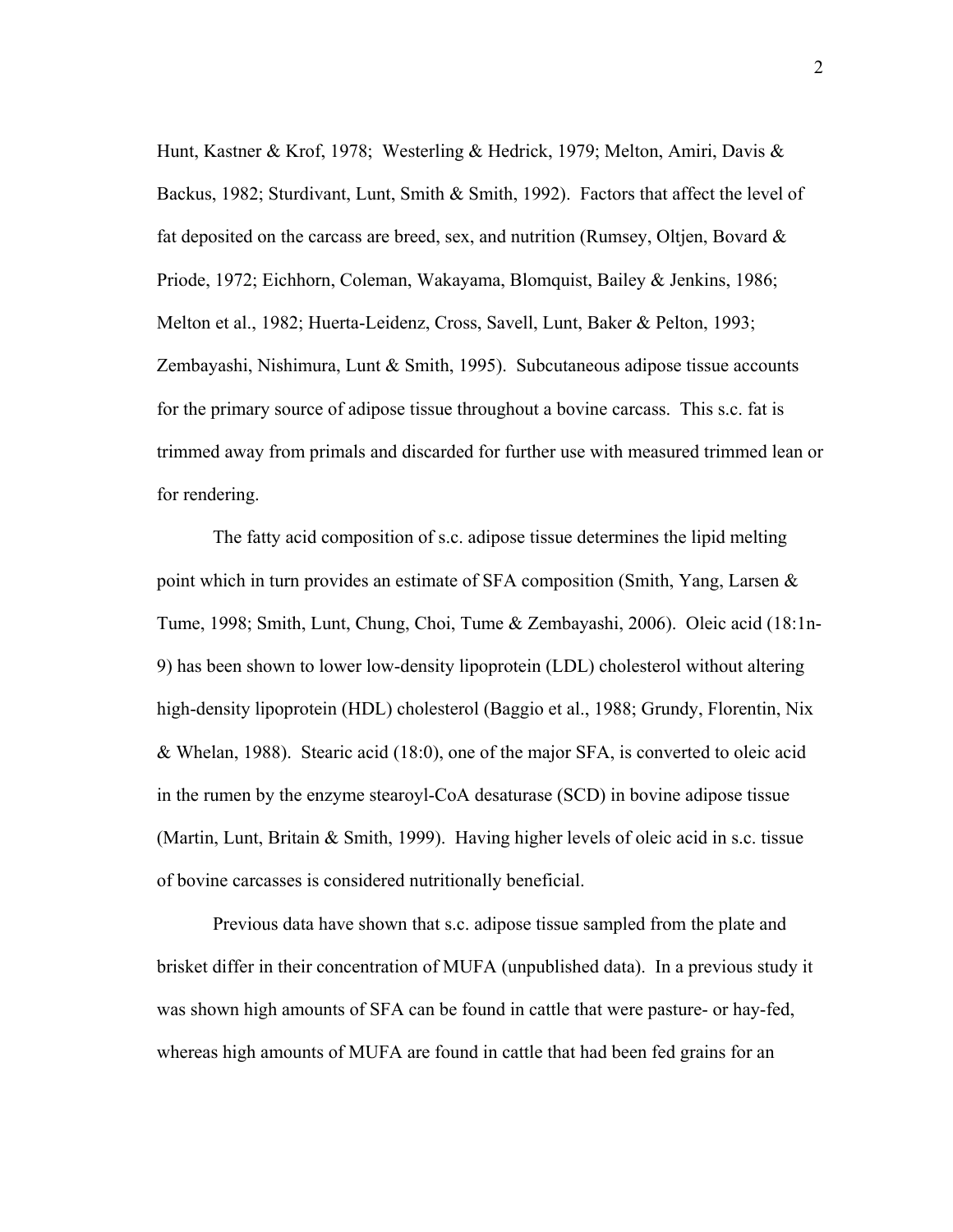extended period of time (Chung et al., 2006). Ground beef especially high in MUFA can be obtained from Wagyu steers (Sturdivant et al.,1992; Chung, Lunt, Kawachi, Yano & Smith, 2005). In a further study it was proven that ground beef can be modified to increase the healthful amounts of oleic acid present (Adams, Walzem, Smith, Tseng & Smith, 2008).

 The primary objective of this study was to quantify and identify any differences in MUFA:SFA among different anatomical sites throughout bovine carcasses. We found that there are large differences in specific locations in the concentration of MUFA as well as in slip points.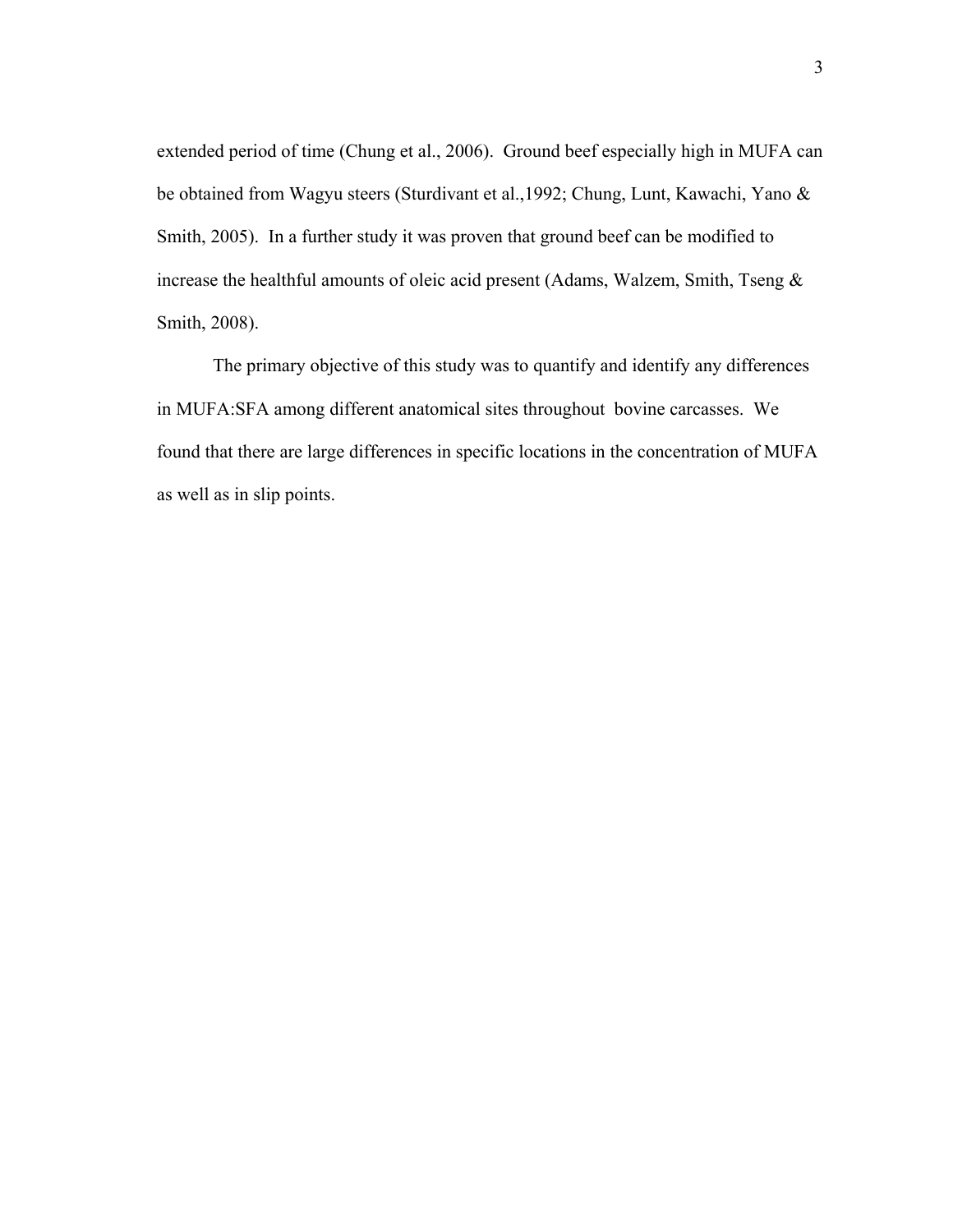#### **CHAPTER II**

#### **REVIEW OF LITERATURE**

#### *2.1 Subcutaneous adipose tissue*

Excessive fat production has been identified as one of the major concerns of the beef industry (Smith et al., 1992). Beef breeders are challenged by consumers to use diverse resources to develop effective breeding schemes to produce meat products that are in demand (Indurain, Beriain, Goni, Arana & Porroy, 2006). Physiological status and management of cattle may influence fatness and fatty acid composition (Eichhorn et al., 1986; Huerta-Leidenz et al., 1993; Terrell & Bray, 1969; Zembayashi & Nishimura, 1996). In the late 1980s, retailers across the United States began the "War on Fat" (Savell, 1993). With this came the adoption of the 1/4-inch trim specifications programs. This was the result of the major finding of the National Consumer Retail Beef Study (Cross, Savell & Francis, 1986; Savell et al., 1989) that closer trimming of retail cuts could result in an improved image for sales of beef. In this study, consumers were questioned about their concerns regarding beef; price was of greatest concern, followed closely by fatness and cholesterol.

Consumers are becoming more educated about the products they are purchasing and are more aware of the nutritional value of food products. With an increased prevalence of food labeling, meat purchasers are more conscious of the healthfulness of their products. The 2006 National Market Basket Survey showed that the average fat thickness on retail cuts has decreased from 2.6 cm to 2.2 cm since the early 1990s (Adams, 2006). There is a positive relationship between s.c. adipose tissue (external fat)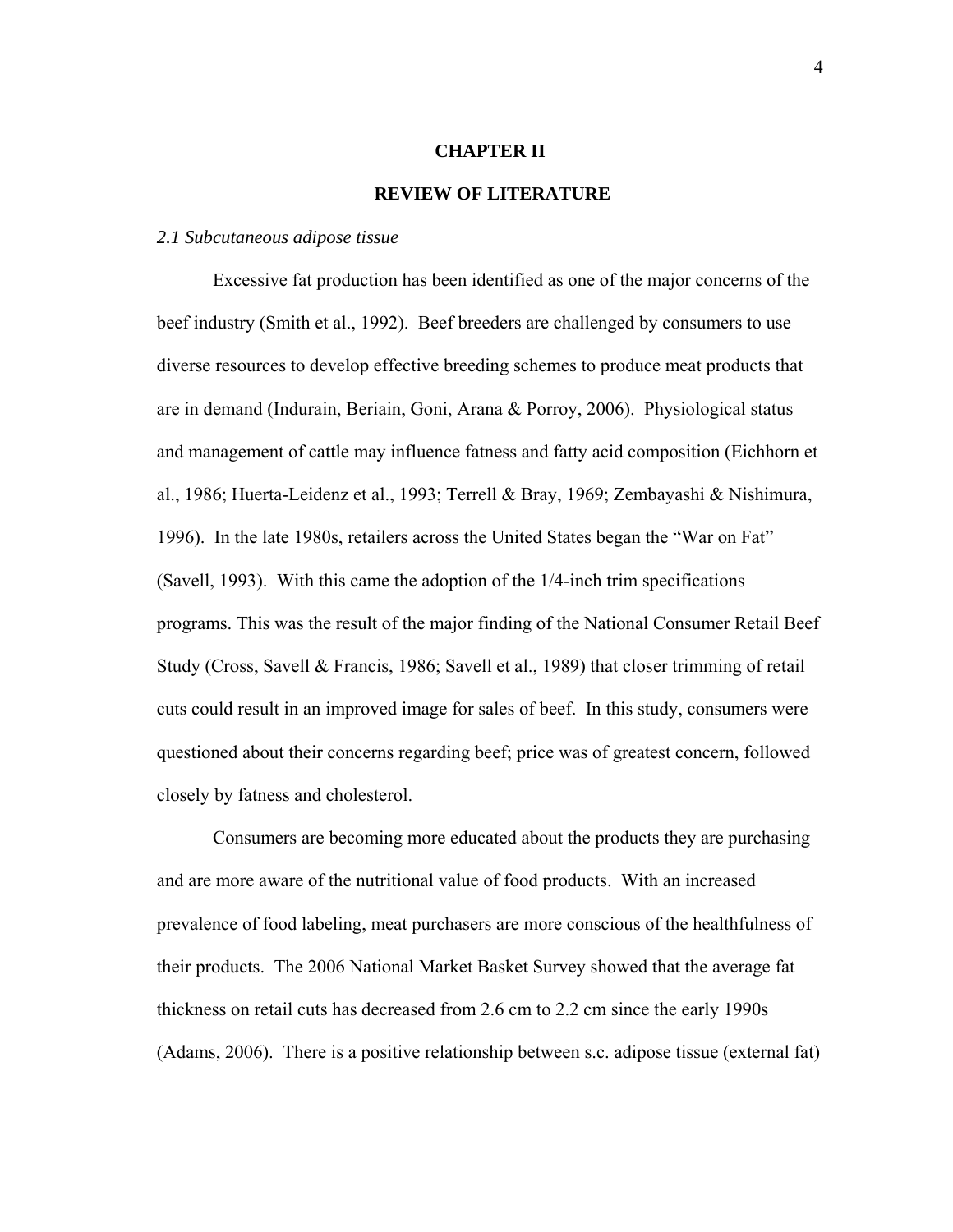and taste panel ratings of overall palatability including tastiness and juciness within a certain amount of fat thickness (~0.8 cm) (Tatum, Smith & Carpenter, 1982). Trim from these subprimals at the packer level currently is being used for processed products, including ground beef.

Savell, Harris, Cross, Hale and Beasley (1991) reported in the National Beef Market Basket Survey that beef retail cuts and ground beef have less fat today than in the past. From this survey the percent of retail packages that were observed without any external fat was 42%. It is expected that products such as stew meat and flank steak would be without external fat, but a high number of primal cuts such as steaks were even trimmed free of external fat. The highest percent of ground beef being consumed was lean ground beef with 40%. Lean and extra lean ground beef numbers are higher than what has been recorded earlier. More consumers are purchasing the "healthier" lean ground beef products rather than regular ground beef. Due to these facts there is more and more trimmed fat that isn't being utilized in any meat products because of the concept that any fat is unhealthy to consume.

Subcutaneous fat is the first depot where cattle deposit fat. The last depot cattle deposit fat is internally in i.m. fat. External fat cover is necessary to reduce cold shortening in beef, which creates myofibrillar toughening resulting in an unpleasant eating experience (Smith, Dutson, Hostetler & Carpenter, 1976). It is inevitable that most finished cattle are going to be harvested with a certain amount of unwanted external fat. This fat typically will be used for products such as ground beef.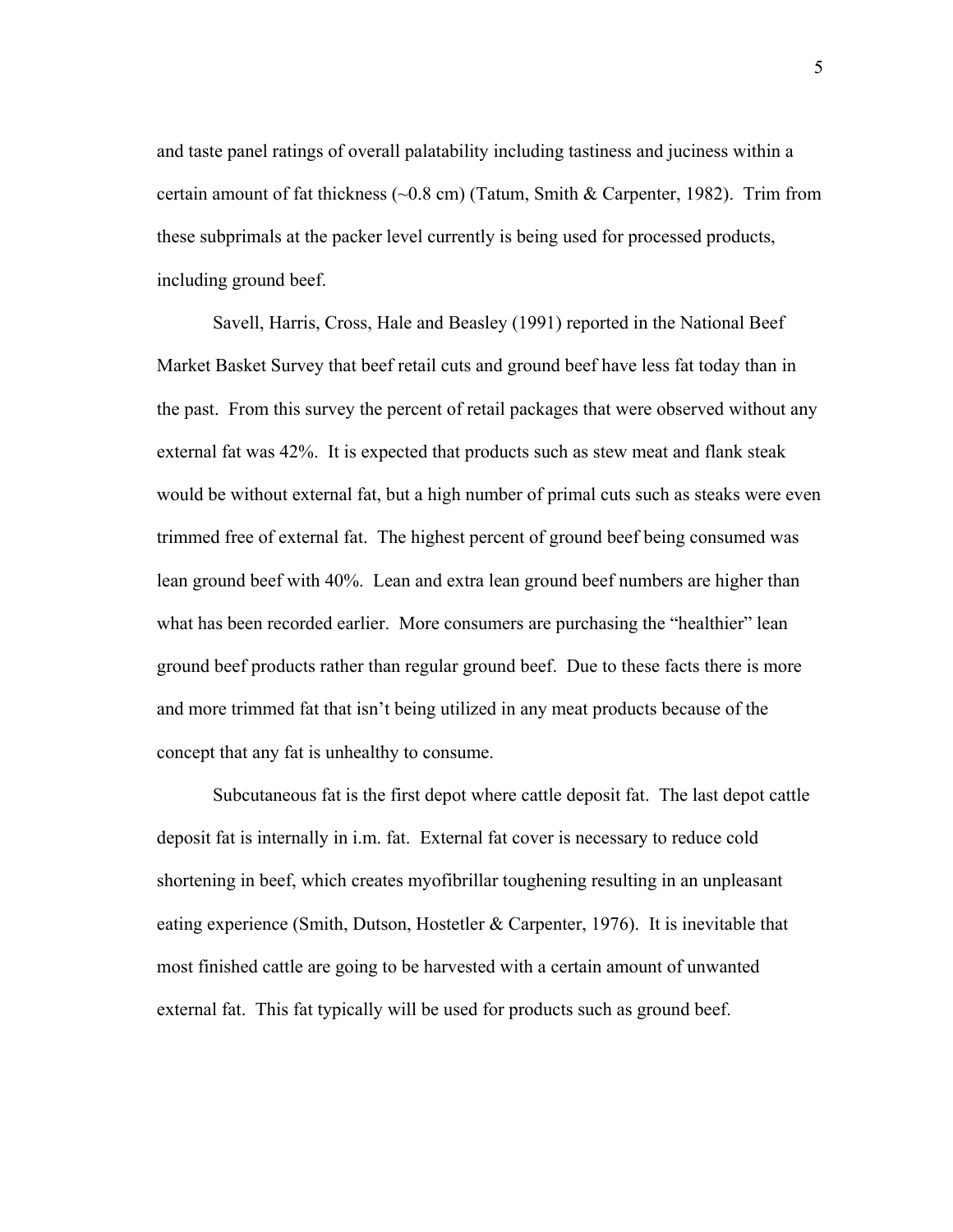#### *2.2 Fatty acid composition*

With cardiovascular disease being a leading cause of death in the U.S., research has become focused on the many benefits of dietary unsaturated fatty acids and fatty acid composition of beef. Oleic acid, the most abundant MUFA, is key in improving diets. Many diets that have been higher in MUFA or polyunsaturated fatty acids (PUFA) have helped with lowering cholesterol (Berry et al., 1992). A diet low in total fat, saturated fatty acids, and cholesterol is usually recommended for lowering cholesterol (Grundy, 1986). It is generally accepted that the consumption of oleic acid by humans reduces, or does not increase, serum LDL cholesterol (Grundy, 1989).

 There are different fat depots which each contain their own fatty acid composition makeup. The primary SFA are palmitic acid (16:0) and stearic acid (18:0), whereas the main MUFA is oleic acid  $(18.1)$  (Rule, Smith & Romans, 1995). Fatty acid composition is tested and observed regularly because these different fatty acids affect palatability of meat, as well as the healthfulness.

 Fatty acids vary greatly depending on species of animal, diet, as well as breed and many other factors. Japanese Black carcasses possessed more MUFA than Holstein, Japanese Brown, Charolais, or Angus steers (Sturdivant et al., 1992; Oka, Iwaki, Dohgo, Ohtagaki, Noda & Shiozaki, 2002; Zembayashi et al., 1995). Other studies have proven that the level of oleic acid in adipose tissue increases during growth (Clemens, Arthaud, Mandigo & Woods, 1973; Huerta-Leidenz, Cross, Savell, Lunt, Baker & Smith, 1996; Leat, 1975; Rule, MacNeil & Short, 1997). Variation in fatty acid makeup of grass-fed versus grain-fed beef and the implications of those differences on flavor and nutrition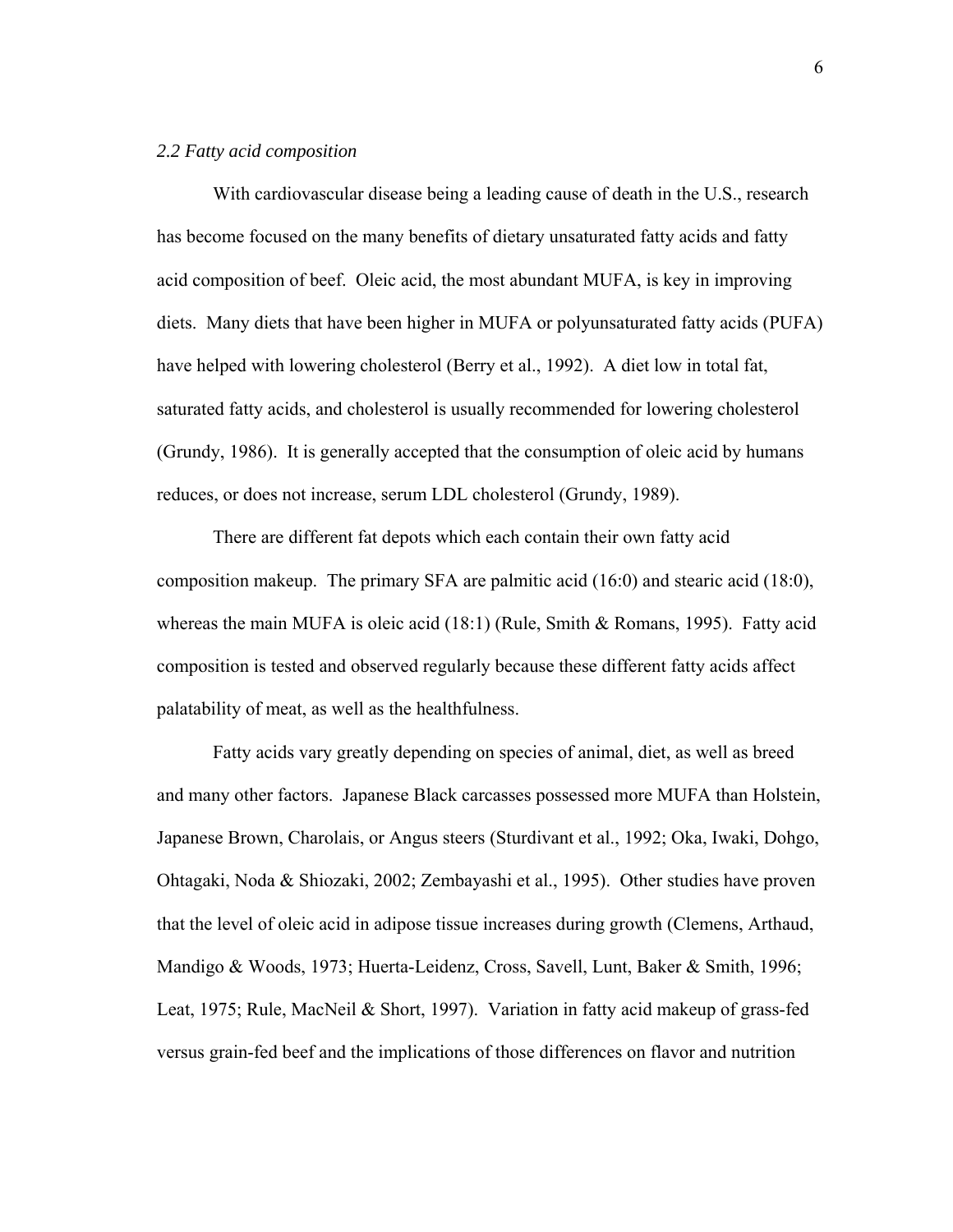have been evaluated in several studies. In Chung et al. (2006), adipose tissue of corn-fed steers contained more MUFA and PUFA, and higher MUFA:SFA ratios than the adipose tissue collected from hay-fed steers, which contained more SFA. Ground beef especially enriched with MUFA can be obtained from Wagyu steers (Sturdivant et al., 1992; Chung et al., 2006). In a recent study the LDL:HDL ratios of men consuming ground beef patties were measured. The MUFA:SFA ratios of the beef patties from the hay-fed and long-fed Angus steers were 0.82 and 1.34, whereas the Wagyu steers MUFA:SFA ratio was 1.38. The ground beef patties selected were representative of beef that is available in the retail market: ground beef from grass-fed cattle, and from cattle that have been grain-fed for long periods of time. The ground beef with the higher MUFA:SFA ratios reduced LDL cholesterol and increased HDL cholesterol which in turn caused a significant reduction in the LDL:HDL ratio (Adams et al., 2008). These results indicate that ground beef can be compositionally formulated to deliver nutritional beneficial amounts of oleic acid.

 Several studies also have looked at differences in fatty acid composition with increased time in the feedlot. These studies have shown that adipose tissue fatty acids typically become less saturated between weaning and slaughter in steers fed a grainbased diet (Huerta-Leindenz et al., 1996; Chung et al., 2006). Also, the MUFA:SFA ratio significantly increased along with live weight in the s.c. adipose tissue of Angus steers, but was higher in the long-fed steers fed the corn-based diet to the Japanese endpoint.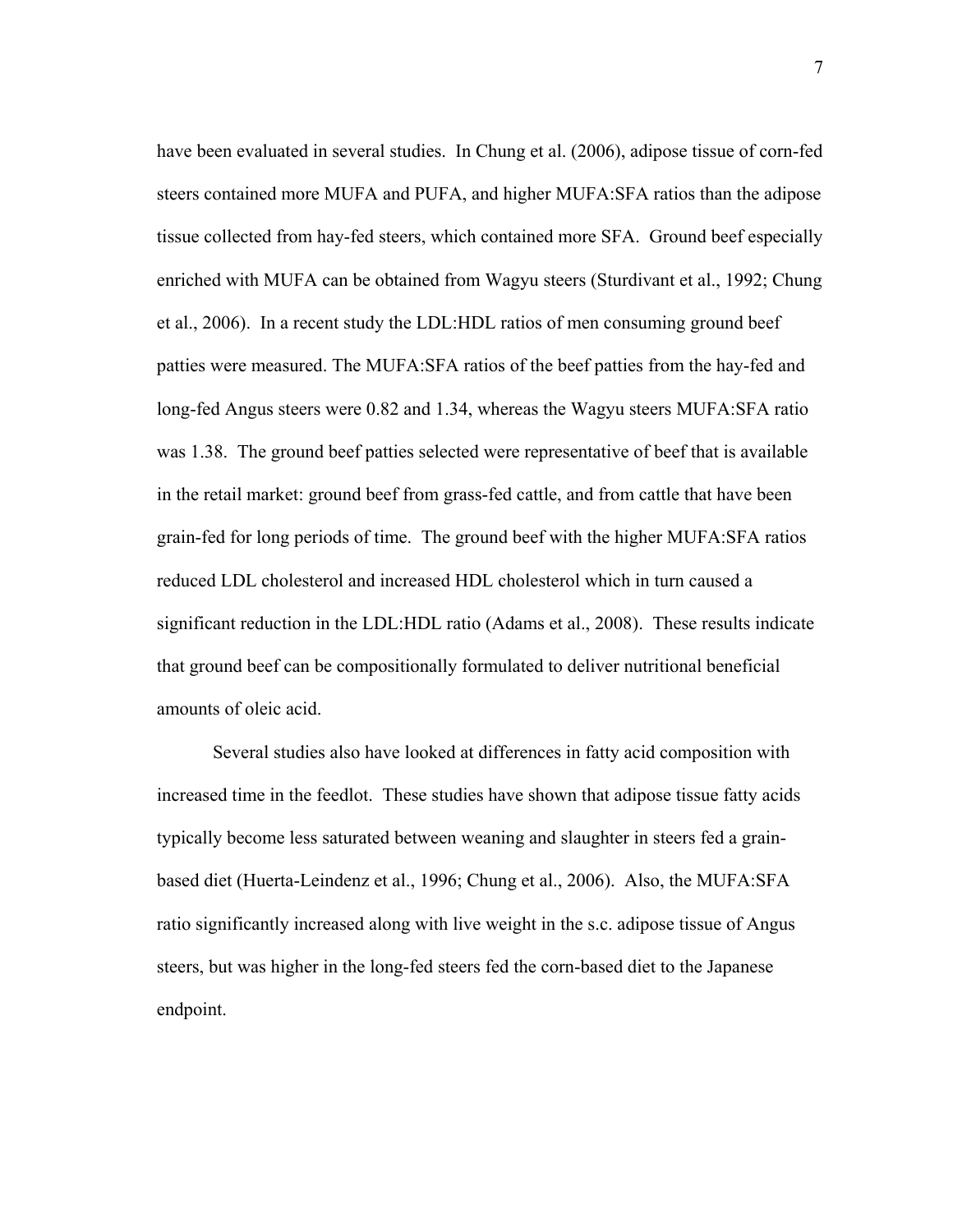In addition to being more healthful, MUFA also affect sensory traits. Previous studies have indicated that changes in the fatty acid composition of meat affect palatability, with flavor being the attribute most influenced (Dryden & Marchello, 1970; Westerling & Hedrick, 1979; Melton et al., 1982). There have been positive relationships shown between oleic acid concentration and flavor scores. Waldman, Suess, and Brungardt (1968) reported that juciness ratings were positively correlated with the MUFA:SFA ratio. Also, the perception of beef can be influenced by the oleic acid concentration. Because fatty acids have very different melting points, variation in their composition has an important effect on firmness or softness of the fat in meat, especially the s.c. and i.m. fats (Wood et al., 2003). This can also alter shelf-life depending on the double bonds of the unsaturated fatty acids, whether or not they will oxidize rapidly and become rancid and discolored.

## *2.3 Stearoyl-CoA desaturase activity*

 Archibeque, Lunt, Gilbert, Tume, and Smith (2005) confirmed that s.c. adipose tissue had approximately twice the  $\Delta^9$  desaturase catalytic activity of i.m. adipose tissue and s.c. adipose tissue, although it did not have a higher concentration of MUFA than i.m. adipose. The  $\Delta^9$  desaturase is encoded by the SCD gene. Earlier research also indicated that bovine tissues located near the body surface have higher MUFA percentages than internal tissues (Sturdivant et al., 1992), perhaps because the low temperature of the body surface would stimulate  $\Delta^9$  desaturase activity (Marchello, Cramer & Miller, 1967; Terrell & Bray, 1969).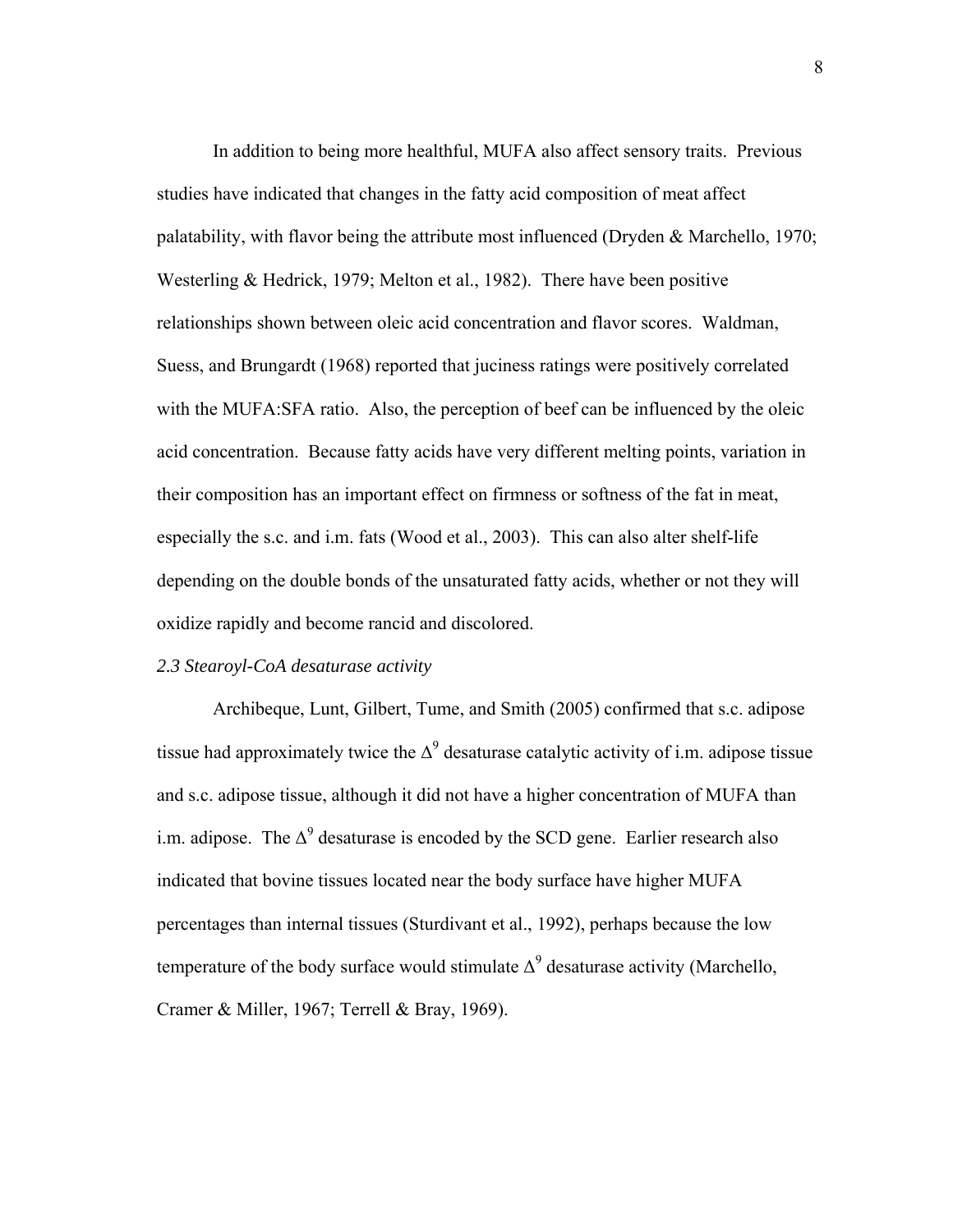As stated above, oleic acid is the most abundant fatty acid present in bovine adipose tissue (Waldman et al., 1968; Westerling & Hedrick, 1979; St John, Young, Knabe, Schelling, Grundy & Smith, 1987). In beef cattle, dietary oleic acid is hydrogenated largely to stearic acid (18:0) by ruminal microorganisms. In this species, the concentration of oleic acid in adipose tissue and muscle is dependent upon the activity of  $\Delta^9$  desaturase, encoded by the SCD gene (Smith et al., 2006).

Stearic acid is a main fatty acid which determines fat hardness (Smith et al., 1998, Wood et al., 2003; Chung et al., 2006). In this case converting stearic acid to oleic acid in ruminants will in turn increase the softness of fat, which is more desirable when pertaining to consumer appeal.

 In Yang, Larson, Smith and Tume (1999) cattle from different backgrounds were examined and fatty acid composition and SCD activity relationship was recorded. The s.c. adipose tissue from pasture-fed cattle had higher total MUFA and SCD activity was 60-85% higher than what was shown in feedlot cattle. SCD activity was positively correlated with MUFA and negatively correlated with SFA.

Within a single carcass, samples taken from the same location (i.e., rib) do not differ in the MUFA:SFA ratios. Across different animals however, there may be recorded differences due to the breed or background. As mentioned above, SCD gene expression differs within carcass fat depots. Depending on the stage of development, different sites may exhibit different MUFA:SFA ratios.

Given these differences between s.c. and i.m. adipose tissue, we believe differences in fatty acid composition also occur according to anatomical location. This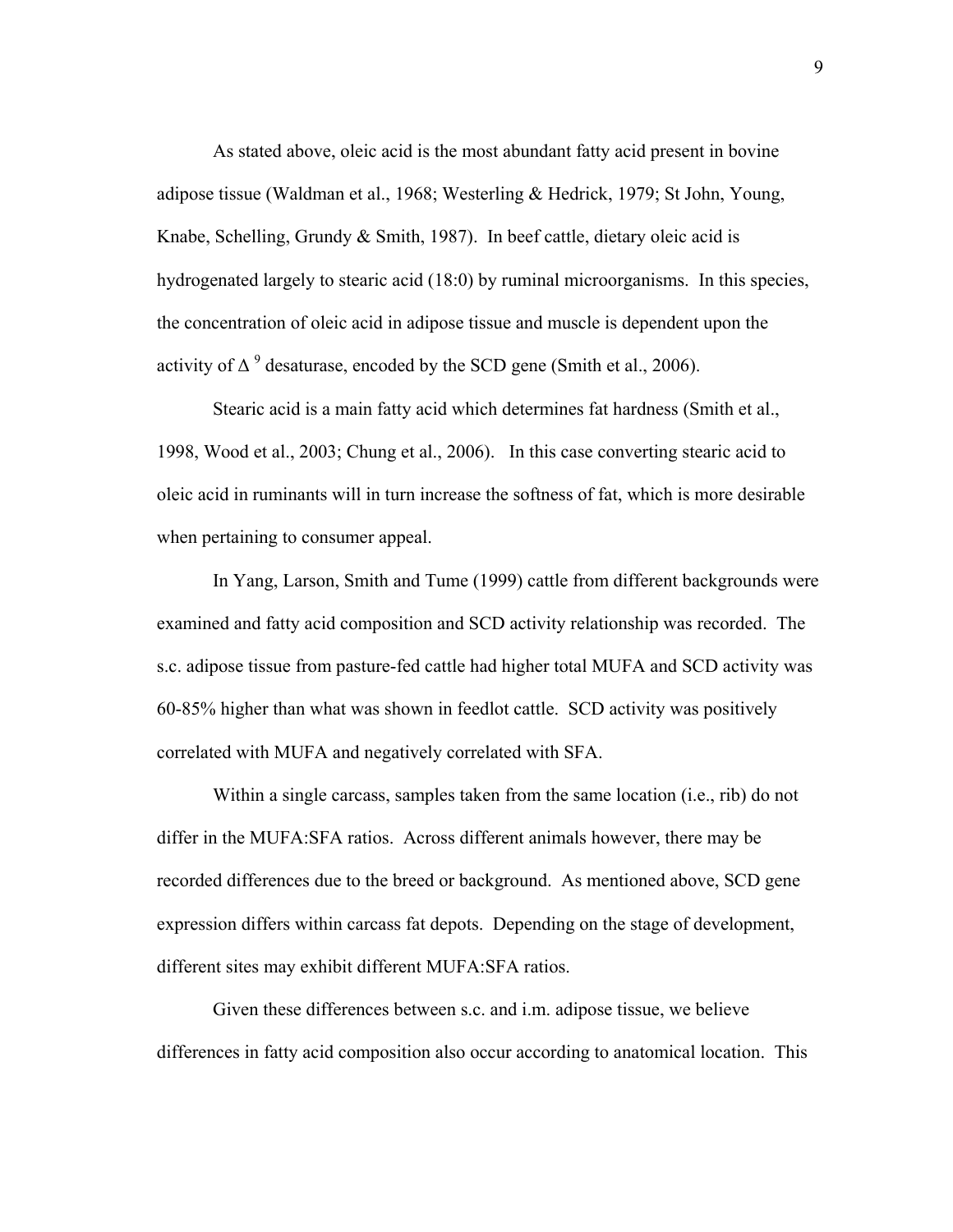is supported by preliminary data that indicate that s.c. adipose tissue contains a higher concentration of MUFA than lipids from the plate and brisket (unpublished data). If this can be confirmed, it could be beneficial for the beef industry to sort fat trim according to location to possibly generate more healthful trimmings according to fatty acid composition. Once these more healthful trimmings are sorted they can be used to make processed products such as ground beef that have an improved nutritional composition.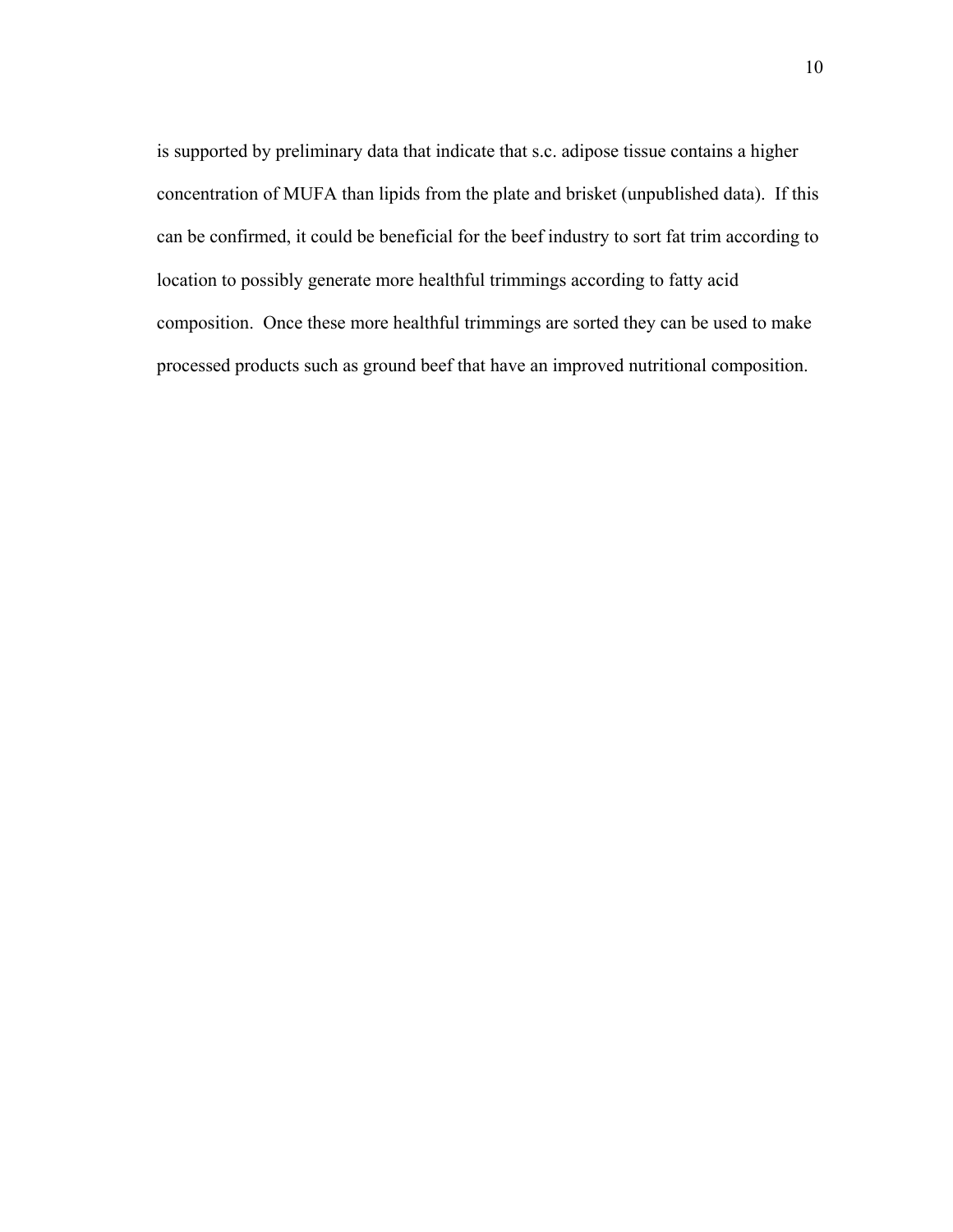#### **CHAPTER III**

#### **MATERIALS AND METHODS**

#### *3.1 Sample collection*

 Fifty carcasses at random were selected from Rosenthal Meat Science and Technology Center at the Texas A&M University of College Station. The carcasses represented a variety of breed types and backgrounds. External fat samples were collected from eight carcass locations: round, sirloin, loin, rib, chuck, brisket, plate, and flank. Theses samples were taken approximately 30 min after slaughter at the point of evisceration. All samples were collected from the same side of the carcass. The sample from the round was taken from the outside on the lower end. The sirloin s.c. fat was taken in the middle of the sirloin-short loin juncture. All the other s.c. fat samples were collected at the mid-point of each section. The total amount of s.c fat samples collected was 400. After taking these samples they were stored at -20ºC until further testing.

# *3.2 Total lipid extraction*

Total lipid was extracted by a modification of the methods of Folch, Lees and Stanley (1957). Approximately 1 g of s.c. adipose tissue was homogenized with 5.0 mL of chloroform:methanol (2:1, vol/vol) in a Brinkmann Polytron Homogenizer (Brinkmann Instruments, Westbury, NY). After homogenization, 10 mL of chloroform:methanol was added to the sample for a final volume of 15 mL, which was then left to sit at room temperature (approximately 20°C) for 30 to 60 min for lipid extraction. The homogenate was vacuum filtered through a sintered glass filter funnel fitted with Whatman GF/C filters (Whatman Ltd., Maidstone, England) into a test tube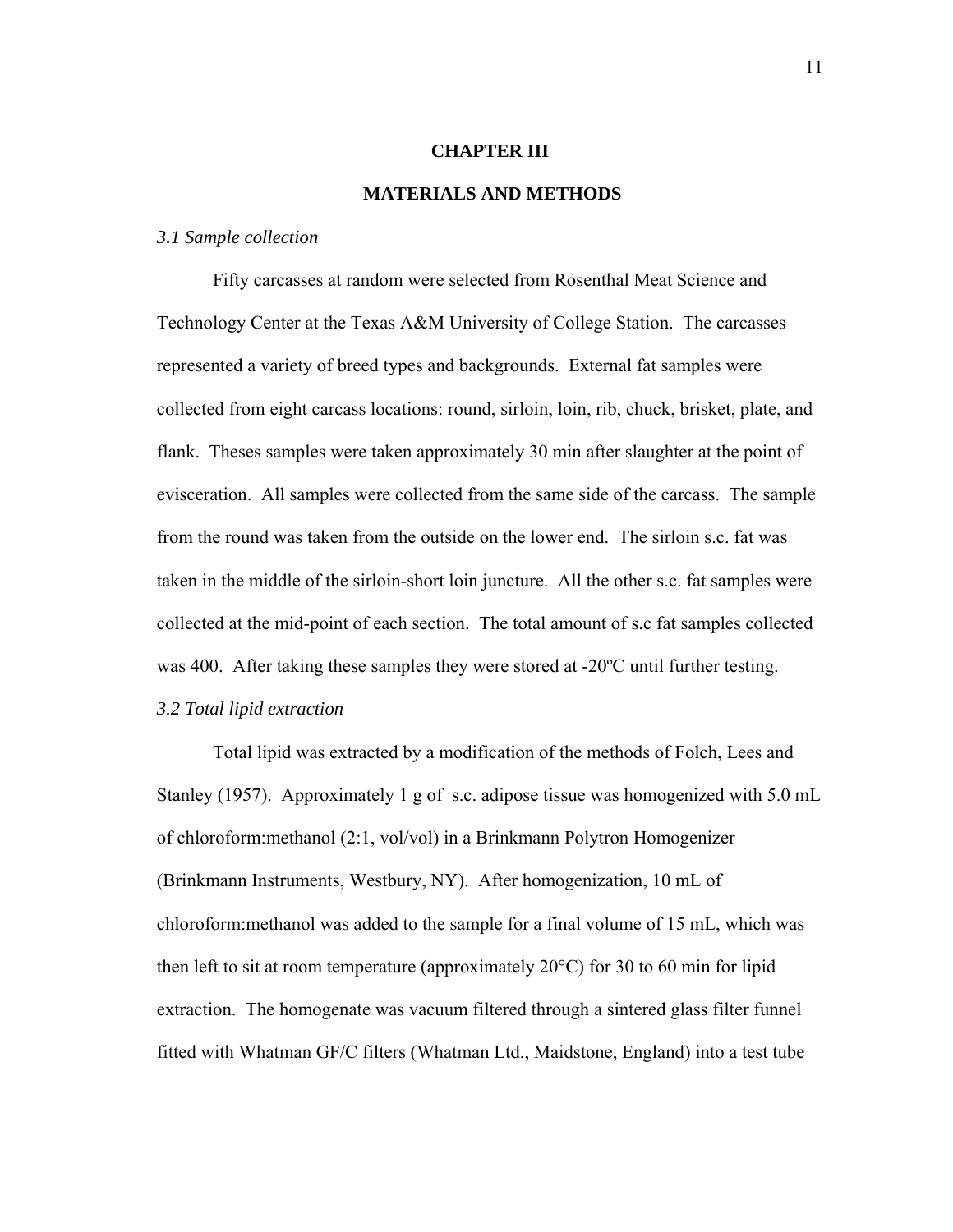containing 8 mL of 0.74% KCl (wt/vol). The sample was vortexed and allowed to sit for 2 h to allow for phase separation. Once the phases had separated, the aqueous layer was removed and discarded and the lower phase was transferred to 20 mL scintillation vials. The samples were evaporated to dryness by heating at  $60^{\circ}$ C under N<sub>2</sub> gas. The remaining liquid was the total extracted lipid used for fatty acid analysis or slip point determination.

#### *3.3 Fatty acid composition*

Lipid was extracted according to Folch et al. (1957). Fatty acid methyl esters (FAME) were prepared as described by Morrison and Smith (1964). The total extracted lipid obtained from the procedure described above had 1 mL of 0.5 KOH in MeOH and submerged in a 70 $^{\circ}$ C water bath for 10 min. Then, 1 mL of BF<sub>3</sub> (14%, wt/vol) was added to the sample which was then flushed with  $N_2$ , loosely capped, and placed back into the 70°C water bath for 30 min. The samples were removed from the bath and allowed to cool before 2 mL HPLC grade hexane and 2 mL of saturated NaCl were added to the samples and vortexed. This produced two distinct phases of which the upper phase was transferred to a new test tube with  $800 \text{ mg of Na}_2\text{SO}_4$  to remove any moisture from the sample. Two milliliters of the vortexed solution were added to the tube with the saturated NaCl and vortexed again. The upper layer was transferred into the tube with  $Na<sub>2</sub>SO<sub>4</sub>$ . This final volume was transferred to the scintillation vial to give a final volume of 5 mL of sample in the scintillation vial. The sample was then evaporated to dryness at 60°C under nitrogen and finally reconstituted with HPLC grade hexane and analyzed using a Varian gas chromatograph (model CP-3800 fixed with a

12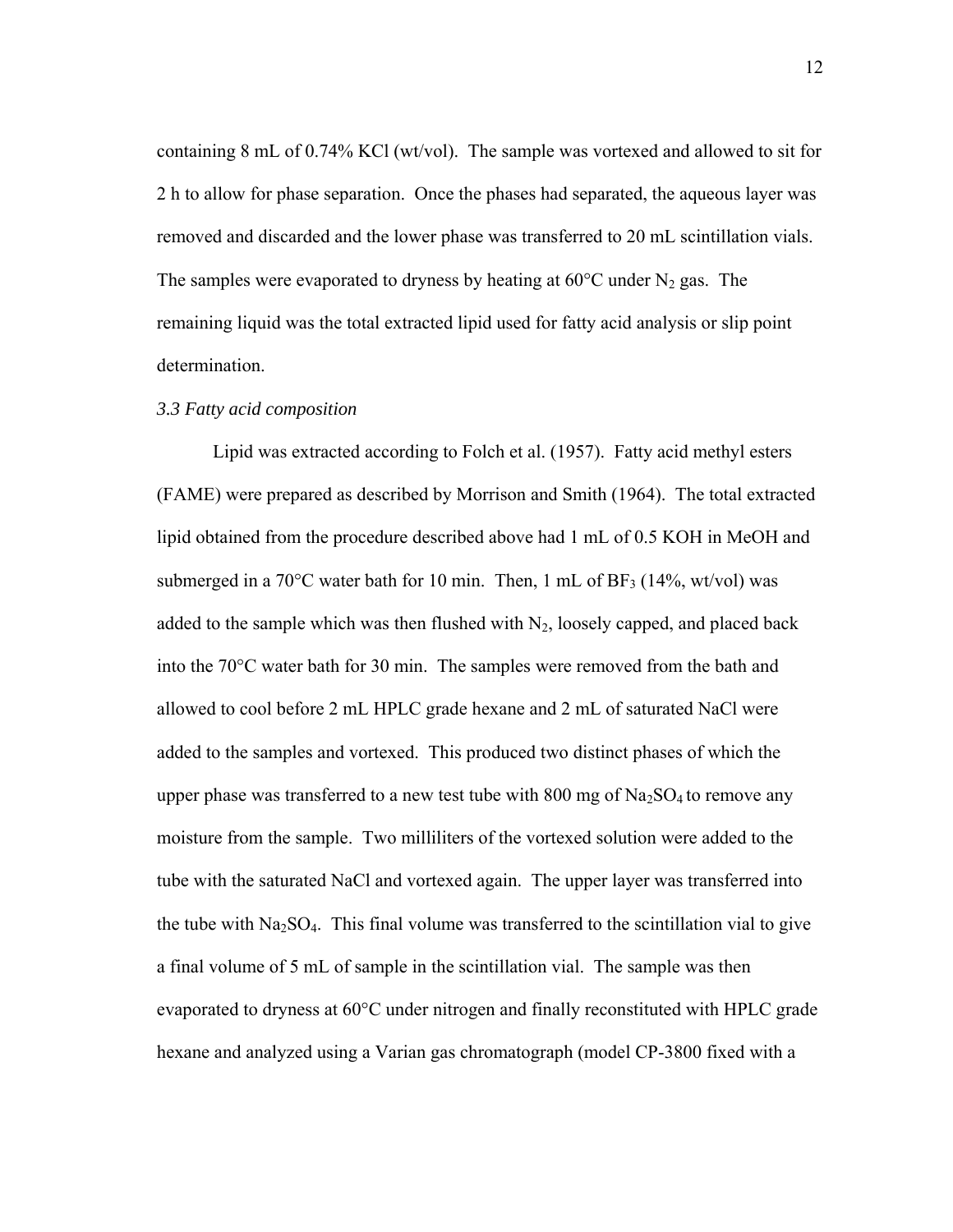CP-8200 autosampler, Varian Inc., Walnut Creek, CA) (Smith et al., 2002). Separation of FAME was accomplished on a fused silica capillary column CP-Sil88 [100 m x 0.25 mm (i.d.)] (Chrompack Inc., Middleburg, The Netherlands), with helium as the carrier gas (flow rate= 1.2 mL/min). After 32 min at 180°C, oven temperature increased at 20°C/min to 225°C and held for 13.75 min. Total run time was 48 min. Injector and detector temperatures were at 270°C and 300°C, respectively. Standards from Nu-Check Prep, Inc. (Elysian, MN) were used for identification of individual FAME. Individual FAME were quantified as a percentage of total FAME analyzed. This equipment can accurately measure all fatty acids normally occurring in beef lean and fat trim, including isomers of conjugated linoleic acid and the omega-3 fatty acids.

# *3.4 Slip points*

Melting points of the s.c. adipose tissue lipids were approximated by determining slip points (Smith et al., 1998). After heating to approximately 45°C, the lipids were drawn 1 cm into glass capillary tubes and frozen at 20°C. After freezing, the capillary tubes are suspended vertically in a chilled water bath with the portion of the tube containing the lipid submerged in the water. The water bath was heated at 2°C/min with constant stirring. Temperature of the water was monitored with a Type K thermocouple (model KTSS-HH, Omega Engineering, Inc., Stamford, CT) attached to a digital thermometer (model 91100-50, Cole-Parmer Instrument Co., Vernon Hills, IL). Slip point is defined as the temperature at which the lipid moves up the capillary tube.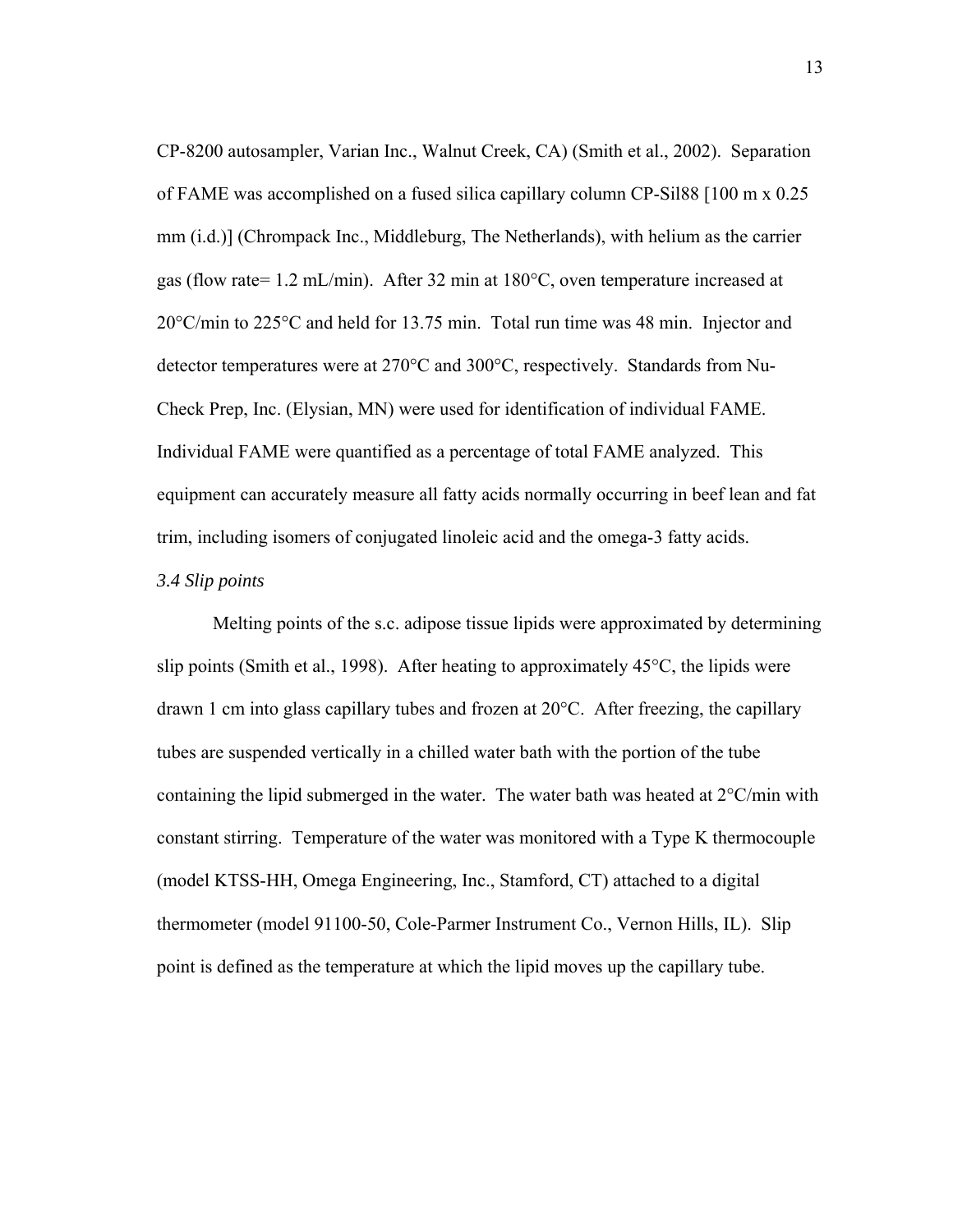# *3.5 Statistical analysis*

The null hypothesis for this study was that the individual fatty acid will not differ among adipose tissue depots. The data were analyzed by analysis of variance with adipose tissue depot as the main effect (SuperAnova, Abacus concepts, Berkley, CA). Simple correlation coefficients between depots were generated with the same program. When analysis of variance indicates a significant difference ( $P \le 0.05$ ), means were separated by Fischers Least Squares differences (SuperAnova).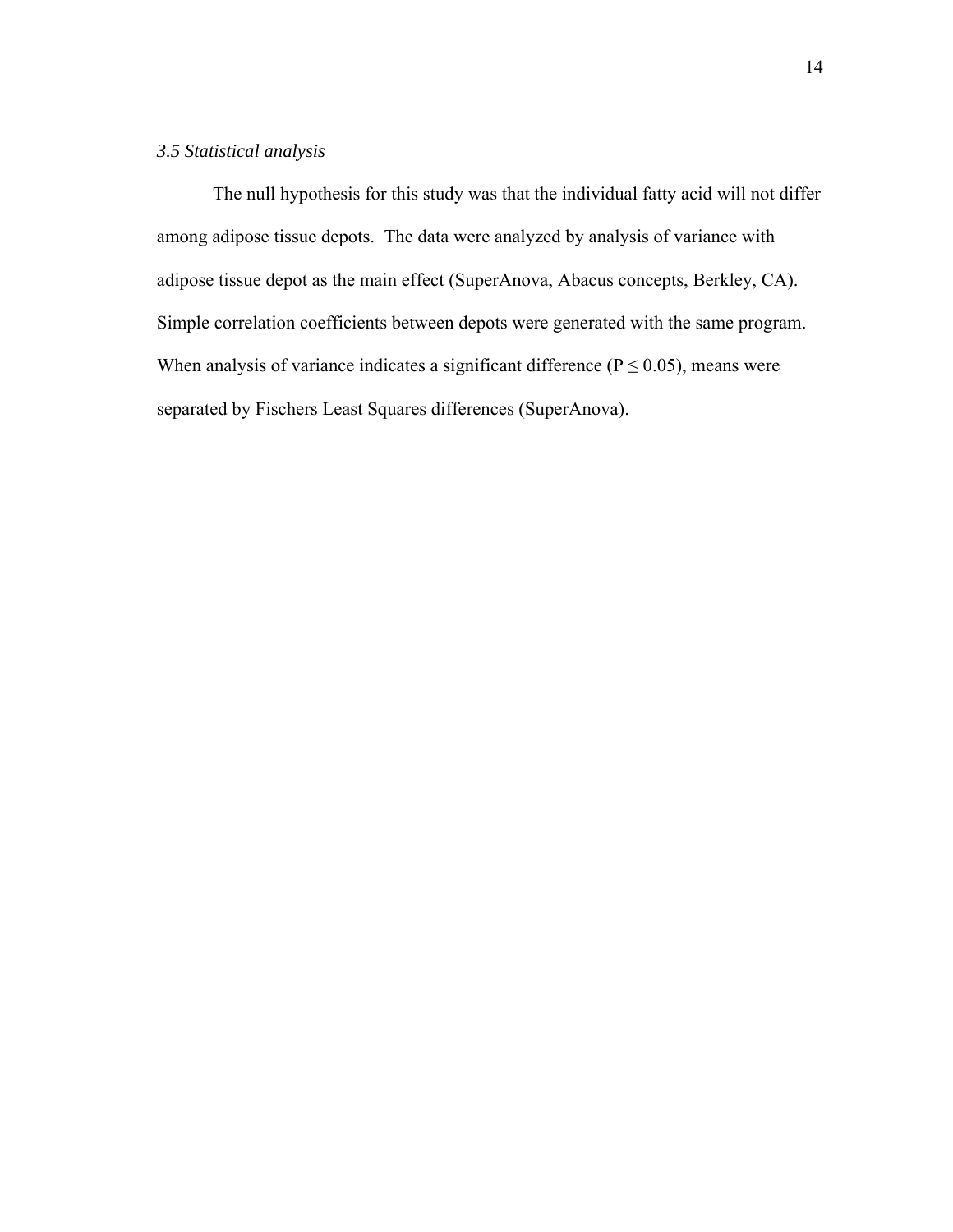#### **CHAPTER IV**

#### **RESULTS**

## *4.1 Saturated fatty acids*

 There were significant differences found in the eight different locations in terms of saturated fatty acids (Table 1). The brisket was significantly lower ( $P = 0.0001$ ) in palmitic (16:0) and stearic (18:0) acid from the other seven sampling sites. The concentration of myristic acid (14.0) in the brisket was significantly lower ( $P = 0.0019$ ) than all the other sites with the exception of the chuck.

#### *4.2 Monounsaturated fatty acids*

 There were significant differences in the eight different locations in terms of monounsaturated fatty acids (Table 2). The brisket was significantly highest (*P =* 0.0001) in myristoleic (14:1n-5), palmitoleic (16:1n-7), oleic (18:1n-9), and cisvaccenic (18:1*c*11) acid compared to the other seven sampling sites. Conversely, the concentration of *trans*-vaccenic (18:1*t*11) acid was the lowest in the brisket than in the other sites with a  $(P = 0.0014)$ .

# *4.3 Polyunsaturated fatty acids*

There were significant differences found in the concentration of linoleic (18:2n-6) acid (Table 3), with the brisket containing less (*P =* 0.017) than the other sampling sites with the exception of the round. The brisket contained the highest amount of 18:2*cis*9,*trans*11 (*P =* 0.05) than the other fat depots except the chuck and round. There were no significant differences in the concentrations of 18:2*trans*10,*cis*12 among any of the locations ( $P = 0.31$ ).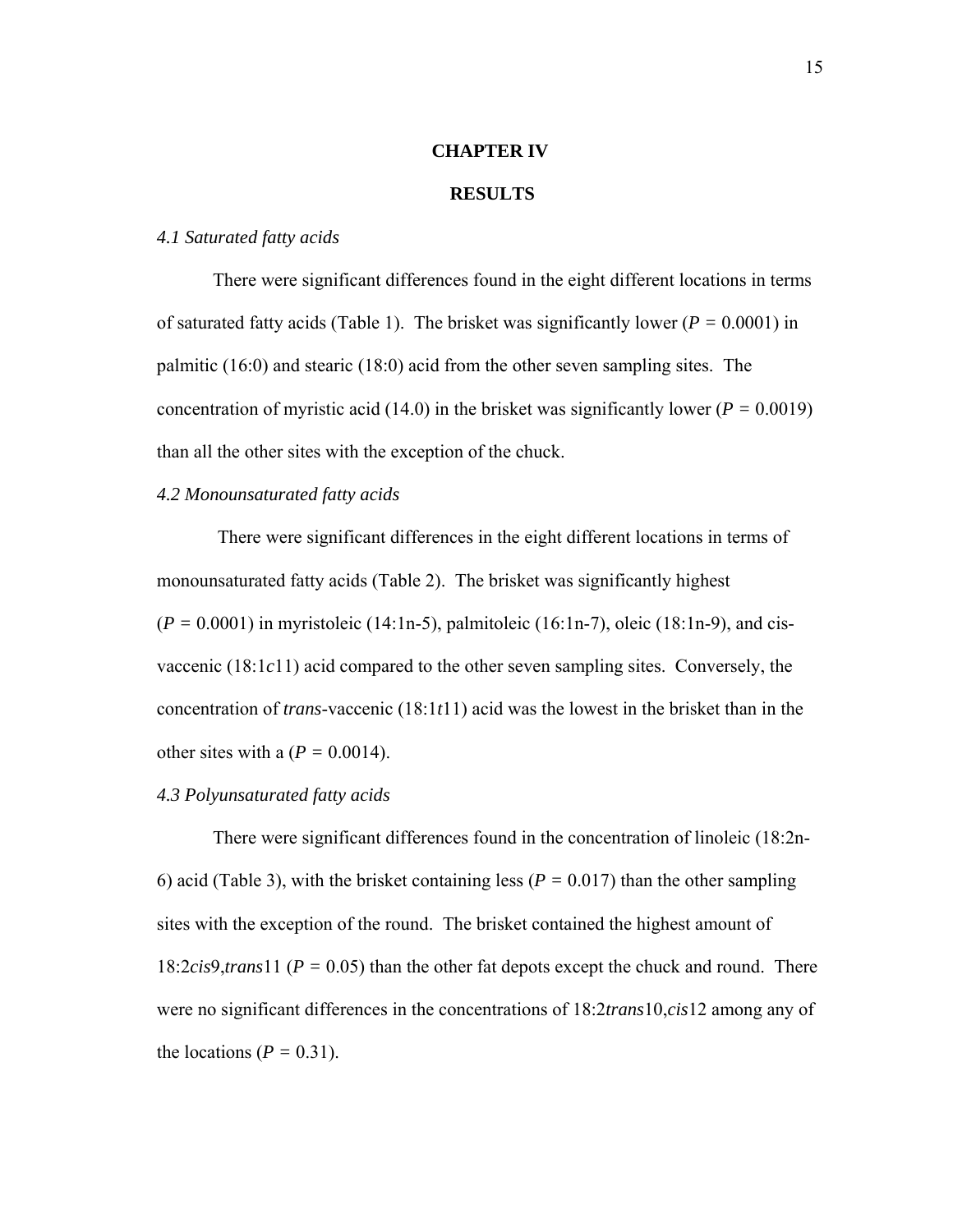## *4.4 Slip points*

 There were significant differences in slip points among the eight fat depots. The flank, being the most saturated, had the highest value with a mean of 39°C. The brisket had the lowest slip point with a mean of 25°C. The brisket was significantly lower than all other fat depots ( $P \le 0.0001$ , Table 4).

# *4.5 Fatty acid ratios*

 There was a high correlation between palmitoleic acid and stearic acid  $(R<sup>2</sup> = 0.827$ , Figure 3), and the brisket displayed the highest palmitoleic: stearic acid ratio with a mean of 0.914 (Table 4). The site with the lowest palmitoleic:stearic ratio was the flank ( $P \le 0.0001$ ).

 There were significant differences among the eight depots for the MUFA:SFA ratio (Table 4). The brisket was significantly higher than all other sites with a mean of 1.4 ( $P \le 0.0001$ ). The flank had the lowest ratio with a mean of 0.89.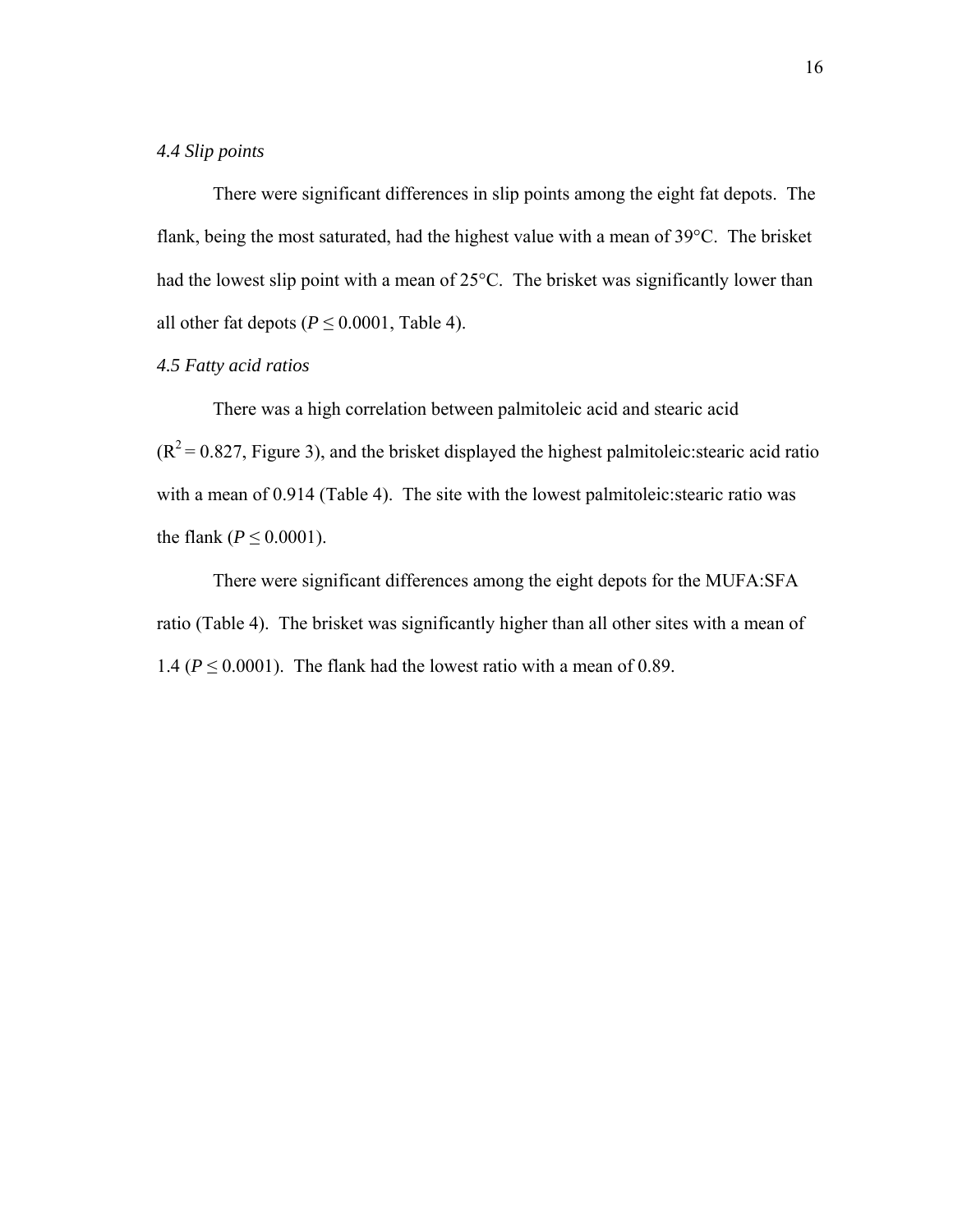#### **CHAPTER V**

#### **DISCUSSION**

 Adams et al. (2008) demonstrated that ground beef can be compositionally changed to provide greater amounts of oleic acid. We have demonstrated that ground beef can be altered to be more healthful (i.e., contain more oleic acid) by selecting s.c. fat trimmings from specific fat depots. This can provide a means of economically benefitting the meat industry through making more use of fat trimming that would have been previously destined for rendering.

 The ground beef chosen for consumption in Adams et al. (2008) represented the wide variety of choices seen in retail stores. "Guaranteed tender" ground beef has the lowest MUFA:SFA ratio (0.73) and grain-fed Wagyu branded ground beef has the highest MUFA:SFA ratio (1.45, Table 5). The Wagyu branded ground beef is not typically found in retail stores in the U.S. because of the high carcass value. Even some of the highest quality breeds in the U.S. fed high concentrate diets cannot achieve the MUFA:SFA of Wagyu beef. As shown in this study, the MUFA:SFA ratio of the brisket is 1.47 and that of the flank is 0.88 (Table 4, Figure 4). Thus, by selecting fat trimmings from the brisket of domestic cattle, ground beef can be produced that is as enriched with oleic acid as the branded ground beef from Wagyu cattle.

 Apparently, breed type of cattle plays a role in determining unsaturation or saturation of fat depots. Sturdivant et al. (1992) and May, Sturdivant, Lunt, Miller and Smith (1993) reported that Wagyu s.c. and i.m. adipose tissue contained higher percentages of palmitoleic and oleic and lower percentages of palmitic acid and stearic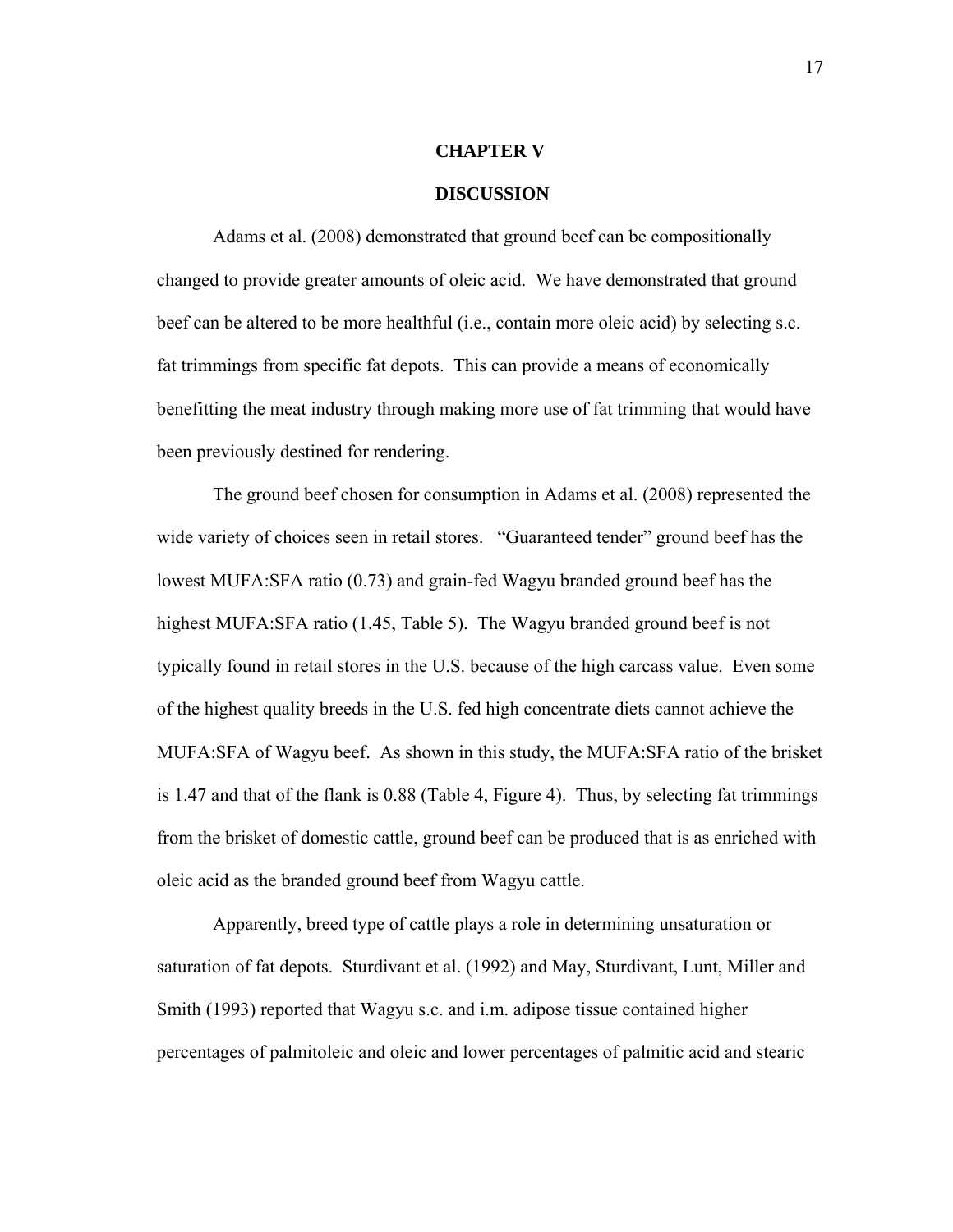acid than Angus steers. Tanaka (1985) documented that there is a higher concentration of oleic acid and a lower concentration of palmitic in adipose tissue of Japanese Black steers than in Japanese Shorthorn or Holstein steers. Chung et al. (2006) demonstrated that American Wagyu steers contain higher concentrations of MUFA in their muscle and adipose tissue than high quality Angus steers. *Bos indicus* cows possess more MUFA in s.c. adipose tissue than *Bos taurus* cows (Huerta-Ledidenz et al., 1993). Therefore, breed type is a factor that should be considered when trying to maximize the total concentration of MUFA in a carcass.

 Diet and time on feed strongly affect total fatty acid composition of fat depots. Yang et al. (1999) demonstrated the s.c. adipose tissue from pasture-fed cattle had significantly lower (42.8%) total SFA and higher UFA (53.2%) than feedlot cattle. Also, cattle that were fed cottonseed oil (CSO) more amounts of SFA (49.5%) than control cattle (45.2%). In turn, the SCD activity in the cattle fed CSO was reduced by over 50% in s.c. adipose tissue.

 Chung et al. (2006) examined corn-fed and hay-fed Wagyu and Angus steers and found that feeding a hay-based diet reduced oleic acid. Also, feeding to the Japanese endpoint increased the concentration of oleic acid. Chung et al. (2006) also demonstrated that the s.c. adipose tissue of corn-fed steers contained more MUFA and PUFA and higher MUFA:SFA ratios than in s.c. adipose tissue of hay-fed steers, which in turn contained more total SFA. Feeding steers to the Japanese endpoint (650 kg BW) increased the concentration of MUFA, the MUFA:SFA ratio, and the 16:1:18:0 ratios compared to steers raised to the US endpoint (Chung et al., 2006). This study indicated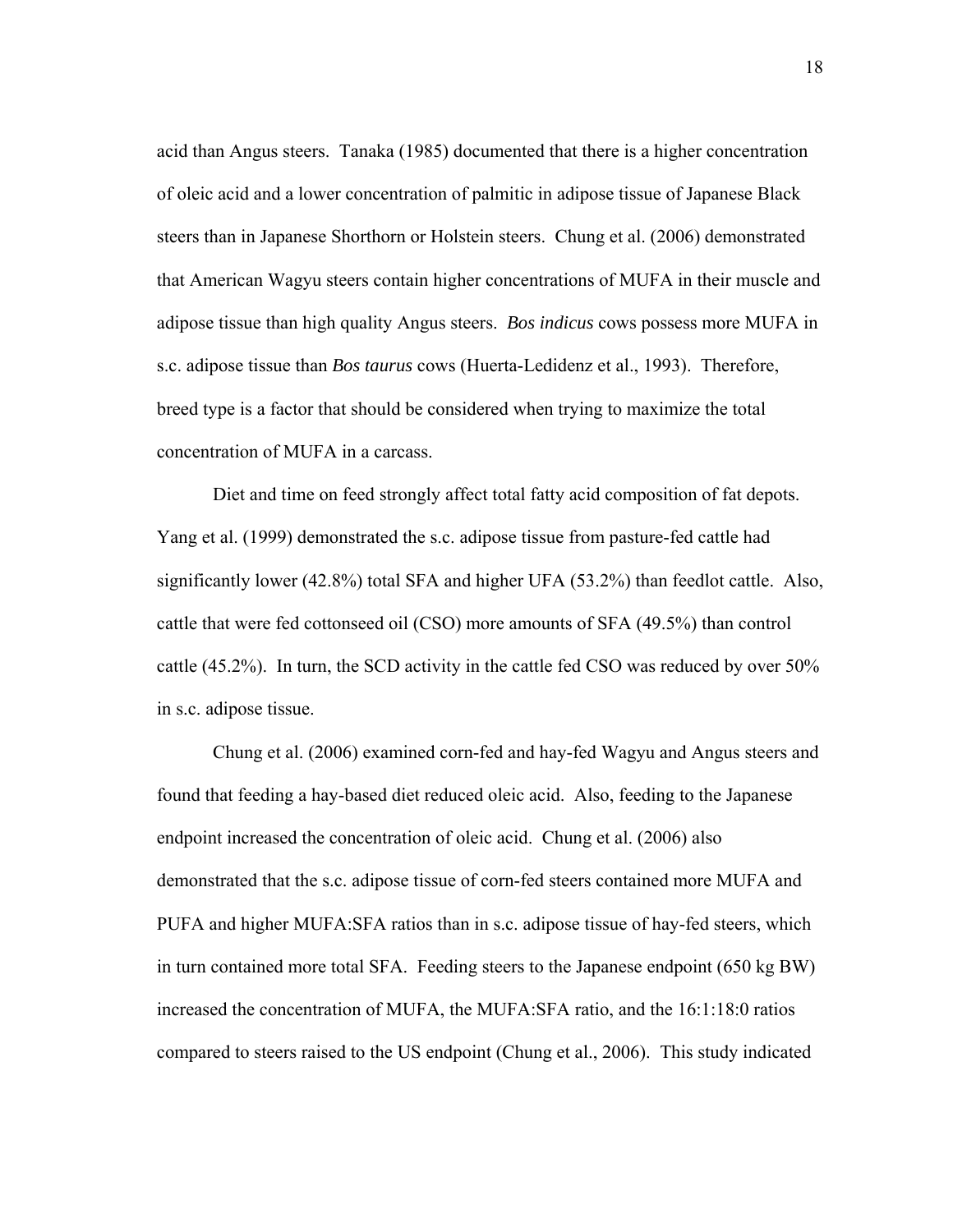that corn-fed cattle produced a healthier overall fatty acid composition than hay-fed cattle. Additionally, feeding for a longer period of time (Japanese endpoint) produced more desirable qualities and a healthier overall product than a shorter feeding regiment (US endpoint).

 Previous research (Huerta-Leidenz et al., 1996; Rule et al., 1997; Waldman et al., 1968) demonstrated that oleic acid in fat depots increased with age in feedlot cattle. Chung et al., (2006) confirmed that the concentration of oleic acid increases strongly with the age of cattle. A study recently performed in this laboratory showed SCD gene expression and MUFA:SFA levels increased with age on feedlot steers (Brooks & Smith, 2007). Also, backgrounding on pasture depressed SCD gene expression.

Link, Bray, Cassens and Kauffman (1970) found that fatness and/or age altered the fatty acids present in the meat at different stages of growth. Zembayashi and Nishimura (1996) later used linear regression analyses between carcass fat percentage and fatty acid composition, and demonstrated that leaner or younger steers contained more SFA in the i.m. lipids. Also, there are increased amounts of MUFA with increased fatness or animal age (Clemens et al., 1973; Garcia, Casal, Parodi & Marangunich, 1979; Leat, 1975; Westerling & Hedrick, 1979). Cattle are found to fatten cranially to caudally, and one of the fattest cuts on the carcass is the brisket, which may explain why the brisket contained the most palmitoleic acid and proved to have the highest MUFA:SFA ratio.

 SCD gene expression is required for converting SFA to their respective MUFA. SCD activity is the highest in the s.c. adipose tissue of bovine species (St. John, Lunt &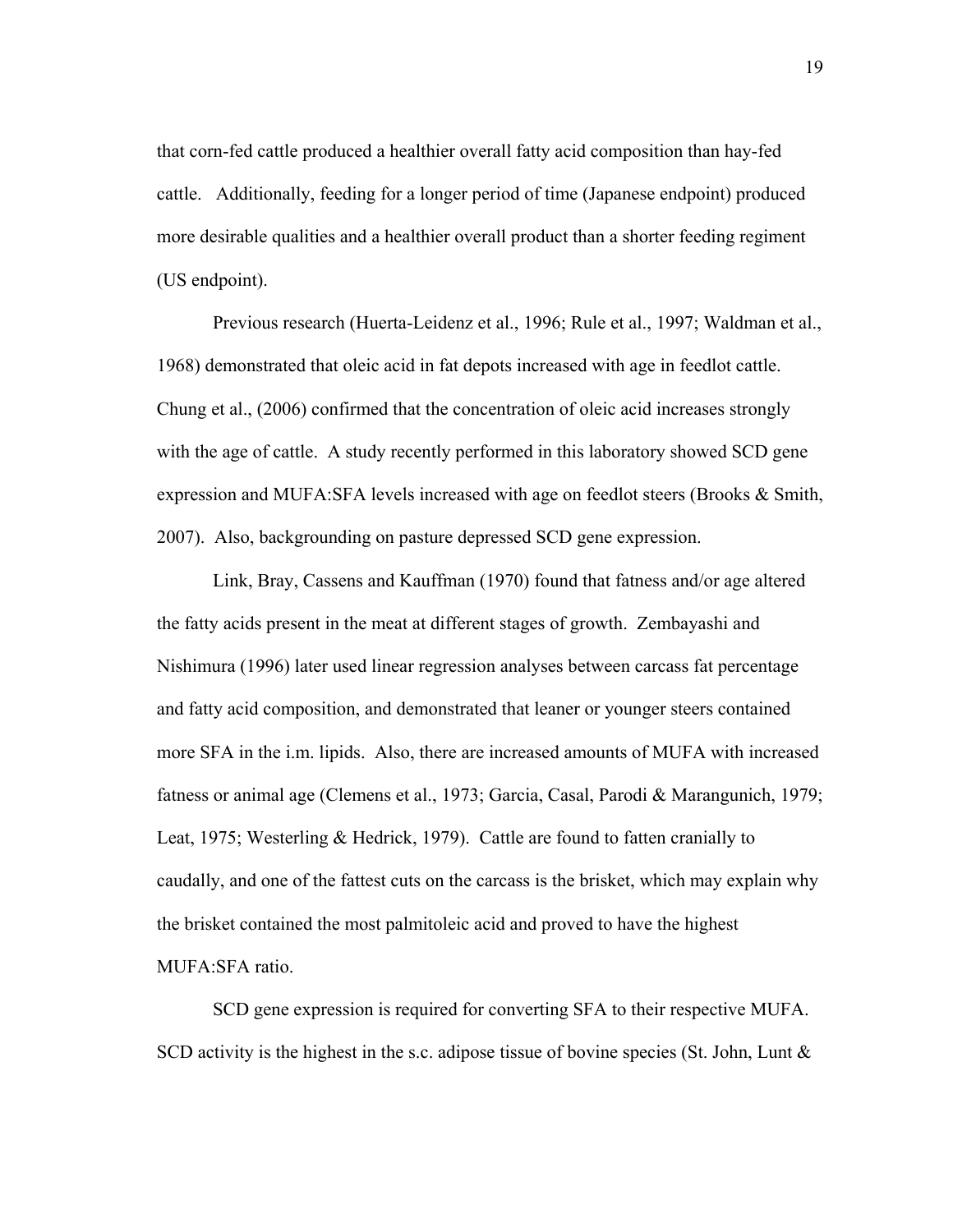Smith, 1991). As cattle fatten, SCD activity increases, which converts more SFA to their respective MUFA. Yang et al. (1999) measured SCD activity and compared it to different fatty acids and ratios. According to Chung et al. (2006) palmitoleic acid is primarily determined by SCD activity since it exists in such low levels in the diet. When SCD activity is plotted against palmitoleic acid there is a positive correlation  $(R<sup>2</sup>=0.541)$ , whereas when SCD activity is compared to stearic acid there is a strong negative correlation ( $R^2$  = -0.341). As shown in this study, when plotting palmitoleic acid against stearic acid there is a high correlation ( $R^2 = 0.827$ , Figure 3). We conclude that the 16:1:18:0 ratio provides a strong estimator for predicting SCD activity.

 The melting point (slip point) of fat affects overall consumer acceptance of a product. Wood et al. (2003) stated that as the unsaturation of a meat product increases, the slip point decreases. The more unsaturated a product, the easier it melts in the mouth. Smith et al. (1998), Wood et al. (2003) and Chung et al. (2006) demonstrated that fat hardness is dictated primarily by stearic acid. Perry, Nicholls, and Thompson (1998) stated that variation in SFA in turn alters the firmness of fat which affects the economics of meat processing and overall acceptance of consumers. Enser and Wood (1993) showed that the relationship between stearic acid and the melting point of the lipid was highly correlated. Also, Chung et al. (2006) provided evidence that there is a strong relationship between stearic acid and slip points in bovine s.c. tissue ( $R^2$  = 0.917). In this study this relationship between stearic acid and slip point displayed a positive correlation ( $R^2$  = 0.611). It is also shown that when comparing slip points to the 16:1:18:0 ratio there is a negative correlation ( $R^2$ =0.570). Given these two comparisons,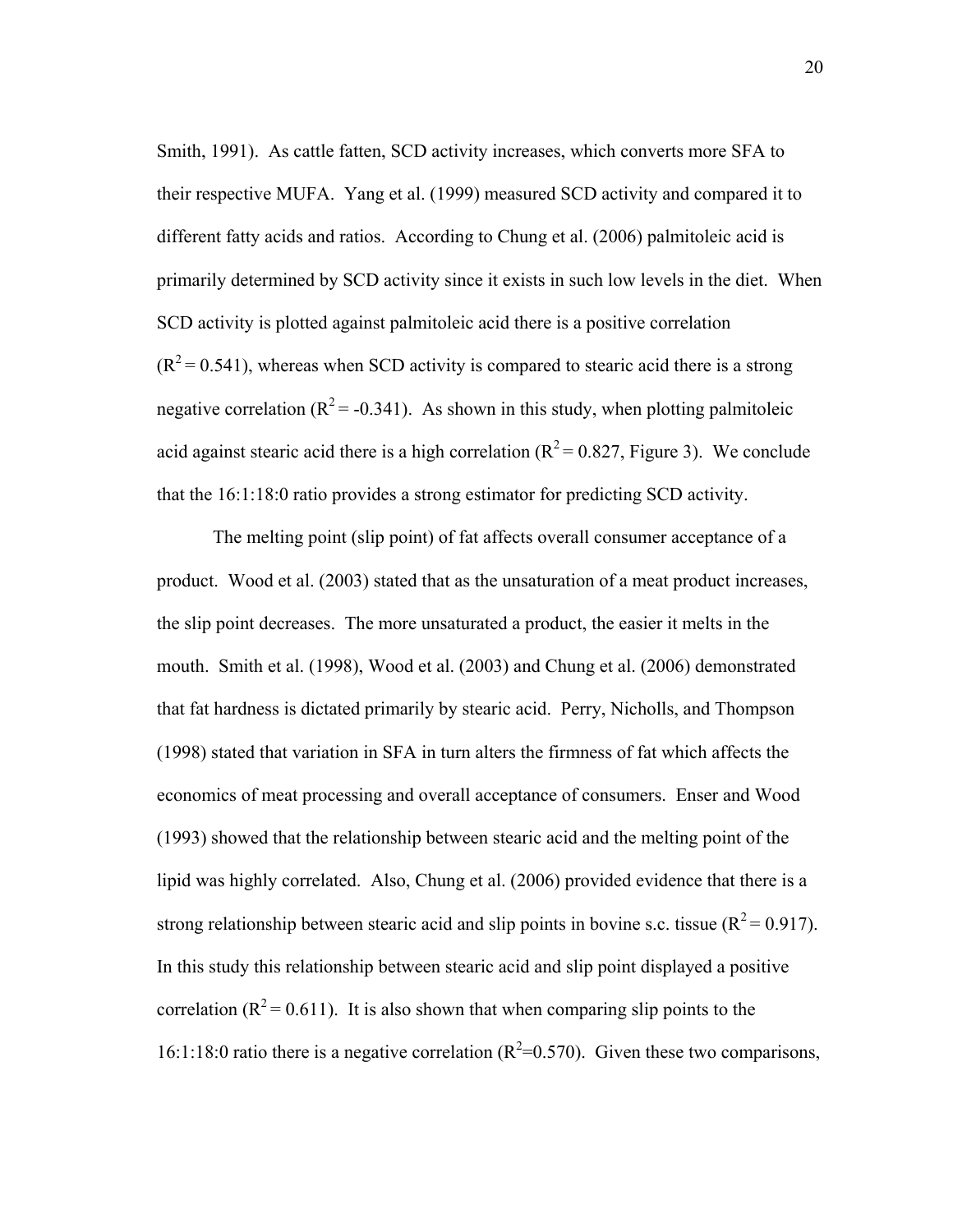knowing the slip point of a specific animal can be a good predictor for estimating SCD activity.

 Smith et al. (1998) measured slip points of corn-fed Australian cattle, Japanese Black and Murray Gray cattle fed by traditional Japanese methods. The slip points of the Australian cattle and the Murray Gray cattle were similar (30.7°C and 28.4°C). The Japanese Black cattle demonstrated the lowest values with 22.8°C. In this study the brisket displayed a slip point of 25.1°C similar to what is seen in Japanese Black cattle. This confirms we can compositionally alter ground beef to achieve low slip point values without using fat trim from American Wagyu or Japanese Black cattle.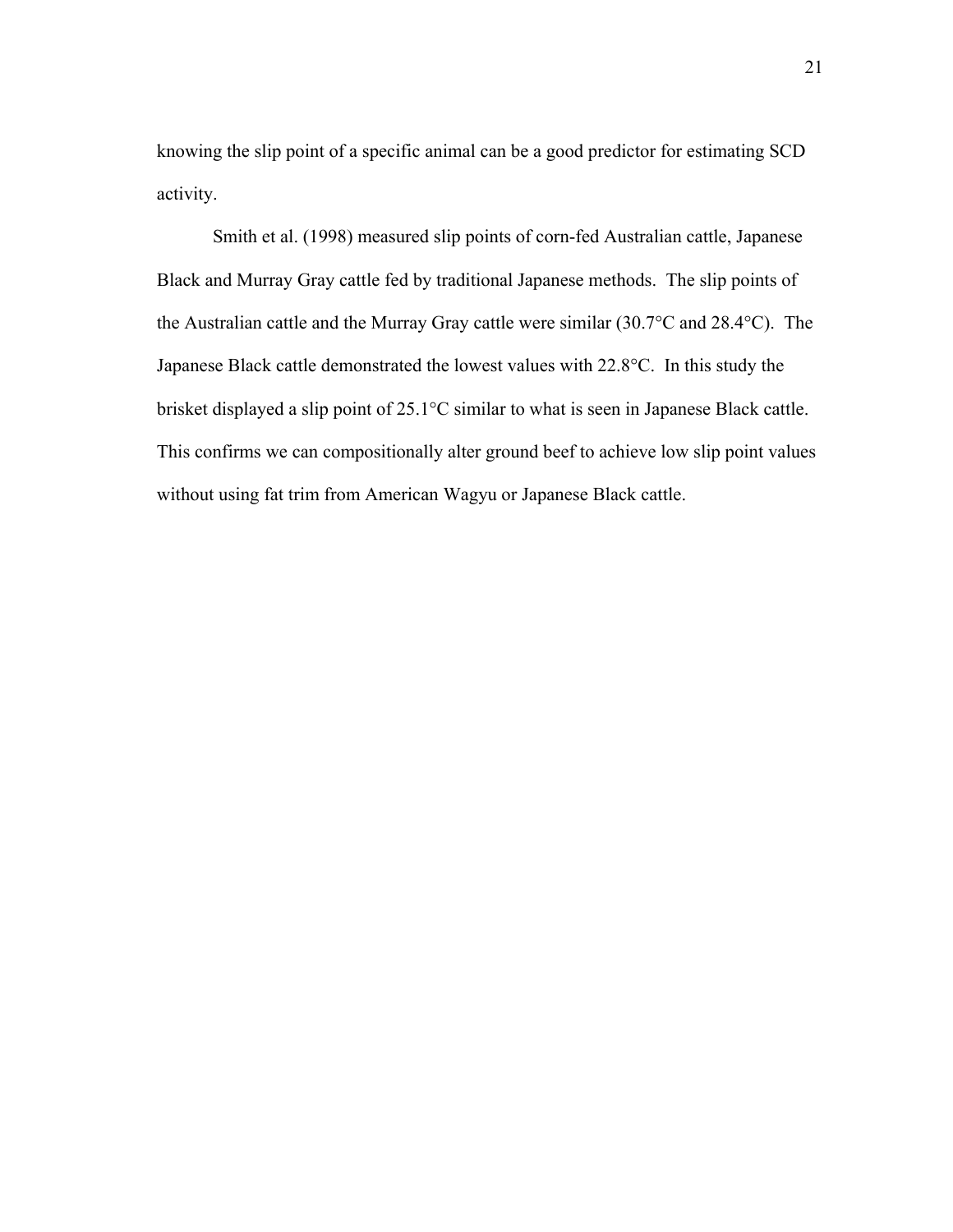## **CHAPTER VI**

# **CONCLUSIONS**

The results obtained in the current study confirm the hypothesis that fatty acid composition differs among depot sites throughout a bovine carcass. The highest values for MUFA were displayed in the brisket and the highest values for SFA were displayed in the flank. Also, we confirmed that stearic acid provides a strong indication of melting point. The beef industry can utilize this information to adopt a relatively easy and inexpensive method to increase the nutritional quality of processed beef products by selecting specific fat trimmings.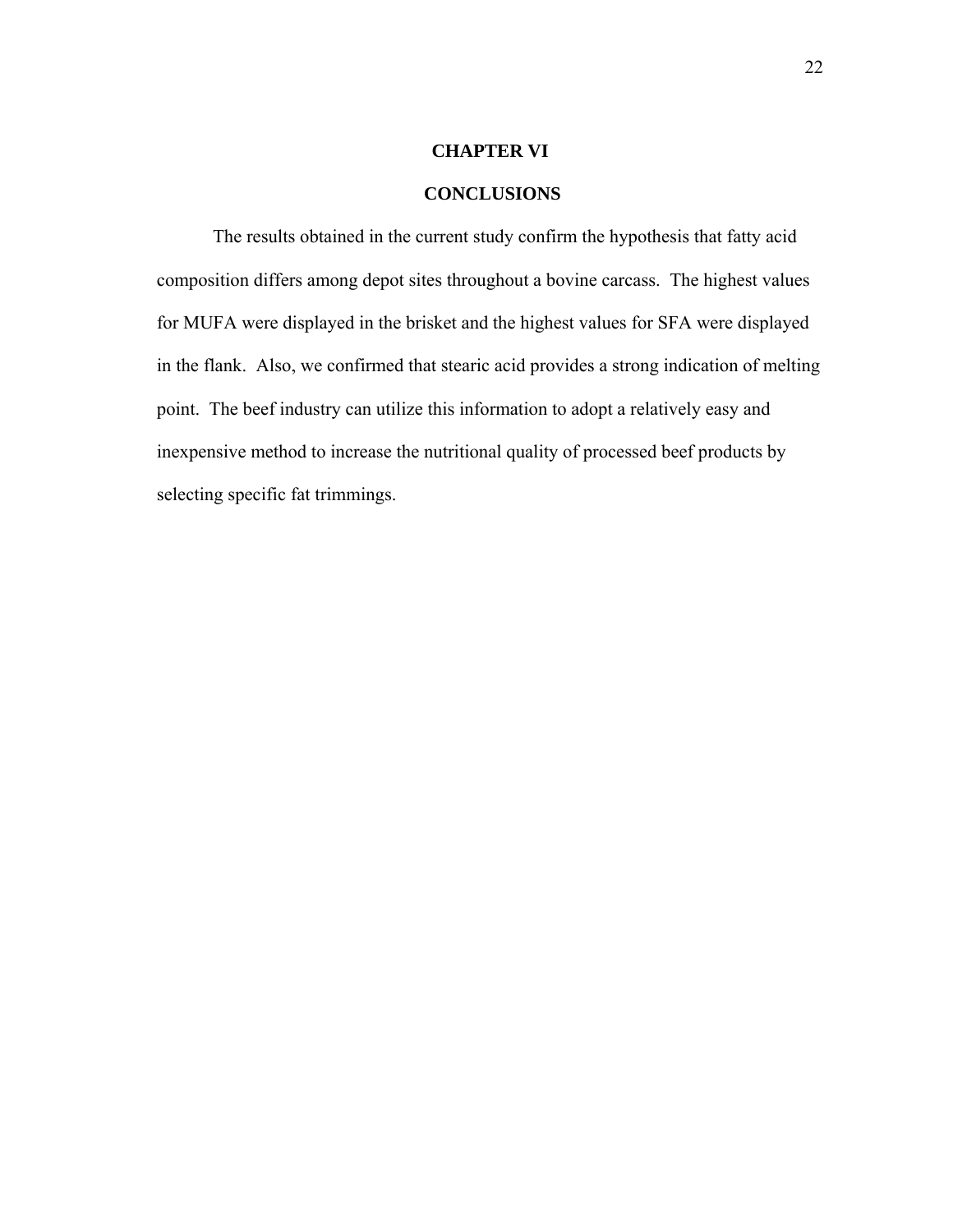#### **REFERENCES**

- Adams, C.L. (2006). *Benchmarking U.S. beef retail cut composition*. M.S. thesis, College Station: Texas A&M University.
- Adams, T.H., Walzem, R.L., Smith, D.R., Tseng, S., & Smith, S.B. (2008). Ground beef enriched in monounsaturated fatty acids depresses plasma palmitic acid concentration and increases HDL cholesterol in mildly hypercholesterolemic men. *Journal of Nutrition,* (Submitted).

American Meat Institute. (1992). *Meat & Poultry Facts*. Washington, DC.

- Archibeque, S.L., Lunt, D.K., Gilbert, C.D., Tume, R.K., & Smith, S.B. (2005). Fatty acid indices of stearoyl-CoA desaturase do not reflect actual stearoyl-CoA desaturase enzyme activities in adipose tissues of beef steers finished with corn-, flaxseed-, or sorghum-based diets. *Journal of Animal Science, 83*(5), 1153-1166.
- Baggio, G., Pangnan, A., Muraca, M., Martini, S., Opportuno, A., Bonanome, A., Amrosio, G.B., Ferrari, S., Guarini, P., Piccolo, D., Manzato, E., Corrocher, R., & Crepaldl, G. (1988). Olive-oil-enriched diet: effect on serum kipoprotein levels and bilary cholesterol saturation. *American Journal of Clinical Nutrition, 47*, 960-964.
- Berry, E.M., Eisenberg, S., Friedlander, Y., Harats, D., Kaufmann, N.A., Norman, Y., & Stein, Y. (1992). Effects of diets rich in monounsaturated fatty acids on plasma lipoproteins- the Jerusalem Nutrition Study. 2. Monounsaturated fatty acids vs carbohydrates. *American Journal of Clinical Nutrition, 56*, 394-403.
- Brooks, M.A., & Smith, S.B. (2007). Feeding calves as yearlings optimizes beef fatty acid composition. M.S. thesis, College Station: Texas A&M University.
- Chung, K.Y., Lunt, D.K., Choi, C.B., Chae, S.H., Rhoades, R.D., Adams, T.H., Booren, B., & Smith, S.B. (2006). Lipid characteristics of subcutaneous adipose tissue and M. longissiumus thoracis of Angus and Wagyu steers fed to U.S. and Japanese endpoints. *Meat Science, 73*(3), 432-441.
- Chung, K.Y., Lunt, D.K., Kawachi, H., Yano, H., & Smith, S.B. (2005). Stearoyl coenzyme A desaturase gene expression mediates fatty acid composition of adipose tissue of Angus and Wagyu steers raised to U.S. and Japanese weight endpoints. *Proceedings International Congress of Meat Science and Technology, 50*, 593-599.
- Clemens, E., Arthaud, V., Mandigo, R., & Woods, W. (1973). Fatty acid composition of bulls and steers as influenced by age and dietary energy level. *Journal of Animal Science, 37*(6), 1326-1331.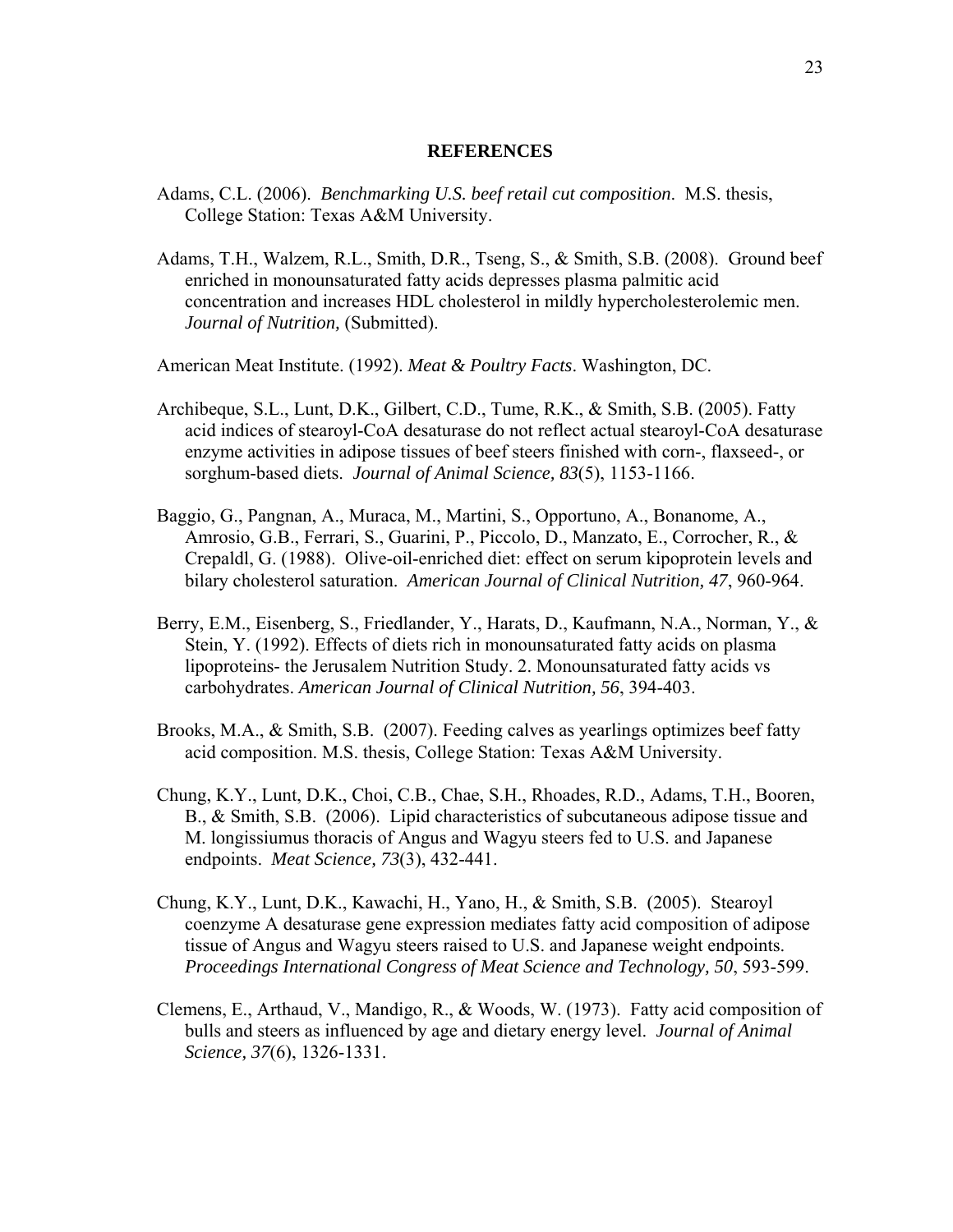- Cross, H.R., Savell, J.W., & Francis, J.J. (1986). Natl. Consumer Retail Beef Study. *Proc. Recip. Meat Conf*., *39*, 112-116.
- Dryden, F.D. & Marchello, J.A. (1970). Influence of total lipid and fatty acid composition upon the palatability of three bovine muscles. *Journal of Animal Science, 31*(1), 36-41.
- Eichhorn, J.M., Coleman, L.J., Wakayama, E.J., Blomquist, G.J., Bailey, C.M., & Jenkins, T.G. (1986). Effects of breed type and restricted versus ad libitum feeding of fatty acid composition and cholesterol content of muscle and adipose tissue from mature bovine females. *Journal of Animal Science, 63*(3), 781-794.
- Enser,M. & Wood, J.D. (1993). Effect of time of year on fatty acid composition and melting point of UK lamb. *Proceedings of the 39<sup>th</sup> International Congress of Meat Science and Technology, 2*, 74.
- Folch, J., Lees, M., & Stanley, G.H.S. (1957). A simple method for the isolation and purification of total lipids from animal tissues. *Journal of Biological Chemistry, 226*(2)*,* 497-509.
- Garcia, P.T., Casal, J.J., Parodi, J.J., & Marangunich, L. (1979). Effect of body fat distribution on the fatty acid composition of the depot fat of cattle. *Journal of Meat Science, 3*(3), 169-177.
- Grundy, S.M. (1986). Comparison of monounsaturated fatty acids and carbohydrates for lowering plasma cholesterol. *New England Journal of Medicine, 314*(12), 745-748.
- Grundy, S.M. (1989). Monounsaturated fatty acids and cholesterol metabolism: implications for dietary recommendations. *Journal of Nutrition, 119*(4), 529-533.
- Grundy, S.M., Florentin, L., Nix, D., & Whelan, M.F. (1988). Comparison of monounsaturated fatty acids and carbohydrates for reducing raised levels of plsma cholesterol in man. *American Journal of Clinical Nutrition,* 47, 965-969.
- Harrison, A.R., Smith, M.E., Allen, D.M., Hunt, M.C., Kastner, C.L., & Krof, D.H. (1978). Nutritional regime effects on quality and yield characteristics of beef. *Journal of Animal Science, 47*(2), 383-388.
- Huerta-Liedenz, N.O., Cross, H.R., Savell, J.W., Lunt, D.K., Baker, J.F., Pelton, L.S. & Smith, S.B. (1993). Comparison of the fatty acid composition of subcutaneous adipose tissue from mature Brahman and Hereford cows. *Journal of Animal Science, 71*(3), 625-630.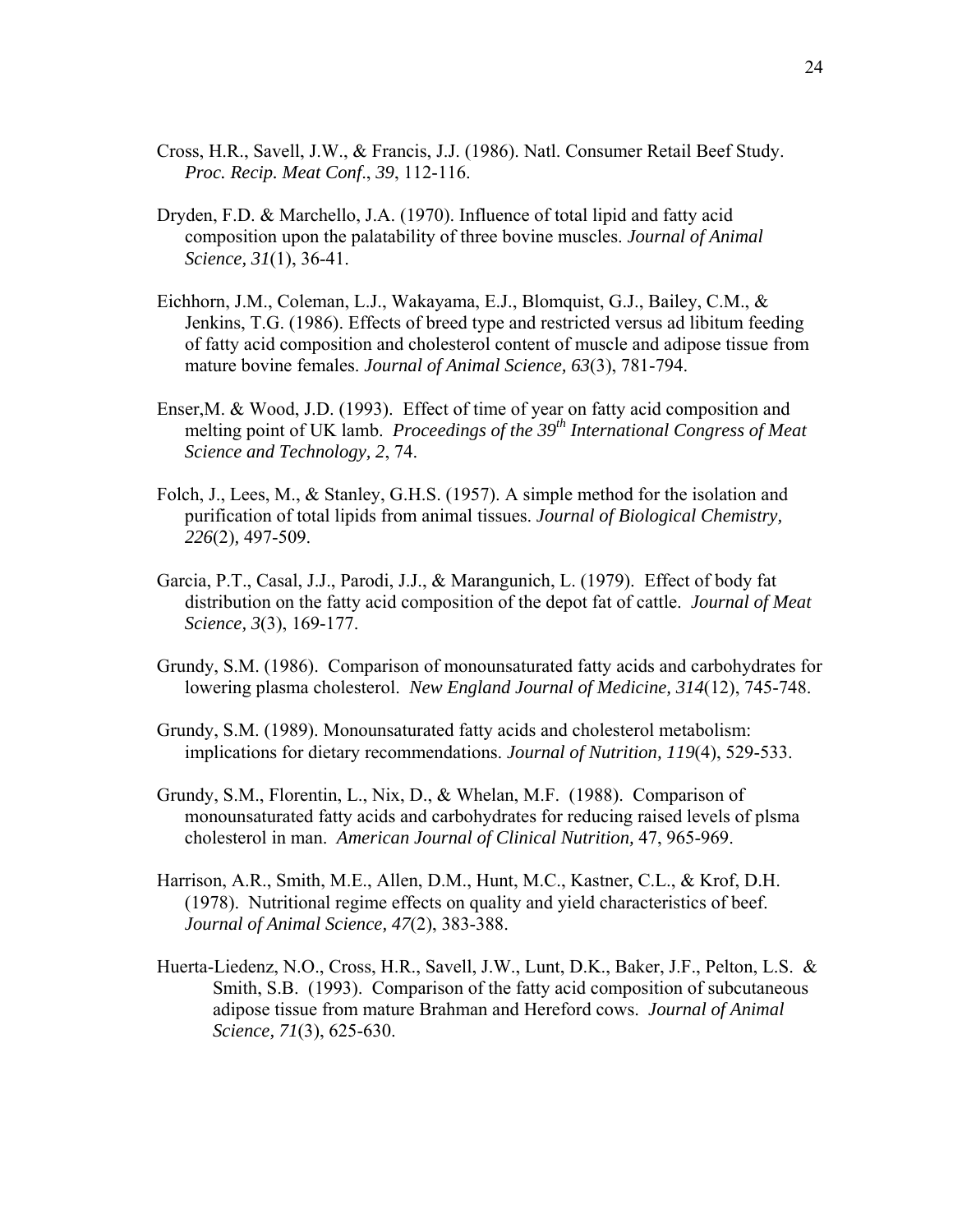- Huerta-Liedenz, N.O., Cross, H.R., Savell, J.W., Lunt, D.K., Baker, J.F., & Smith, S.B. (1996). Fatty acid composition of subcutaneous adipose tissue from male calves at different stages of growth. *Journal of Animal Science, 74*(6), 1256-1264.
- Indurain, G., Beriain, M.J., Goni, M.V., Arana, A., & Purroy, A. (2006). Composition and estimation of intramuscular and subcutaneous fatty acid composition in Spanish young bulls. *Meat Science, 73*(2), 326-334.
- Leat, W.M.F. (1975). Fatty acid composition of adipose tissue of Jersey cattle during growth and development. *Journal of Agriculture and Science, Cambridge, 85*, 551- 558.
- Link, B.A., Bray, R.W., Cassens, R.G. & Kauffman, R.G. (1970). Fatty acid composition of bovine subcutaneous adipose tissue lipids during growth. *Journal of Animal Science, 30*, 722-725.
- Marchello, J.A., Cramer, D.A., & Miller, L.G. (1967). Effect of ambient temperature on certain ovine fat characteristics. *Journal of Animal Science, 26*(2), 294-297.
- Martin, G.S., Lunt, D.K., Britain, K.G., & Smith, S.B. (1999). Postnatal development of stearoyl coenzyme A desaturase gene expression and adiposity in bovine subcutaneous adipose tissue. *Journal of Animal Science, 77*(3), 630-636.
- May, S.G., Sturdivant, C.A., Lunt, D.K., Miller, R.K., & Smith, S.B. (1993). Comparison of sensory characteristics and fatty acid composition between Wagyu crossbred and Angus steers. *Journal of Meat Science, 35*(3), 289-298.
- Melton, S.L., Amiri, M., Davis, G.W., & Backus, W.R. (1982). Flavor and chemical characteristics of ground beef from grass-, forage-grain- and grain-finished steers. *Journal of Animal Science, 55*(1), 77-87.
- Morrison, W.R. & Smith, L.M. (1964). Preparation of fatty acid methyl esters and dimethylacetals from lipids with boron fluoride—methanol. *Journal of Lipid Research, 5*(10)*,* 600-608.
- Nicklas, T.A., Hampl, J.S., Taylor, C.A., Thompson, V.J., & Heird, W.C. (2004). Monounsaturated fatty acid intake by children and adults: temporal trends and demographic differences. Nutrition Review, *62*(4), 132-141.
- Oka, A., Iwaki, F., Dohgo, T., Ohtagaki, S., Noda, M., & Shiozaki, T. (2002). Genetic effects on fatty acid composition of carcass fat of Japanese Black Wagyu steers. *Journal of Animal Science, 80*(4), 1005-1011.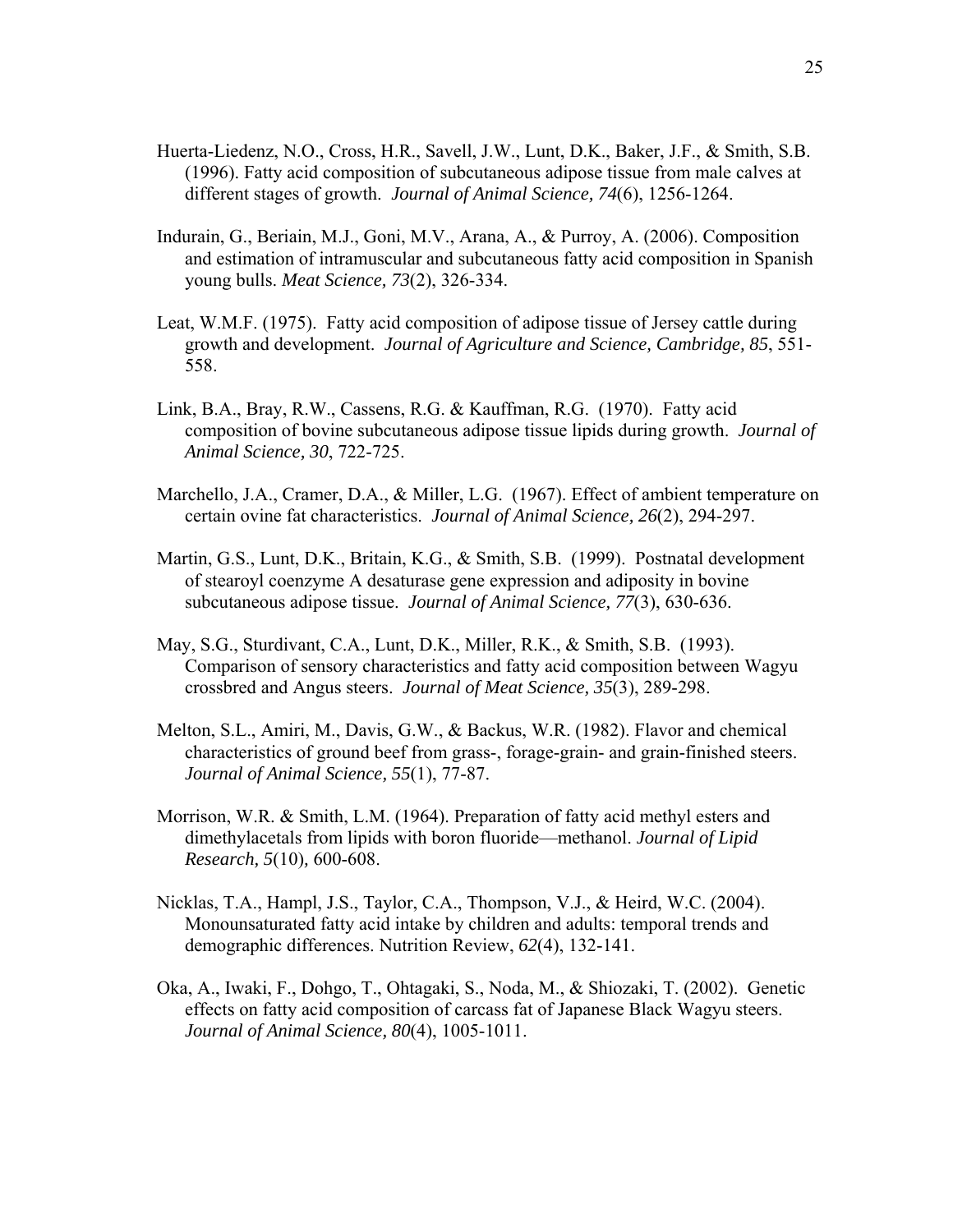- Perry, D, Nicholls, P.J., & Thompson, J.M. (1998). The effect of sire breed on the melting point and fatty acid composition of subcutaneous fat in steers. *Journal of Animal Science, 76*(1), 87-95.
- Rule, D.C., MacNeil, M.D., & Short, R.E. (1997). Influence of sire growth potential, time on feed, and growing-finishing strategy on cholesterol and fatty acids of the ground carcass and longissimus muscle of beef steers. *Journal of Animal Science, 75*(6), 1525-1533.
- Rule, D.C., Smith, S.B., & Romans, J.R. (1995) Fatty acid composition of muscle and adipose tissue of meat animals, *Biology of Fat in Meat Animals: Current Advances*, American Society of Animal Science, Savoy, IL, pp. 144-165.
- Rumsey, T.S., Oltjen, R.R., Bovard, K.P., & Priode, B.M. (1972). Influence of widely diverse finishing regimens and breeding on depot fat composition in beef cattle. *Journal of Animal Science, 35*(5), 1069-1075.
- Savell, J.W. (1993). Value-based marketing of beef. Farmland Industries, Inc., University Advisory Board Meeting, Kansas City, MO, July 22, 1993. Available: http://meat.tamu.edu/vbm.html. Accessed September 4, 2007.
- Savell, J.W., Cross, H.R., Francis, J.J., Wise, J.W., Hale, D.S., Wilkes, D.L., & Smith, G.C. (1989). National Consumer Retail Beef Study: Interaction of trim level, price, and grade on consumer acceptance of beef steaks and roasts. *Journal of Food Quality, 12*, 251-274.
- Savell, J.W., Harris, J.J., Cross, H.R., Hale, D.S., & Beasley, L.C. (1991). National Beef Market Basket Survey. *Journal of Animal Science, 69*(7), 2883-2893.
- Smith, G.C., Dutson, T.R., Hostetler, R.L., & Carpenter, Z.L. (1976). Fatness, rate of chilling, and tenderness of lamb. *Journal of Food Science, 41*, 748-756.
- Smith, G.C., Savell, J.W., Clayton, R.P., Field, T.G., Griffin, D.B., Hale, D.S., Miller, M.F., Montgomery, T.H., Morgan, J.B., Tatum, J.D., & Wise, J.W. (1992). Improving the consistency and competitiveness of beef: A blueprint for total quality management in the fed beef industry. The Final Report of the National Beef Quality Audit – 1991. National Cattlemen's Association, Englewood, CO.
- Smith, S.B., Hively, T.S., Cortese, T.S., Han, J.J., Chung, K.Y., Castenada, P., Gilbert, C.D., Adams, V.L., & Mersmann, H.J. (2002). Conjugated linoleic acid dpresses the  $\Delta^9$  desaturase index and stearoyl coenzyme A desaturase enzyme activity in porcine adipose tissue. *Journal of Animal Science, 80*(8), 2110-2115.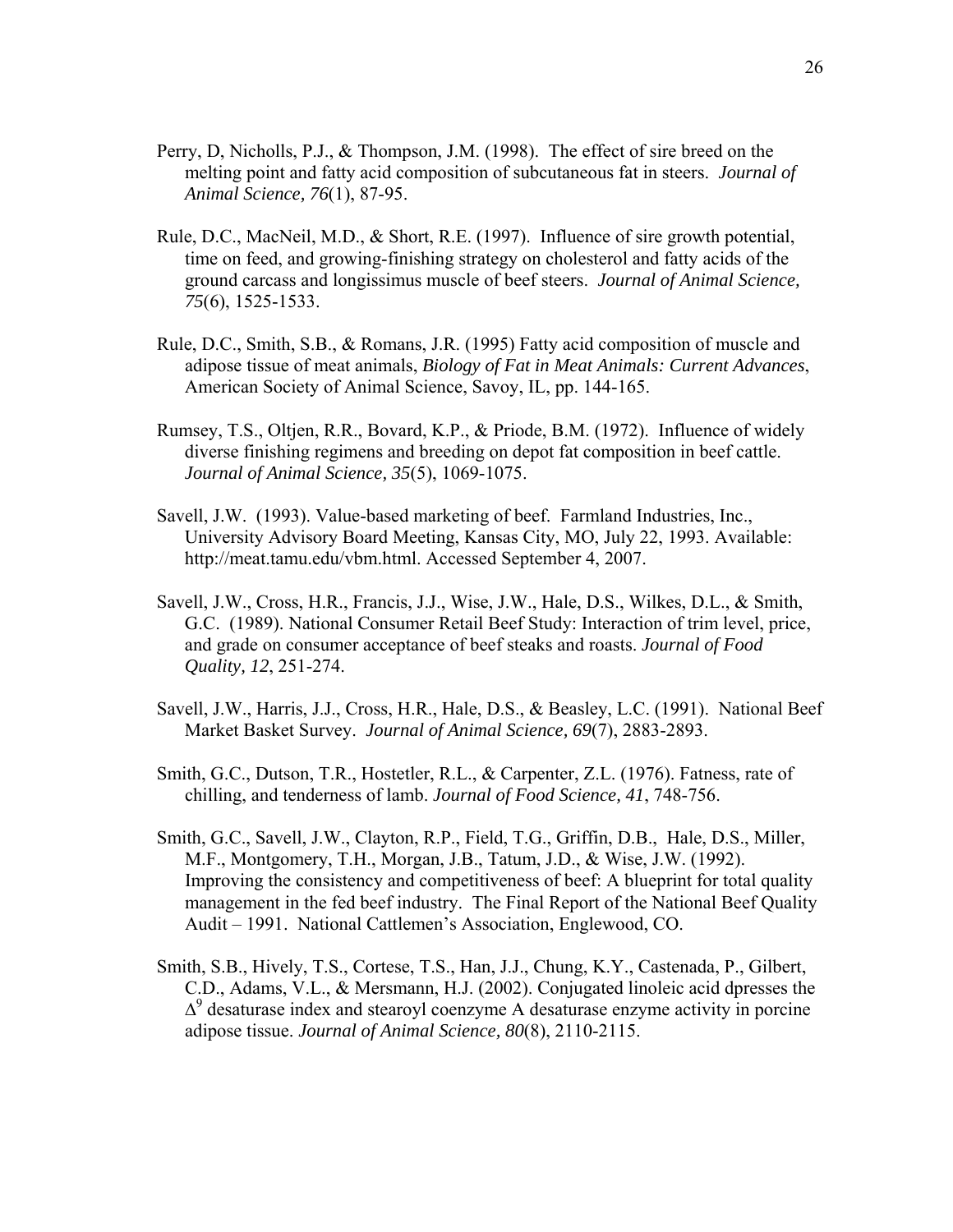- Smith, S.B., Lunt, D.K., Chung, C.B., Choi, K.Y., Tume, R.K., & Zembayashi, M. (2006). Adiposity, fatty acid composition, and delta-9 desaturase activity during growth in beef cattle. *Journal of Animal Science*, *77*(2), 478-486.
- Smith, S.B., Yang, A., Larsen, T.W., & Tume, R.K. (1998). Positional analysis of triacylglycerols from bovine adipose tissue lipids varying in degree of unsaturation. *Lipids, 33*(2), 197-207.
- St John, L.C., Lunt, D.K., & Smith, S.B. (1991). Fatty acid elongation and desaturation enzyme activities of bovine liver and subcutaneous adipose tissue microsomes. *Journal of Animal Science, 69*(3), 1064-1073.
- St John, L.C., Young, C.R., Knabe, D.A., Schelling, G.T., Grundy, S.M., & Smith, S.B. (1987). Fatty acid profiles and sensory and carcass traits of tissues from steers and swine fed an elevated monounsaturated fat diet. *Journal of Animal Science, 64*(5), 1441-1447.
- Sturdivant, C.A., Lunt, D.K., Smith, G.C., & Smith, S.B. (1992). Fatty acid composition of subcutaneous and intramuscular adipose tissues and M. *longissiumus dorsi* of Wagyu cattle. *Meat Science, 32*(3), 449-458.
- Tanka, S. (1985). Chemical studies on the adipose tissues and muscle lipids of fattening beef cattle IV. Fatty acid composition and their interrelationships of subcutaneous, intermuscular and abdominal adipose tissues from three beef breeds. *Japanese Journal of Dairy and Food Science, 34*(4), A91-A102.
- Tatum, J.D., Smith, G.C., & Carpenter, Z.L. (1982). Interrelationships between marbling, subcutaneous fat thickness, and cooked beef palatability. *Journal of Animal Science, 54*(4), 777-784.
- Terrell, R.N., & Bray, R.W. (1969). Influence of sex, live weight and anatomical location on bovine lipids. III. Fatty acid composition of the neutral and phospholipids fraction from three muscles. *Journal of Animal Science, 29*(2), 288- 293.
- United States Department of Agriculture. (USDA). Development of accurate and representative food composition data for the U.S. food supply. Available: http://www.ars.usda.gov./nutrientdata. Accessed: January 20, 2008.
- Waldman, R.C., Suess, G.G., & Brungardt, V.H. (1968). Fatty acids of certain bovine tissue and their association with growth, carcass and palatability traits. *Journal of Animal Science, 27*(3), 632-635.

Westerling, D.B. & Hedrick, H.B. (1979). Fatty acid composition of bovine lipids as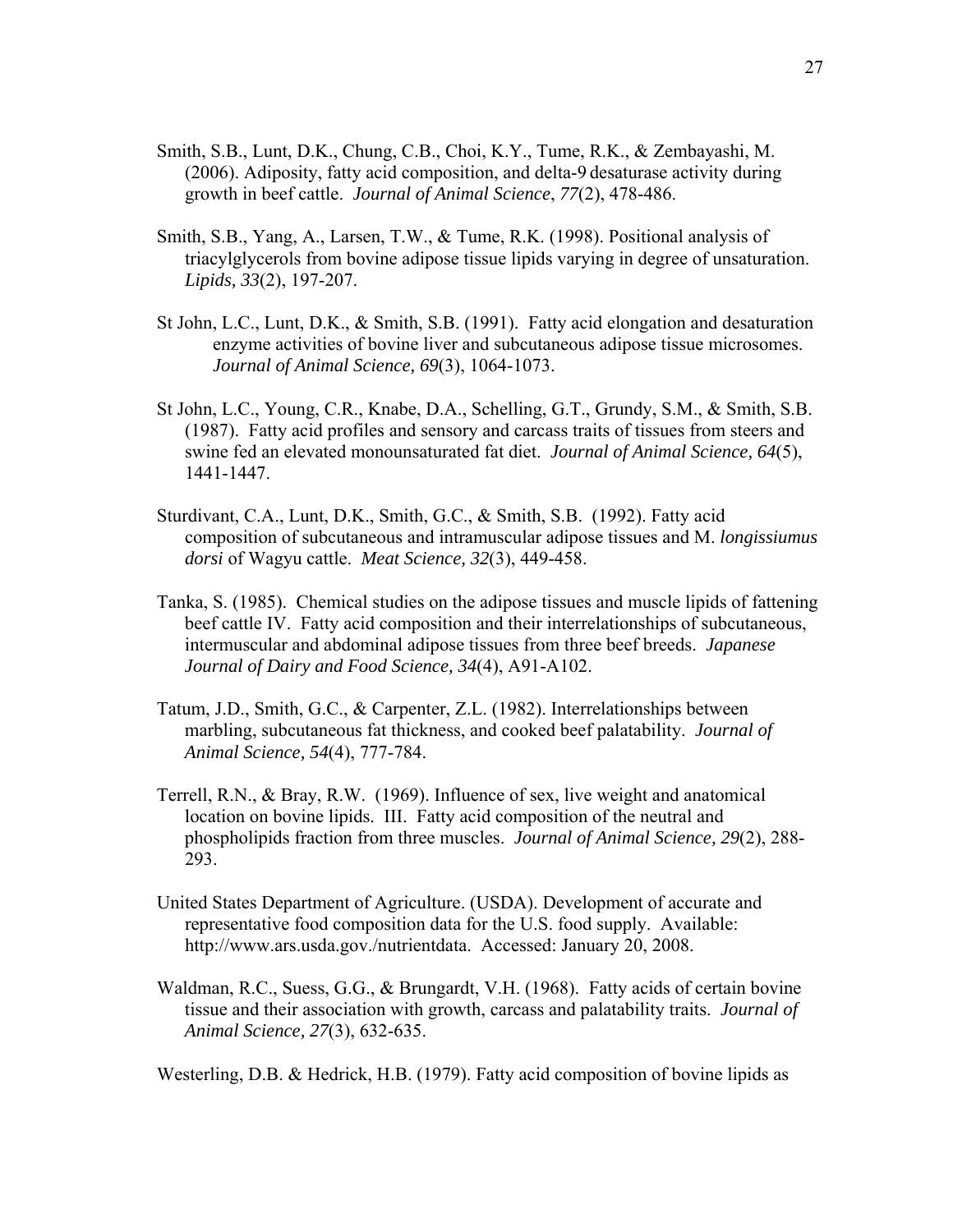influenced by diet, sex and anatomical location and relationship to sensory characteristics. *Journal of Animal Science, 48*(6), 1343-1348.

- Wood, J.D., Richardson, R.I., Nute, G.R., Fisher, A.V., Campo, M.M., Kasapidou, E., Sheard, P.R., & Enser, M. (2003). Effects of fatty acids on meat quality: a review. *Meat Science, 66*(1), 21-32.
- Yang, A., Larsen, T.W., Smith, S.B., & Tume, R.K. (1999).  $\Delta^9$  desaturase activity in bovine subcutaneous adipose tissue of different fatty acid composition. *Lipids, 34*(9), 971-978.
- Zembayashi, M., & Nishimura, H. (1996). Genetic and nutritional effects on the fatty acid composition of subcutaneous and intramuscular lipids of steers. *Meat Science, 43*(2), 83-90.
- Zembayashi, M., Nishimura, K., Lunt, D.K. & Smith, S.B. (1995). Effect of breed type and sex on the fatty acid composition of subcutaneous and intramuscular lipids of finishing steers and heifers. *Journal of Animal Science, 73*(11), 3325-3332.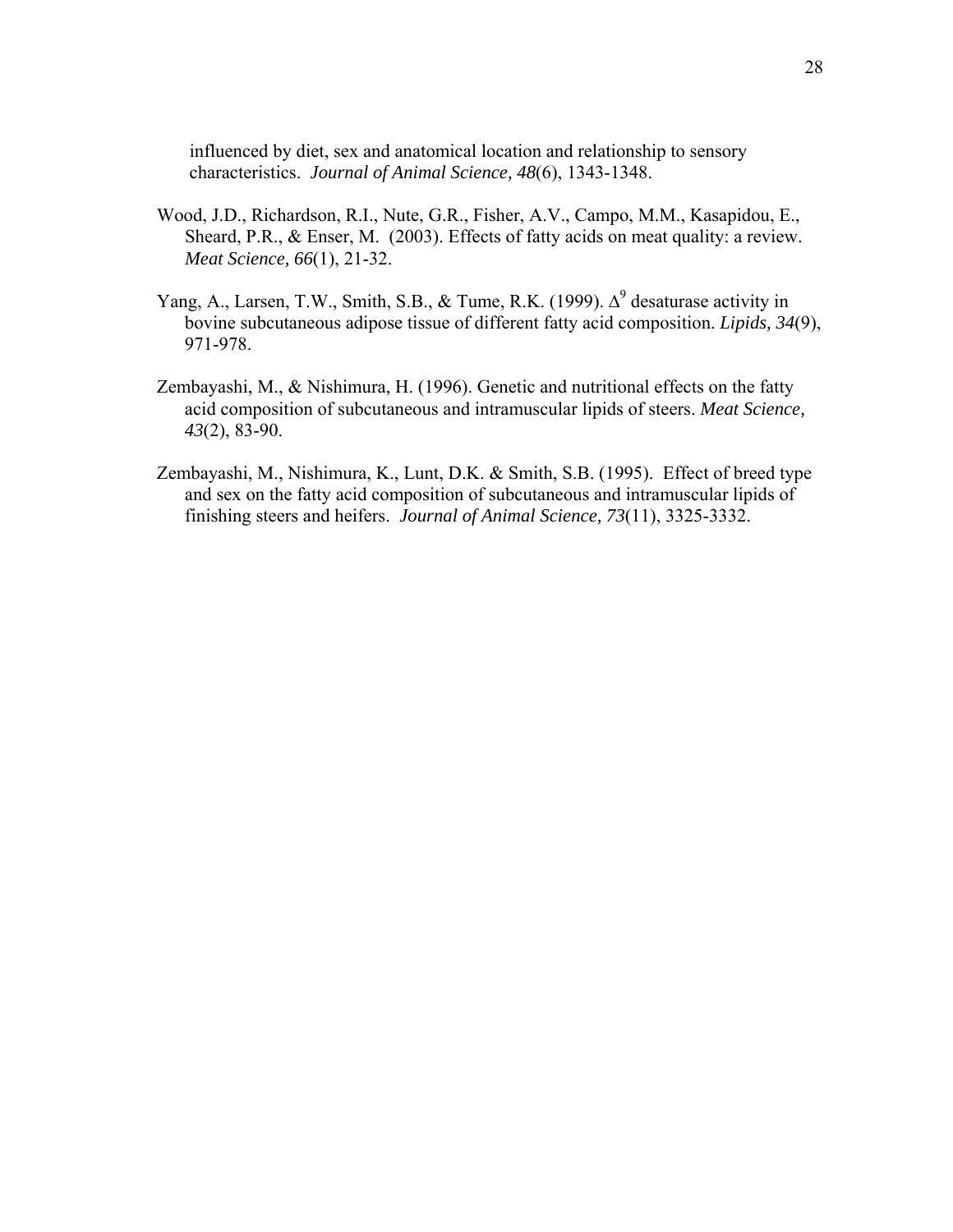#### **APPENDIX**

Table 1. Saturated fatty acid concentrations (g/100 g total fatty acids) in eight adipose tissue depots

| <b>Fatty acid</b> | <b>Brisket</b> | Chuck | Flank Loin | Plate | <b>Rib</b> | Round Sirloin SE <i>P</i> -values                                                                      |  |
|-------------------|----------------|-------|------------|-------|------------|--------------------------------------------------------------------------------------------------------|--|
| 14:0              |                |       |            |       |            | $3.22^c$ $3.43^{bc}$ $3.66^a$ $3.68^a$ $3.58^{ab}$ $3.59^{ab}$ $3.49^{ab}$ $3.54^{ab}$ $0.030$ $0.002$ |  |
| 16:0              |                |       |            |       |            | $24.3^d$ $26.4^{bc}$ $25.8^c$ $27.0^{ab}$ $26.0^c$ $27.2^a$ $25.9^c$ $26.9^{ab}$ $0.102$ $0.001$       |  |
| 18:0              | $8.35^e$       |       |            |       |            | $10.8^d$ $16.3^a$ $12.7^{bc}$ $12.3^c$ $13.5^b$ $10.9^d$ $11.3^d$ $0.165$ $0.001$                      |  |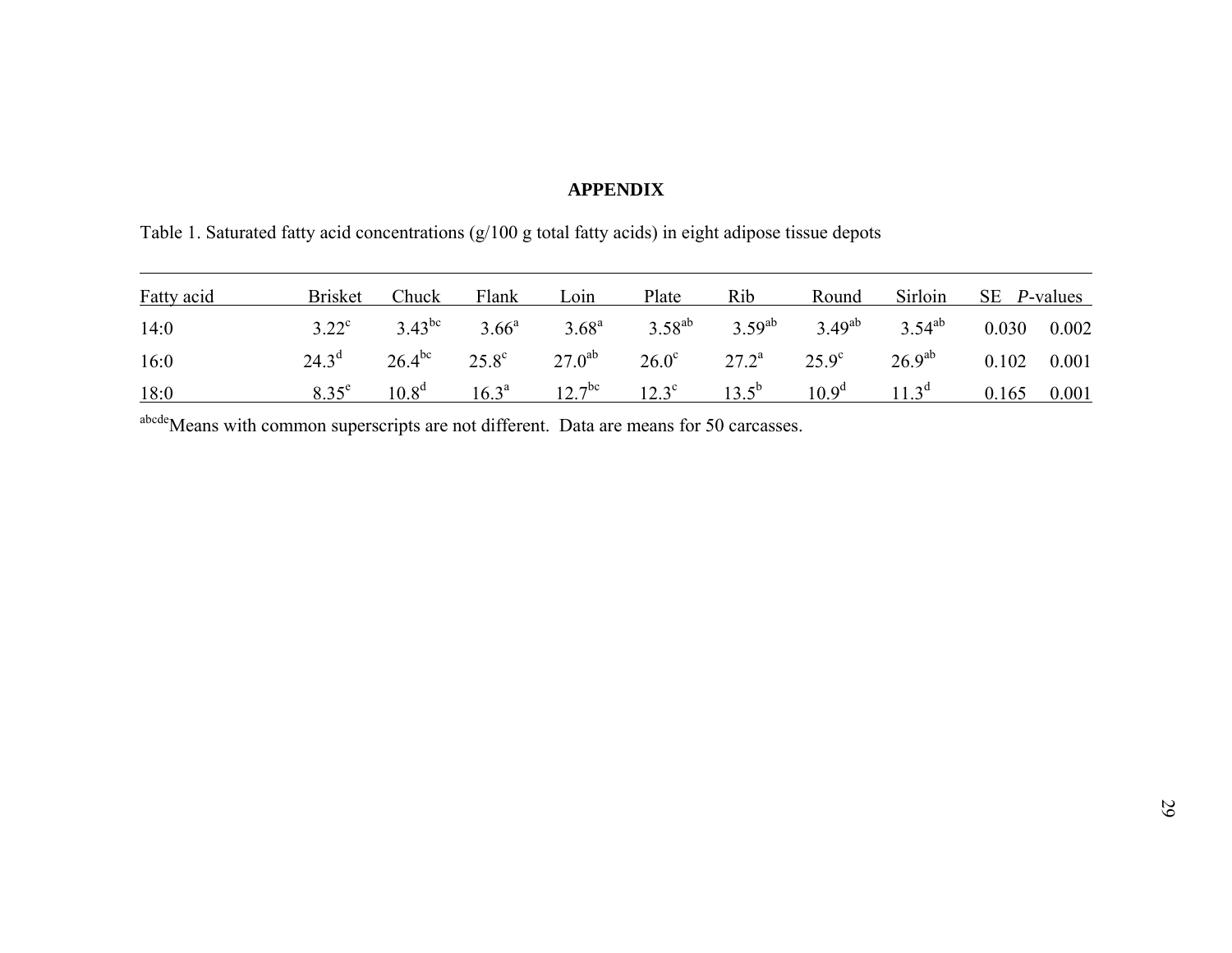| <b>Fatty acid</b> | <b>Brisket</b> | Chuck          | Flank             | Loin                  | Plate              | Rib                  | Round             | Sirloin           | <b>SE</b> | <i>P</i> -values |
|-------------------|----------------|----------------|-------------------|-----------------------|--------------------|----------------------|-------------------|-------------------|-----------|------------------|
| $14:1n-5$         | $1.91^a$       | $1.58^{b}$     | 1.07 <sup>e</sup> | 1.38 <sup>cd</sup>    | 1.40 <sup>cd</sup> | $1.26^d$             | $1.46^{\rm bc}$   | $1.49^{bc}$       | 0.023     | 0.001            |
| $16:1n-7$         | $7.22^a$       | $5.57^{b}$     | $3.19^e$          | 4.46 <sup>d</sup>     | 4.49 <sup>d</sup>  | 4.21 <sup>d</sup>    | $5.14^{bc}$       | $5.04^{\circ}$    | 0.081     | 0.001            |
| $18:1n-9$         | $43.1^a$       | $40.2^{bc}$    | $36.8^e$          | $38.4^d$              | $39.5^{\text{cd}}$ | $38.4^{d}$           | $41.0^{b}$        | $39.8^\circ$      | 0.181     | 0.001            |
| 18:1c11           | $2.33^{a}$     | $1.55^{b}$     | 1.09 <sup>e</sup> | $1.22$ <sup>cde</sup> | 1 33 $^{cd}$       | $1.17$ <sup>de</sup> | 1.38 <sup>c</sup> | $1.34^{cd}$       | 0.028     | 0.001            |
| 18:1t11           | $2.02^{b}$     | $3.08^{\rm a}$ | $3.47^{\rm a}$    | $3.56^{\circ}$        | $3.61^a$           | $3.38^{a}$           | $2.94^{\rm a}$    | 3.21 <sup>a</sup> | 0.100     | 0.002            |

Table 2. Monounsaturated fatty acid concentrations (g/100 g total fatty acids) in eight adipose tissue depots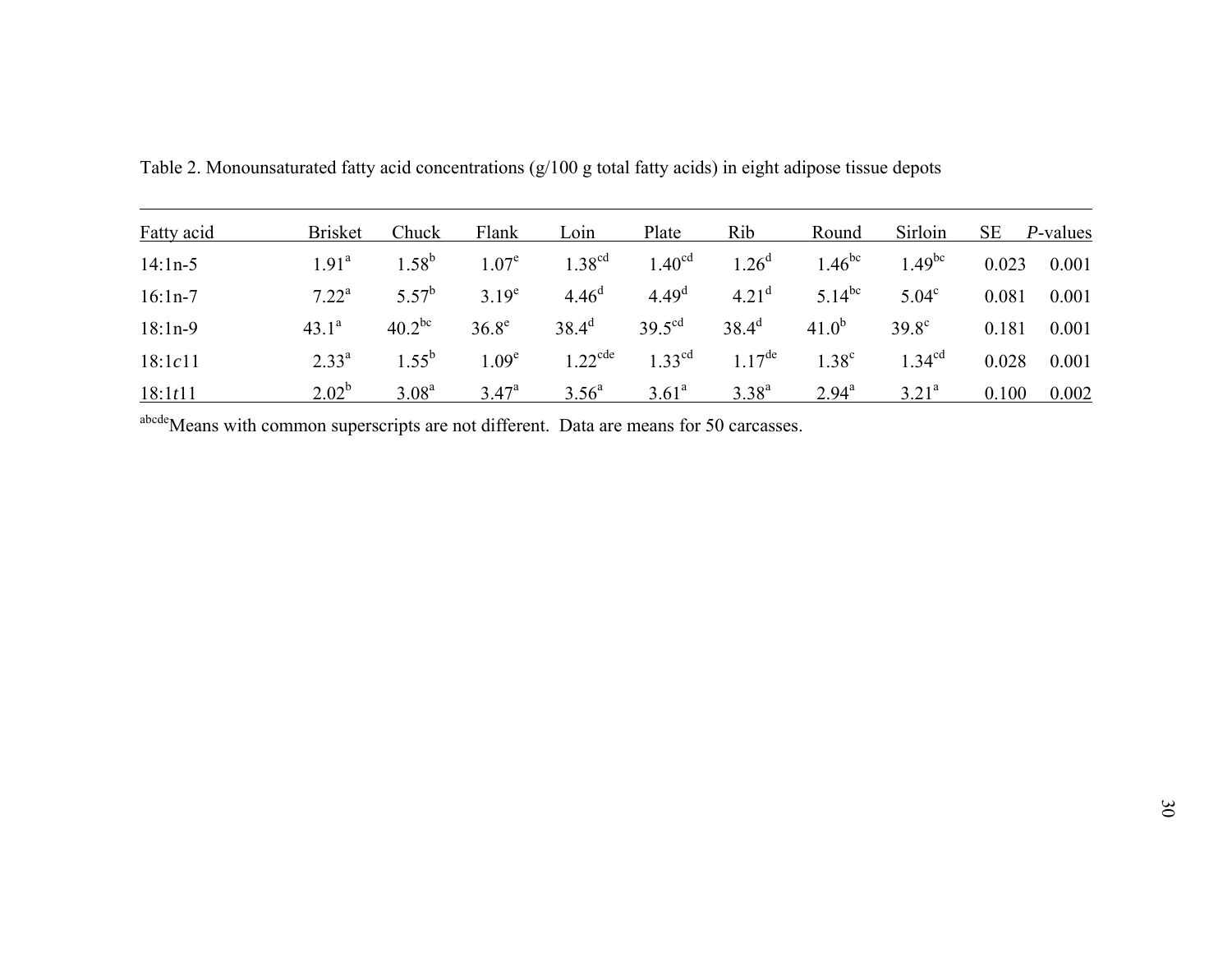| <b>Fatty acid</b> | <b>Brisket</b> | Chuck | Flank                   | Loin           | Plate      | Rib                     | Round       | Sirloin        | <b>SE</b> | <i>P</i> -values |
|-------------------|----------------|-------|-------------------------|----------------|------------|-------------------------|-------------|----------------|-----------|------------------|
| $18:2n-6$         | $1.63^{\circ}$ |       | $1.86^{ab}$ $1.95^{ab}$ | $1.97^{ab}$    | $1.98^{a}$ | $1.95^{ab}$ $1.76^{bc}$ |             | $1.87^{ab}$    |           | 0.028 0.017      |
| 18:2c9,t11        | $0.70^{\rm a}$ |       | $0.62^{ab}$ $0.56^b$    | $0.53^{\rm b}$ | $0.57^b$   | $0.52^{\rm b}$          | $0.63^{ab}$ | $0.57^{\rm b}$ |           | $0.015$ 0.050    |
| 18:2t10,c12       | 0.20           | 0.15  | 0.16                    | 0.11           | 0.18       | 0.19                    | 0.08        | 0.09           | 0.014     | 0.314            |

Table 3. Polyunsaturated fatty acid concentrations (g/100 g total fatty acids) in eight adipose tissue depots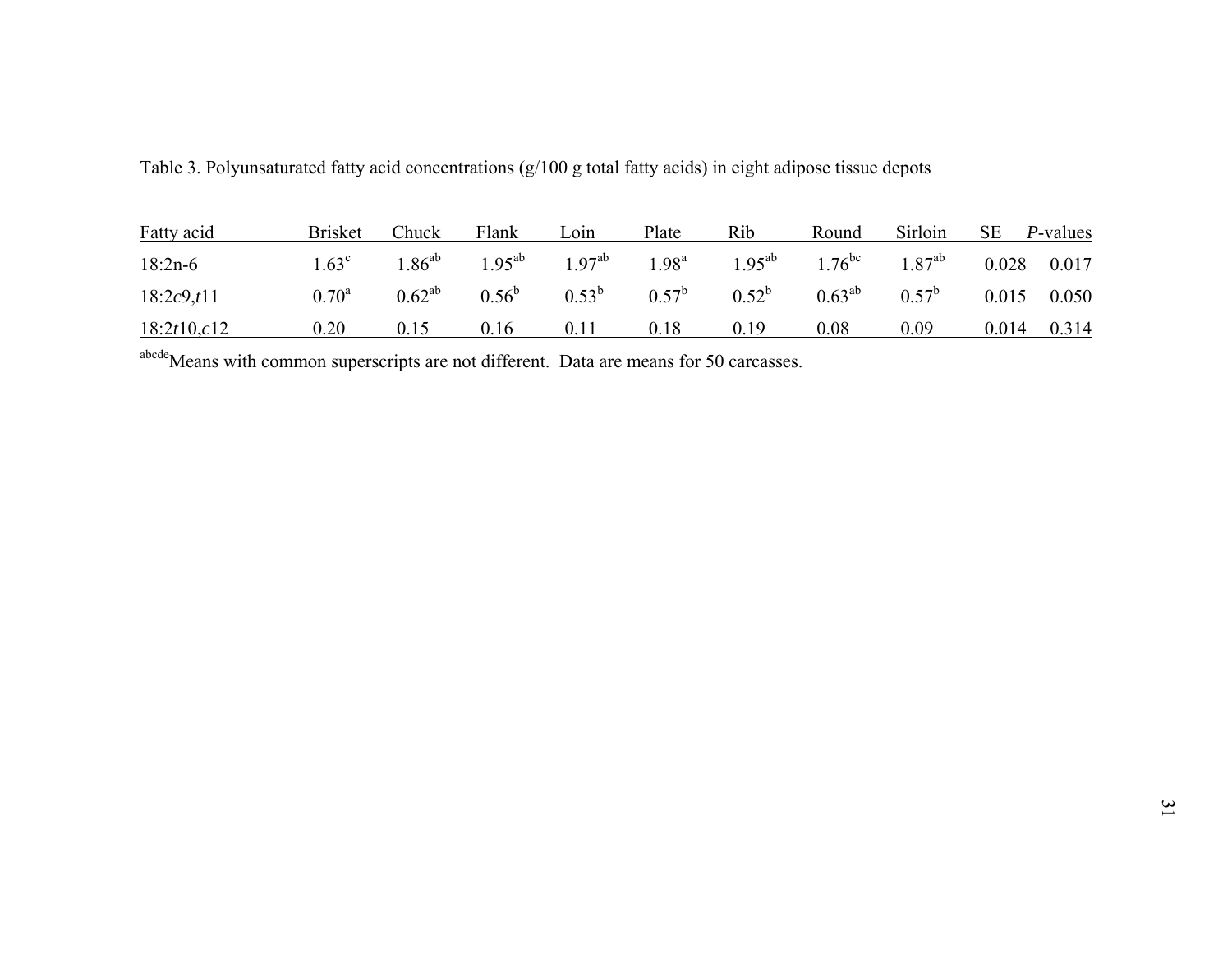| Item                      | Brisket        | Chuck      | Flank | Loin                       | Plate | Rib | Round                                                                                                         | Sirloin | SE <i>P</i> -values |       |
|---------------------------|----------------|------------|-------|----------------------------|-------|-----|---------------------------------------------------------------------------------------------------------------|---------|---------------------|-------|
| 16:1/18:0                 | $0.91^{\rm a}$ |            |       | $0.55^b$ $0.22^d$ $0.37^c$ |       |     | $0.39^c$ $0.33^c$ $0.52^b$ $0.47^b$                                                                           |         | 0.078 0.001         |       |
| <b>MUFA:SFA</b>           |                |            |       |                            |       |     | $1.47^a$ $1.14^{bc}$ $0.88^g$ $0.98^{ef}$ $1.05^{de}$ $0.96^f$ $1.16^b$ $1.08^{cd}$ $0.012$ $0.001$           |         |                     |       |
| Slip points, $^{\circ}$ C | $25.1^e$       | $31.8^{d}$ |       |                            |       |     | 39.0 <sup>a</sup> 35.9 <sup>bc</sup> 34.3 <sup>c</sup> 37.1 <sup>ab</sup> 31.5 <sup>d</sup> 34.3 <sup>c</sup> |         | 0.331               | 0.001 |

Table 4. Specific fatty acid ratios and slip points of lipids from eight adipose tissue depots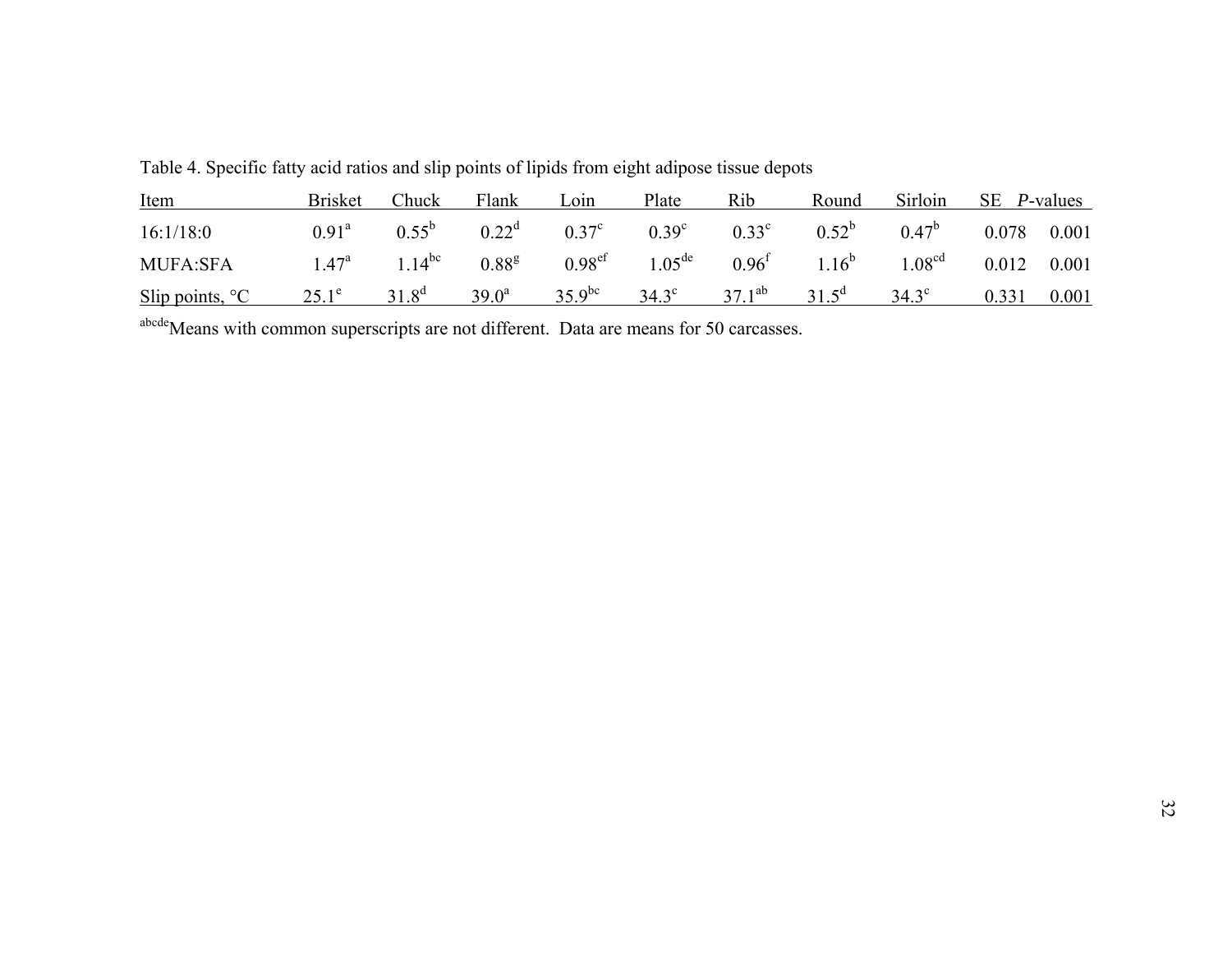|                            |      |                | Fatty acid                  |                |                                 |
|----------------------------|------|----------------|-----------------------------|----------------|---------------------------------|
| Item                       | 16:0 | 18:0           | 18:1t11                     |                | 18:1(n-9) MUFA:SFA <sup>2</sup> |
|                            |      |                | $g/100 g$ total fatty acids |                |                                 |
| <b>Branded Tender</b>      | 24.4 | $15.1^b$       | 8.2 <sup>a</sup>            | $31.5^d$       | $0.73^d$                        |
| Chub pack ground beef      | 23.2 | $14.9^{b}$     | $7.2^{\mathrm{a}}$          | $35.0^\circ$   | $0.85^{\circ}$                  |
| <b>Branded Pasture-fed</b> | 21.6 | $18.4^{\rm a}$ | $5.5^{bc}$                  | $35.7^{\circ}$ | 0.86 <sup>c</sup>               |
| Fast food hamburger        | 23.7 | $15.2^{b}$     | $6.3^{ab}$                  | $35.9^\circ$   | 0.87 <sup>c</sup>               |
| Ground chuck               | 23.1 | $15.2^{b}$     | 7.0 <sup>ab</sup>           | $35.8^{\circ}$ | 0.87 <sup>c</sup>               |
| Ground round               | 24.3 | $14.9^{b}$     | $5.0^{bc}$                  | $36.1^\circ$   | $0.90^{bc}$                     |
| Branded Pasture-fed Wagyu  | 25.6 | $11.9^{\circ}$ | $1.5^d$                     | $34.7^{\circ}$ | $1.02^b$                        |
| <b>Branded Angus</b>       | 22.9 | $12.8^\circ$   | $3.9^\circ$                 | $40.9^{b}$     | $1.12^{b}$                      |
| Branded Grain-fed Wagyu    | 24.3 | $9.1^d$        | $1.5^d$                     | $45.1^a$       | $1.45^{\circ}$                  |
| <b>SEM</b>                 | 0.26 | 0.39           | 0.41                        | 0.64           | 0.003                           |
| $P$ -values <sup>3</sup>   | 0.25 | 0.0001         | 0.0001                      | 0.0001         | 0.0001                          |

Table 5. Fatty acid composition of ground beef and hamburgers purchased from local retailers

<sup>1</sup>Data are means for a minimum of three samples per ground beef type.  $a^b$ Means within a column with common superscripts are not different  $(P > 0.05)$ .

<sup>2</sup>Monounsaturated: saturated fatty acid ratio =

 $[14:1(n-5) + 16:1(n-7) + 18:1(n-9) + 18:1(n-7) + 18:2(cis-9, trans-11)]$ [14:0 + 16:0 + 18:0 + 18:1(*trans-*11) +18:1(*trans-*9)]

Not all fatty acids present in the ground beef are listed in the table.

 $3$ Data were analyzed by analysis of variance, with ground beef type as the main effect.

From Adams et al. (2008).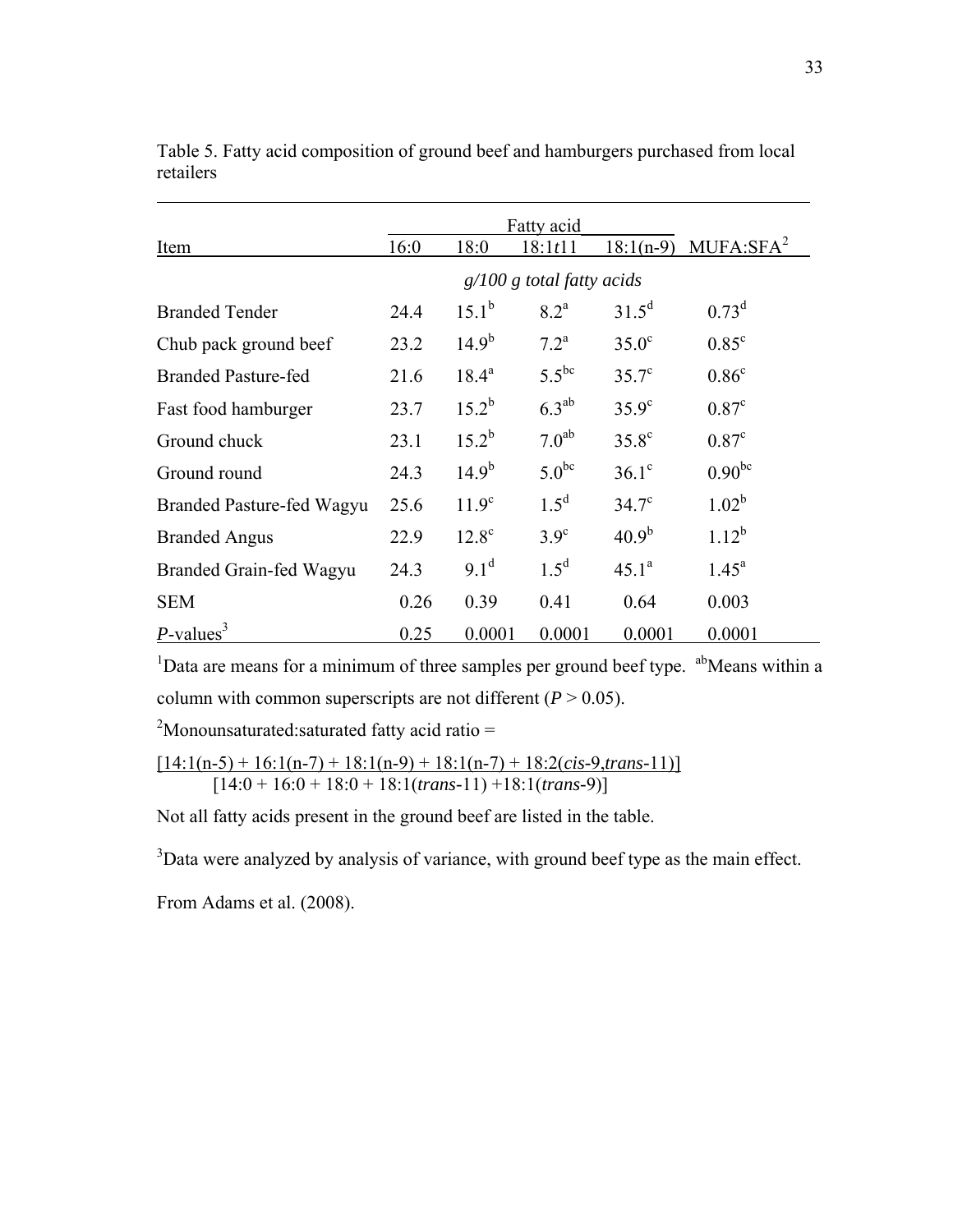

Figure 1. Subcutaneous slip points as a function of palmitoleic:stearic acid ratio in 50 total carcasses. Dark closed symbols, brisket; open symbols, chuck; closed triangles, flank; open triangles, loin; closed squares, plate; open squares, rib; gray closed symbols, round; gray open symbols, sirloin.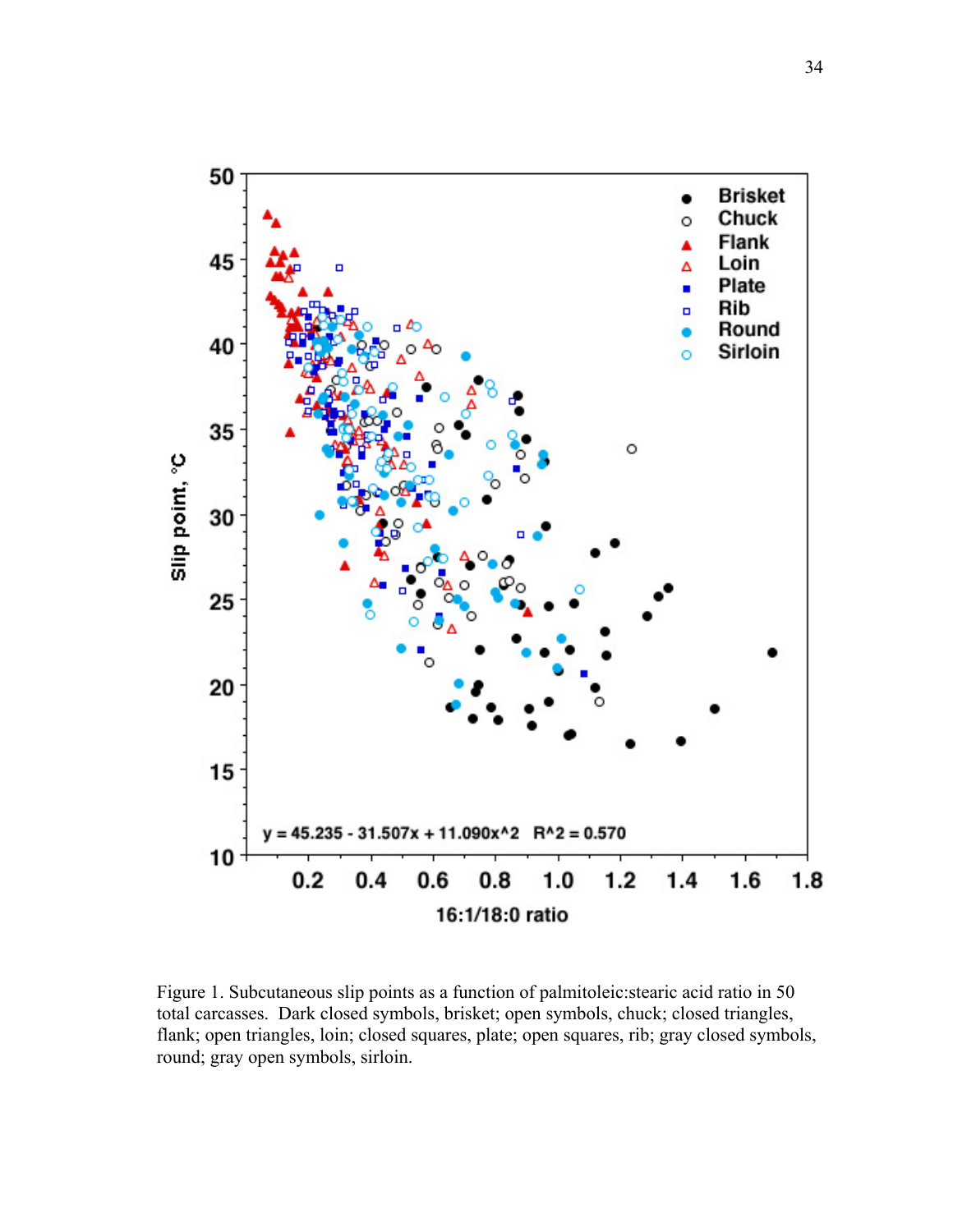

Figure 2. Subcutaneous slip points as a function of stearic acid in 50 total carcasses. Dark closed symbols, brisket; open symbols, chuck; closed triangles, flank; open triangles, loin; closed squares, plate; open squares, rib; gray closed symbols, round; gray open symbols, sirloin.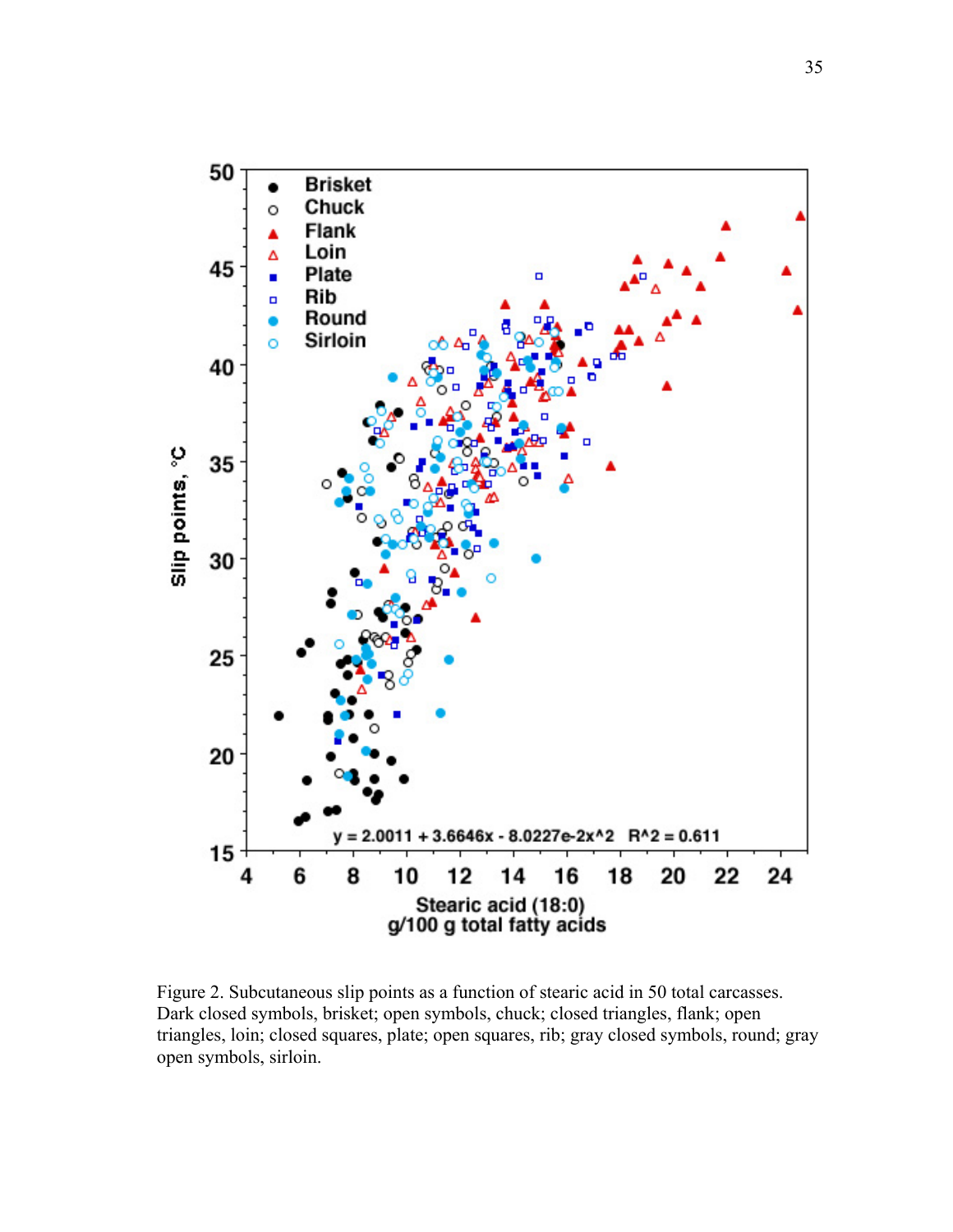

Figure 3. Palmitoleic acid as a function of stearic acid in 50 total carcasses. Dark closed symbols, brisket; open symbols, chuck; closed triangles, flank; open triangles, loin; closed squares, plate; open squares, rib; gray closed symbols, round; gray open symbols, sirloin.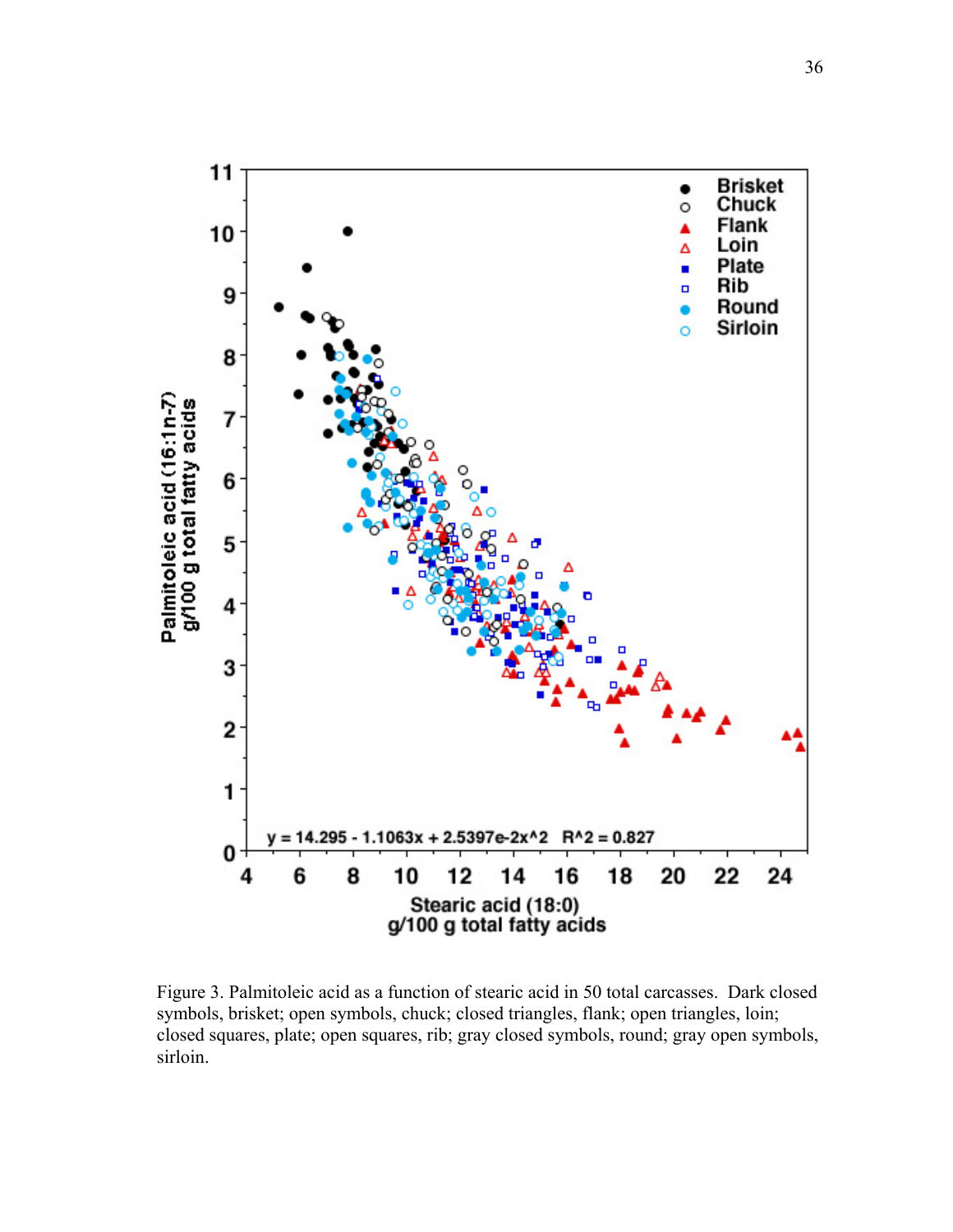

Figure 4. Palmitoleic:stearic acid ratio as a function of carcass fat depot for 50 total carcasses.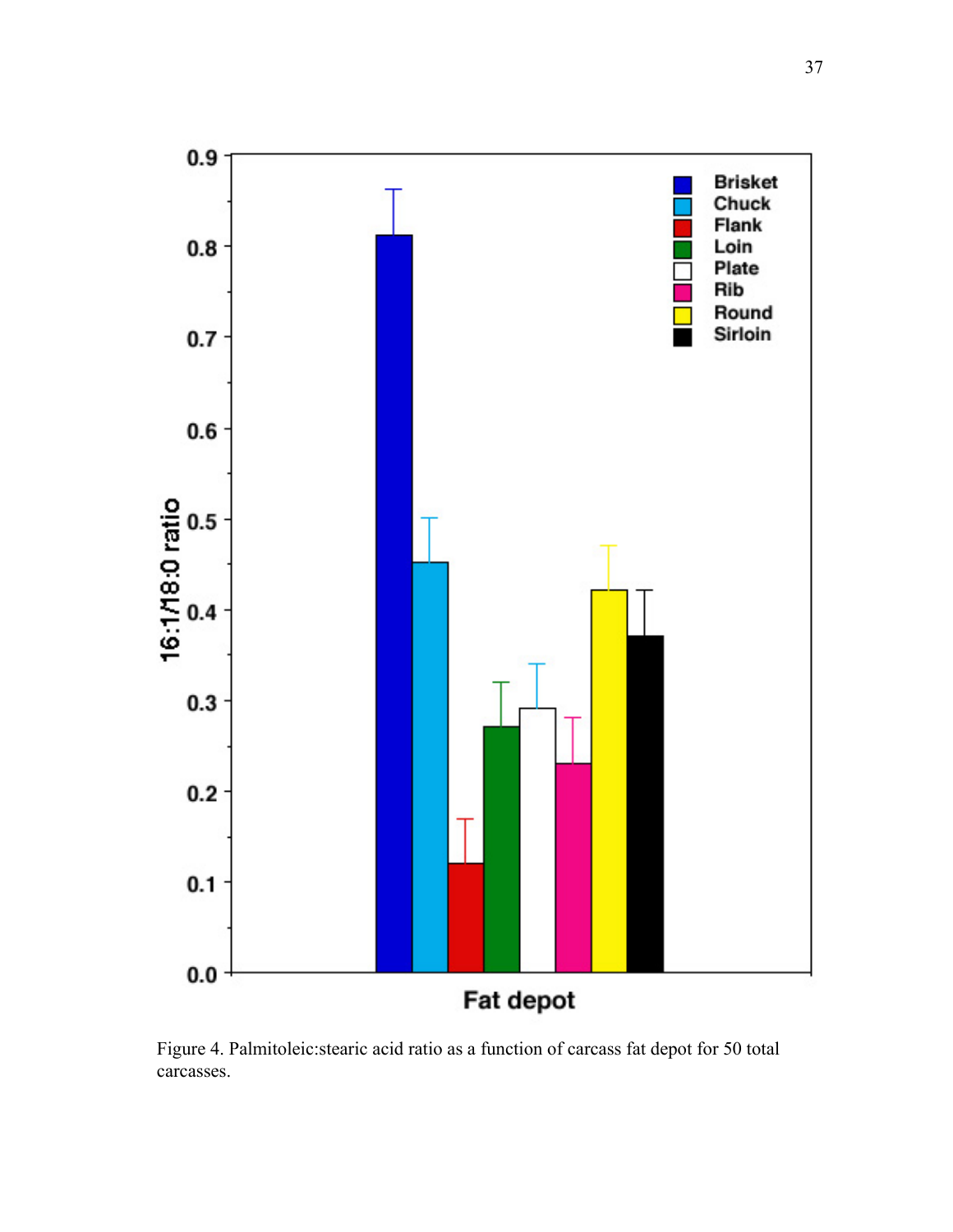

 Figure 5. Subcutaneous slip point as a function of carcass fat depot for 50 total carcasses.